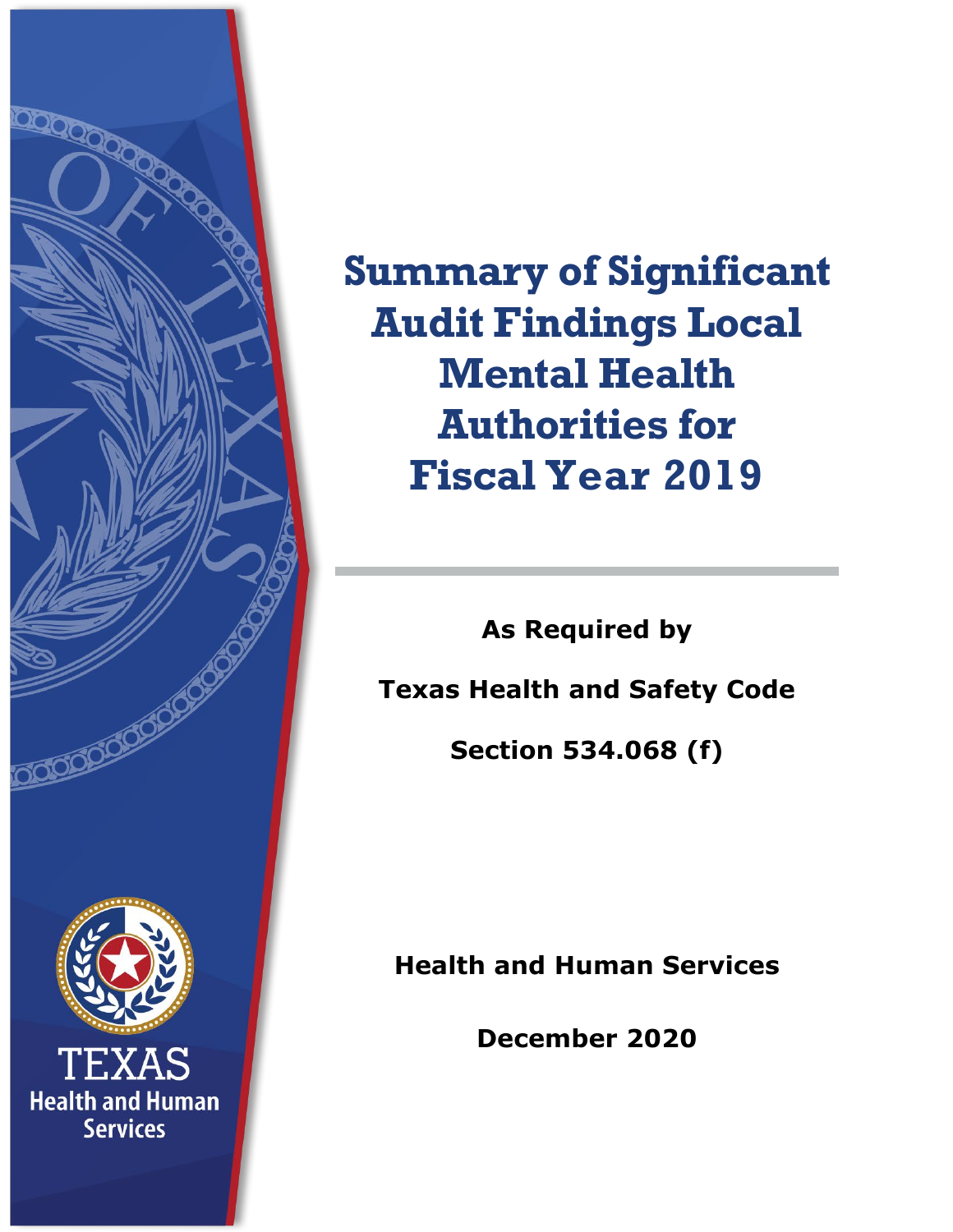# **Table of Contents**

|  | 3.1 Abilene Regional MHMR doing business as (DBA) Betty Hardwick Center.4<br>3.2 Anderson-Cherokee Community Enrichment Services DBA ACCESS  5  |  |
|--|-------------------------------------------------------------------------------------------------------------------------------------------------|--|
|  | 3.4 Austin-Travis County MHMR DBA Austin Travis County Integral Care  9                                                                         |  |
|  | 3.10 Central Texas MHMR Center DBA Center for Life Resources 16                                                                                 |  |
|  | 3.11 Central Counties Center for MHMR Services19                                                                                                |  |
|  | 3.14 Collin County MHMR Center DBA LifePath Systems 29<br>3.16 El Paso MHMR DBA Emergence Health Network35                                      |  |
|  |                                                                                                                                                 |  |
|  |                                                                                                                                                 |  |
|  | 3.22 Hill Country Community MHMR Center DBA Hill Country Mental Health and                                                                      |  |
|  | 3.25 MHMR of Nueces County DBA Behavioral Health Center of Nueces County                                                                        |  |
|  | 3.27 MHMR Services of Texoma DBA Texoma Community Center  46                                                                                    |  |
|  | 3.30 Pecan Valley Centers for Behavioral and Developmental Healthcare51                                                                         |  |
|  | 3.32 Sabine Valley Regional MHMR Center DBA Community Healthcore 53<br>3.34 StarCare Specialty Health System DBA Lubbock Regional MHMR Center55 |  |
|  | 3.36 Texas Panhandle Centers Behavioral and Developmental Health 63                                                                             |  |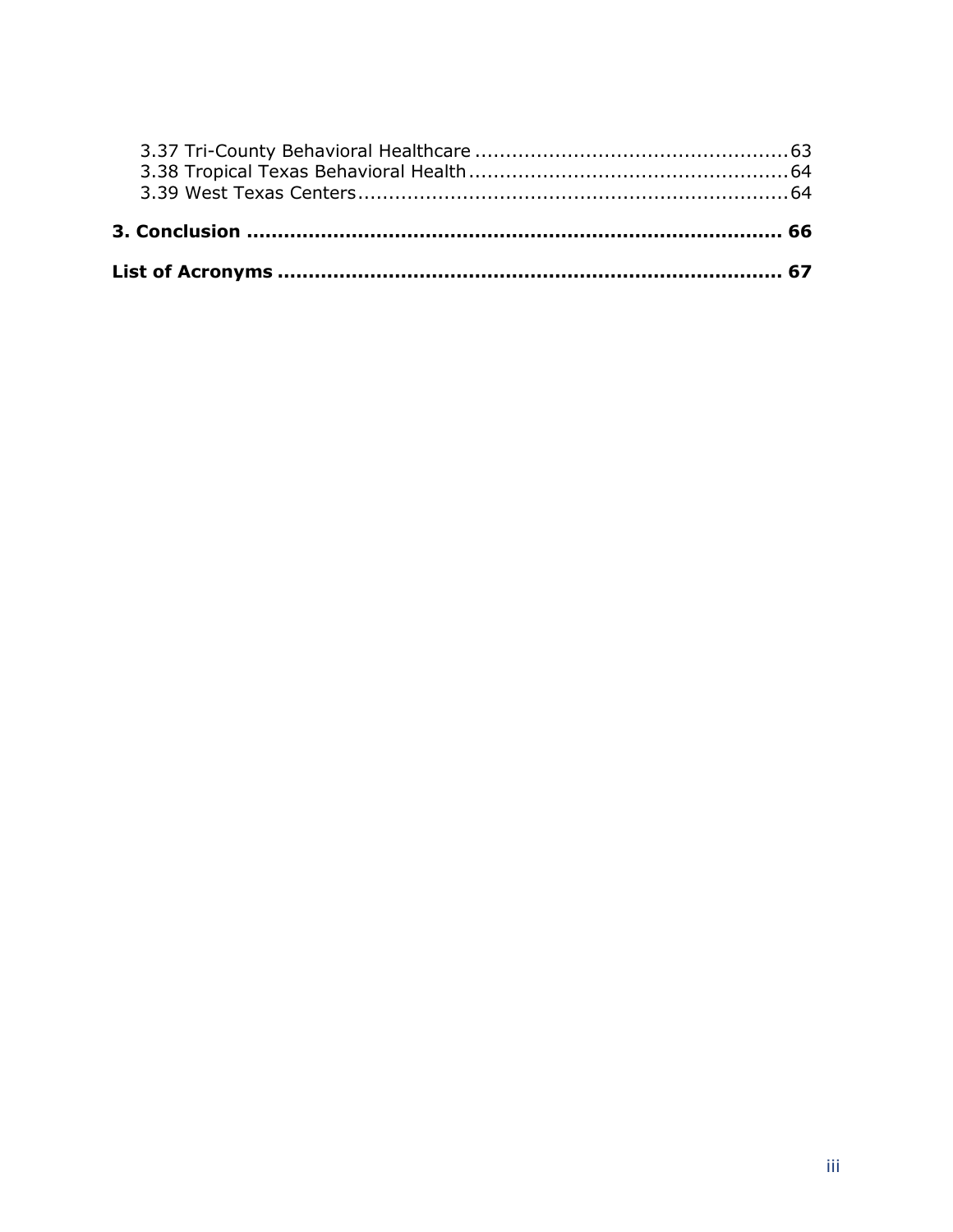### <span id="page-3-0"></span>**Executive Summary**

The *Summary of Significant Audit Findings for Local Mental Health Authorities for Fiscal Year 2019* is submitted in compliance with Texas Health and Safety Code, Section 534.068(f).

Local mental health authorities and local behavioral health authorities (LMHAs/LBHAs) expending \$750,000 or more in federal and state awards must have a single audit conducted in accordance with *2 CFR 200 Uniform Administrative Requirements, Cost Principles and Audit Requirements* or the *Uniform Grant Management Standards* (UGMS).

Single Audits are submitted to the Health and Human Services Commission (HHSC), Compliance and Quality Control Division, Single Audit Unit (SAU). The SAU notifies HHSC contracting areas of findings in each Single Audit Report. HHSC is responsible for resolution of these issues and reporting to the Governor, Legislative Budget Board, and Legislative Audit Committee.

This report summarizes the independent auditor's findings of 39 LMHAs and their responses for fiscal year 2019.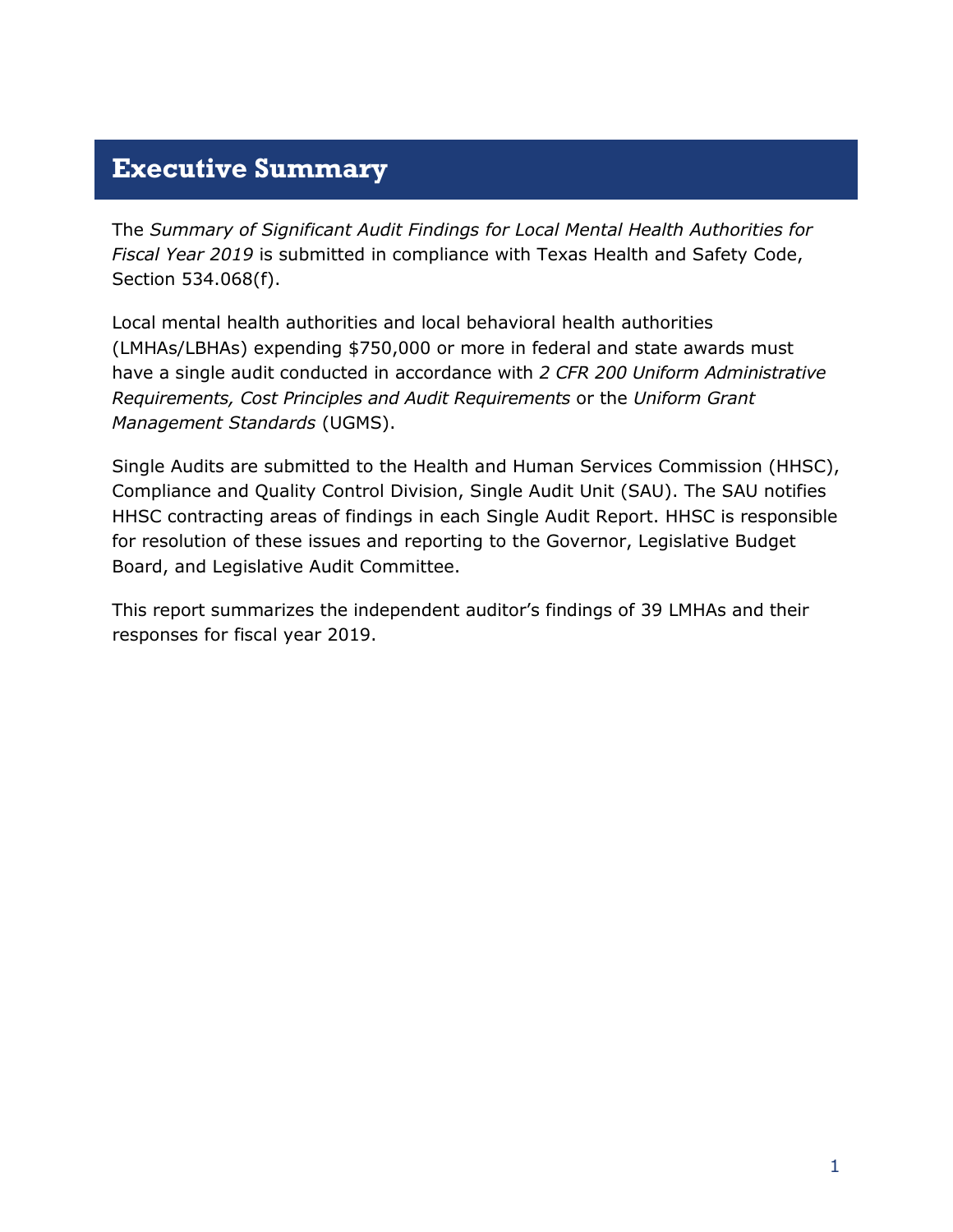### <span id="page-4-0"></span>**1. Introduction**

Texas Health and Safety Code, Section 534.068(f) requires HHSC to submit a report annually to the Governor, Legislative Budget Board (LBB), and Legislative Audit Committee. The report must include a summary of the significant findings identified during a review of fiscal audit activities.

Audits are conducted and submitted to HHSC in compliance with Texas Health and Safety Code, Section 534.068(a). Per Section 534.068(a), an LMHA/LBHA must submit a financial and compliance audit prepared by a certified public accountant or public accountant licensed by the Texas State Board of Public Accountancy.

This report summarizes auditors' findings from their review of independent financial and compliance audits, in accordance with *2 CFR 200 Uniform Administrative Requirements, Cost Principles and Audit Requirements* or the *Uniform Grant Management Standards* (UGMS).

Fiscal year 2019 findings, questioned costs, and corrective plans are included. In addition, follow up on prior year findings and any relevant comments, as outlined in the auditor's management letter, are included. All findings, comments and corrective actions are reproduced verbatim from the independent audit reports and are not modified by HHSC. HHSC reviewed the audits and determined all of the identified findings were significant for purposes of complying with Section 534.068(f).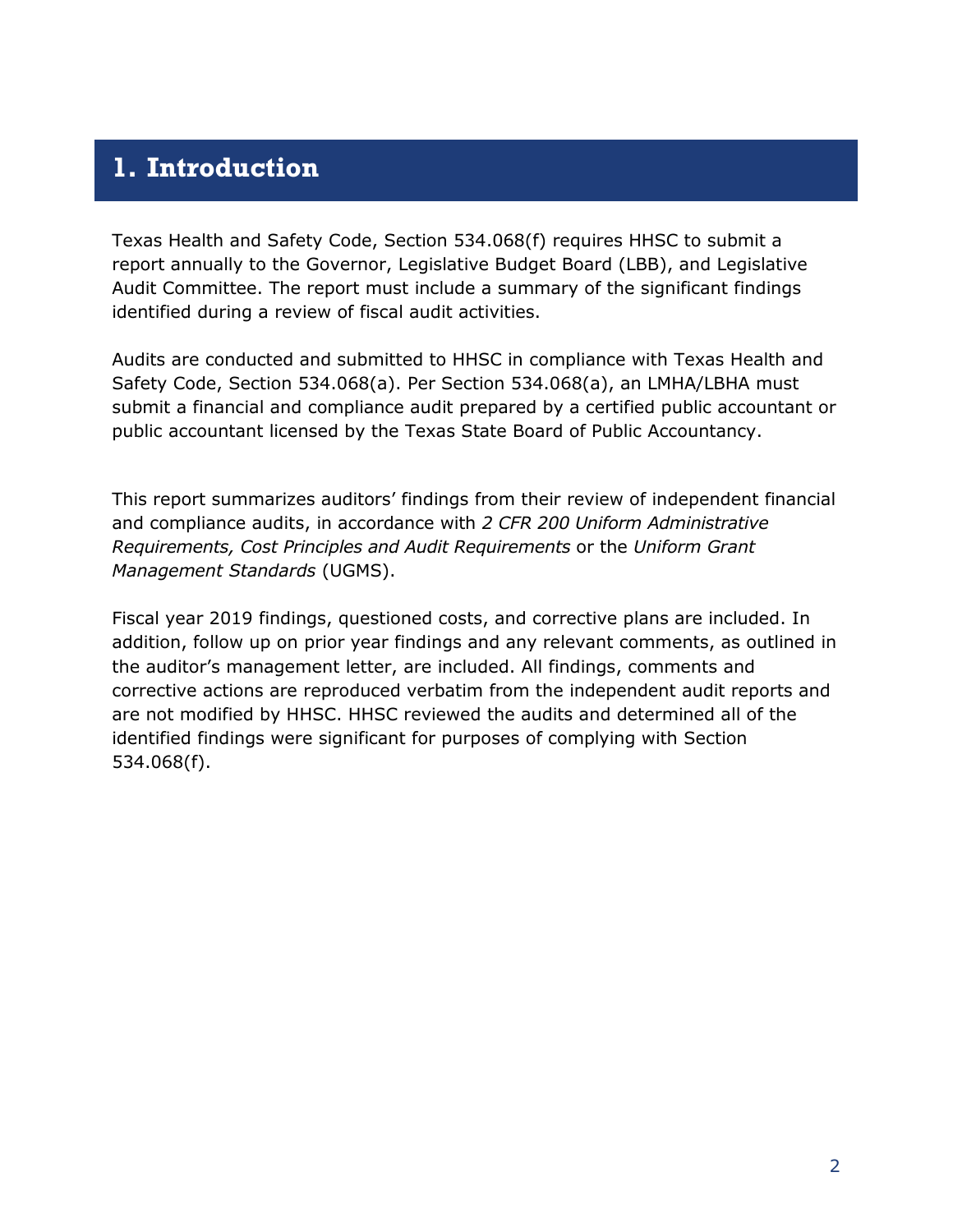## <span id="page-5-0"></span>**2.Summary of Significant Findings**

# <span id="page-5-1"></span>**3.1 Abilene Regional MHMR doing business as (DBA) Betty Hardwick Center**

**City:** Abilene

**Counties Served:** Callahan, Jones, Shackelford, Stephens, and Taylor

**Type of Report on Financial Statement: Unmodified[1](#page-5-2)** 

**Type of Report on Compliance:** Unmodified

**Schedule of Findings and Questioned Costs:** None

**Follow-up on Prior Year Findings:** 2018-A

Finding 2018-A:

l

*Finding Summary:* Eide Bailly LLP prepared our draft financial statements and accompanying notes to the financial statements. They also proposed material audit adjustments that might not would have been identified as a result of our existing controls and, therefore, could have resulted in a material misstatement of our financial statements.

*Corrective Action Plan:* It is not cost effective to have an internal control system designed to provide for the preparation of the financial statement and accompanying notes. We requested that our auditors, Eide Bailly LLP, prepare the financial statements and the accompanying notes to the financial statements as a part of their annual audit. We have designated a member of management to review the drafted financial statements and accompanying notes*.*

*Anticipated Completion Date:* Resolved

<span id="page-5-2"></span> $1$  An unmodified or unqualified opinion states that the financial statements present a fair and accurate picture of the company and comply with generally accepted accounting principles.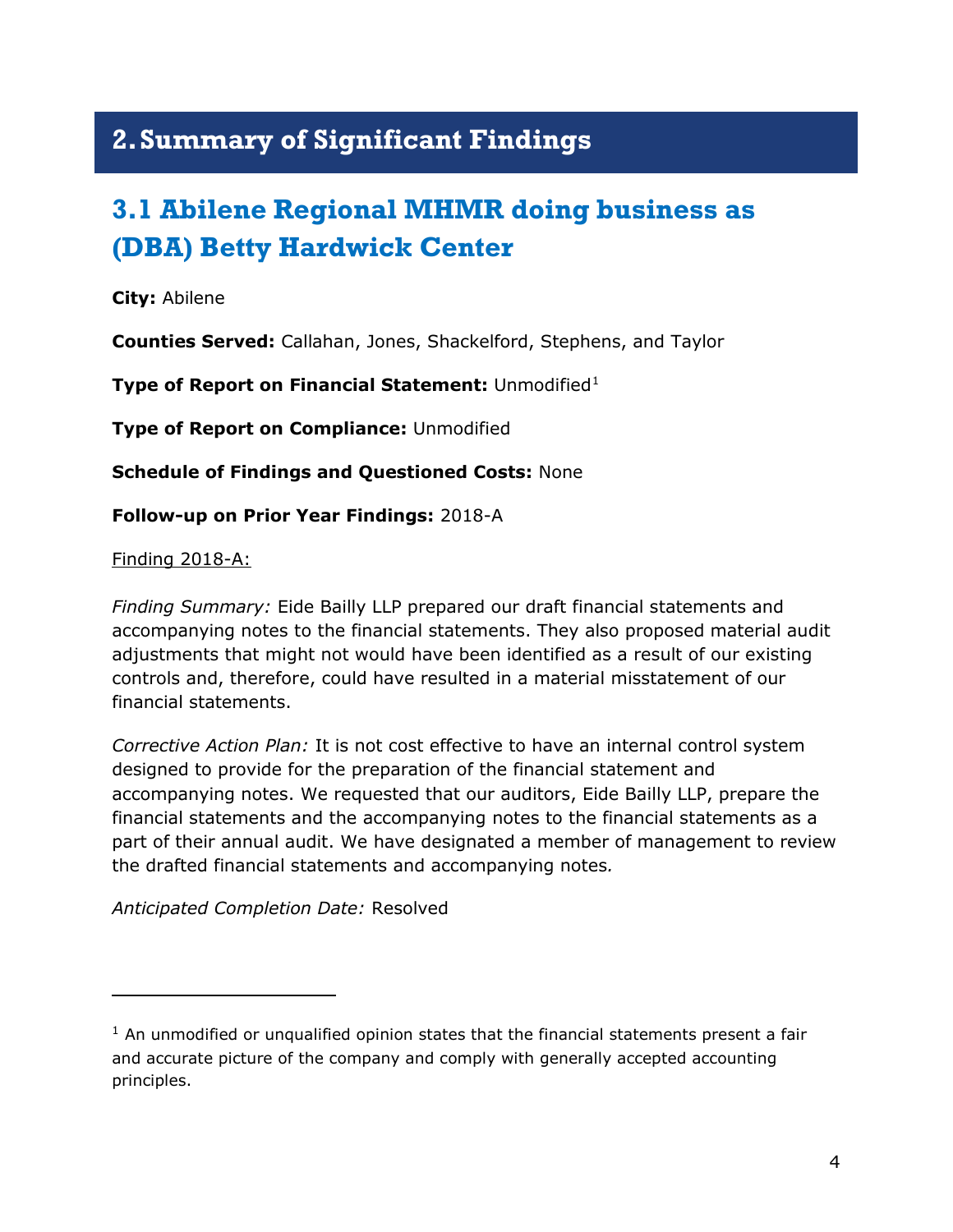# <span id="page-6-0"></span>**3.2 Anderson-Cherokee Community Enrichment Services DBA ACCESS**

**City:** Jacksonville

**Counties Served:** Anderson and Cherokee

**Type of Report on Financial Statement:** Unmodified

**Type of Report on Compliance:** Unmodified

**Schedule of Findings and Questioned Costs:** None

**Follow-up on Prior Year Findings:** None

**Independent Auditor's Management Letter:** No findings/comments

**Corrective Action Plan:** No findings/comments requiring corrective action

## <span id="page-6-1"></span>**3.3 Andrews Center**

**City:** Tyler

**Counties Served:** Henderson, Rains, Smith, Van Zandt, and Wood

**Type of Report on Financial Statement:** Unmodified

**Type of Report on Compliance:** Unmodified

**Schedule of Findings and Questioned Costs:** None

**Follow-up on Prior Year Findings:** 2018-001 thru 2018-004

2018-001 Material Weakness Related to Internal Controls over Financial Reporting:

*Criteria:* Management is responsible for maintaining adequate internal controls over financial reporting.

*Condition:* During FY 2018, in response to a FY 2017 audit finding, the Center implemented new general ledger software along with new billing software. As a part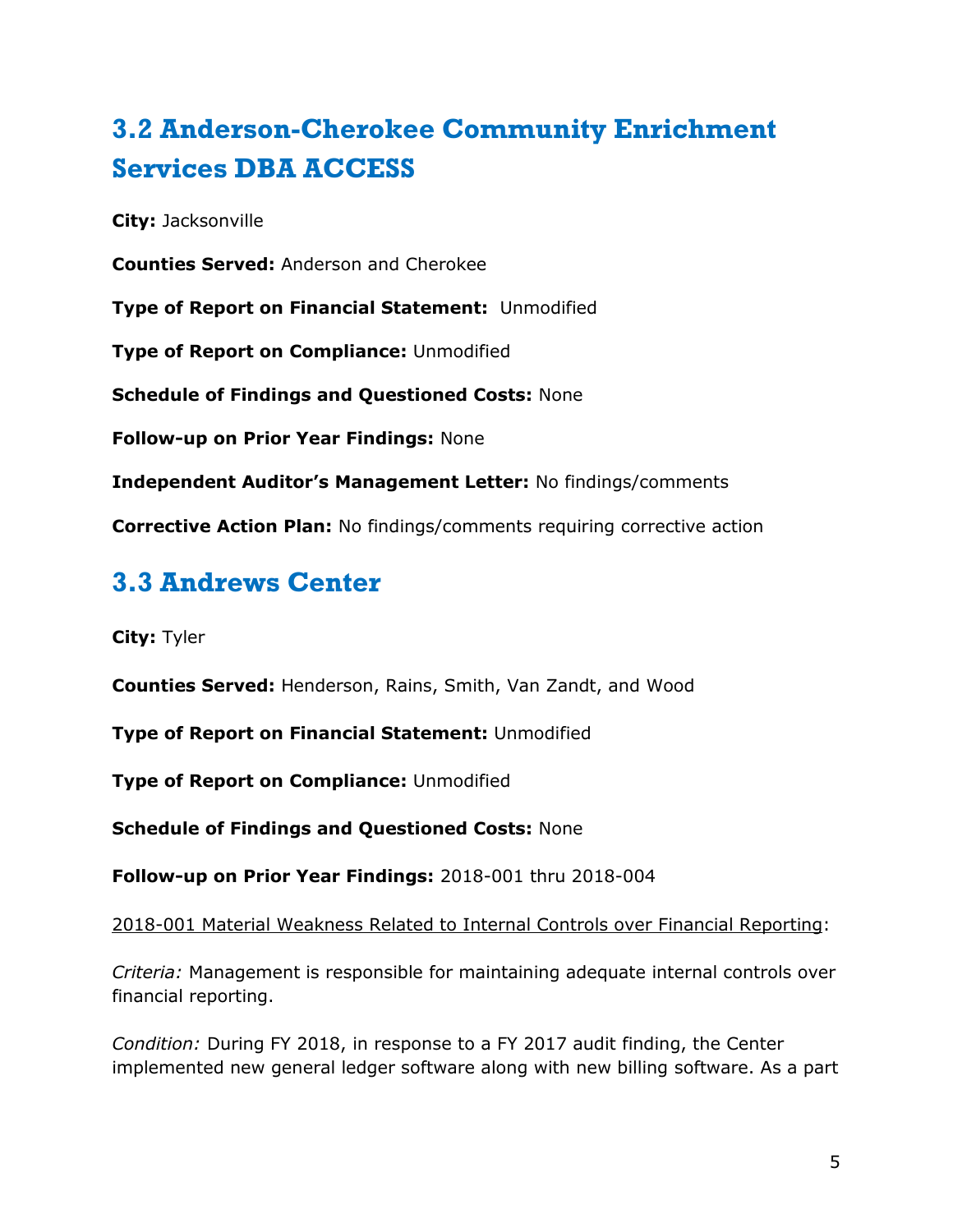of the implementation, the software vendors provided training to the Center staff. During our audit procedures, we noted that the accounting staff is still obtaining the knowledge necessary to manage the new general ledger system and produce reports that will assist in the financial reporting process. Areas of difficulty include accounts receivable; the transfer of data between the general ledger and billing software; accounts payable; bank reconciliations; capital assets and debt. These conditions pose a significant risk to internal controls over financial reporting and contributed to a number of adjusting entries at year-end.

*Cause:* Based on our observation and comments from the Center staff, the staff needs additional training on the use of the general ledger software. The software was implemented toward the end of the fiscal year, so lack of experience with the software also contributed to this condition.

*Effect:* The Center has difficulty producing internal financial statements that are free of significant adjustments.

*Recommendation:* We recommend that management implement procedures to update staff training on the use of the new general ledger software. This additional training may be available from the software vendor or as an alternative, other Centers who utilize the same software may be able to provide assistance.

*Management's Response:* The Center implemented the financial software on August 1, 2018. The training for our bank reconciliations and fixed assets were scheduled to be after the go-live date. It was anticipated that there would be a learning curve for employees as we spoke with another community center that had begun using the software on Sep. 1, 2017 and indicated that it took approximately six months to get familiar with it. In addition, we had staff turnover in key areas of accounts payable, billing, payroll, and the Director of Revenue Cycle Management. The Center also begin using new electronic health record/billing software in FY2018 on Sep. 1, 2017. As part of that software, there was a general ledger extract to retrieve billing and cash information to go into our new financial software, but it was not functional, which contributed to some of our bank reconciliation issues. We are contracting with an outside programmer to fix this issue. As a result of staff turnover, we did have the electronic health record vendor come on-site on Dec. 18, 19, and 20 to retrain our billing staff for billing and our accounting staff on its reporting capabilities to resolve our reconciliation issues. We are also preparing a gap analysis to determine what additional training is needed from our general ledger software vendor.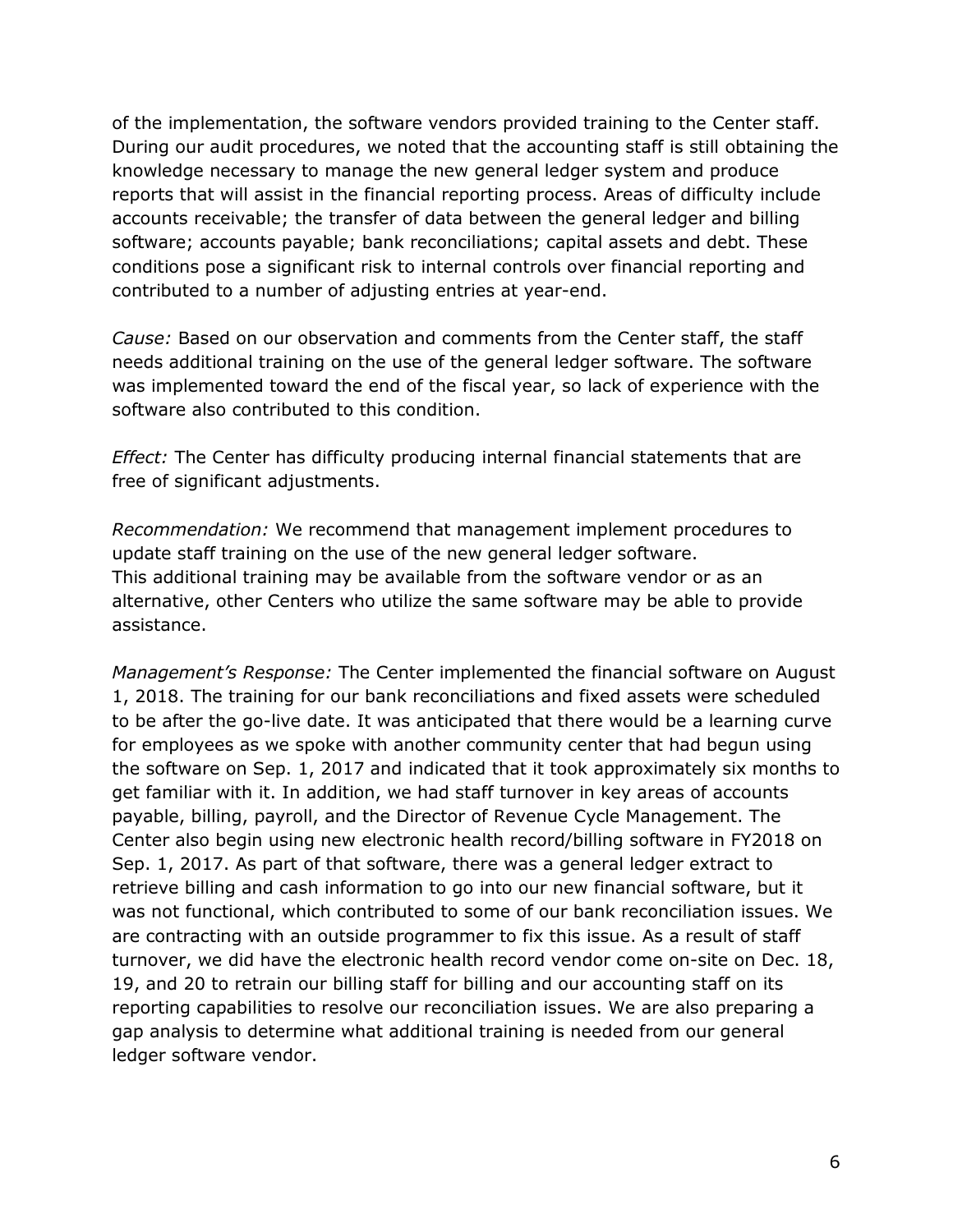*Status:* Resolved - The accounting staff was reorganized in FY 2019 and general ledger accounts are now being reconciled to the appropriate sub-ledgers.

### Finding 2018-002 – Material Weakness Related to Internal Controls over Financial Reporting

*Criteria:* Management is responsible for maintaining adequate internal controls over financial reporting.

*Condition:* During our audit procedures we noted the Center has a process to reconcile bank accounts on a periodic basis. During our review of reconciliations performed during the year, we noted the bank reconciliations reflected differences with the Center's general ledger trial balance. Sometimes these differences were significant. Generally, these differences were caused by payments received in the SmartCare billing software that were not transferred over to the general ledger accounting system. During the year, entries were not made to the accounting system to reconcile the bank reconciliation and the general ledger trial balance. At year-end it was necessary for Center staff to identify and make journal entries to agree the respective bank reconciliations to the general ledger trial balance.

*Cause:* The Center has no formal procedures in place to make journal entries to adjust the trial balance to agree to the monthly bank reconciliation.

*Effect:* Failure to make entries in the accounting records to agree bank reconciliations to the trial balance does not provide assurance that financial statements can be prepared in accordance with GAAP. Significant year-end entries were required to adjust the financials to reflect ending reconciled balances for bank accounts.

*Recommendation:* Following the efforts of the accounting staff, the year-end trial balance was adjusted to reflect reconciled bank balances. We recommend that any necessary entries be made in a timely manner on a monthly basis.

*Management's Response:* Due to the new general ledger software, it took the accounting staff longer to close the fiscal year than normal which contributed to these issues. Our old software did not have the capability of doing bank reconciliations, so they were done in QuickBooks. The new financial software has a module specifically for bank reconciliations that we are training on now. Once the staff is fully trained, then monthly entries will be made as necessary to reconcile the bank accounts to the general ledger on a monthly basis. Additionally, as mentioned above the accounting staff received training on the electronic health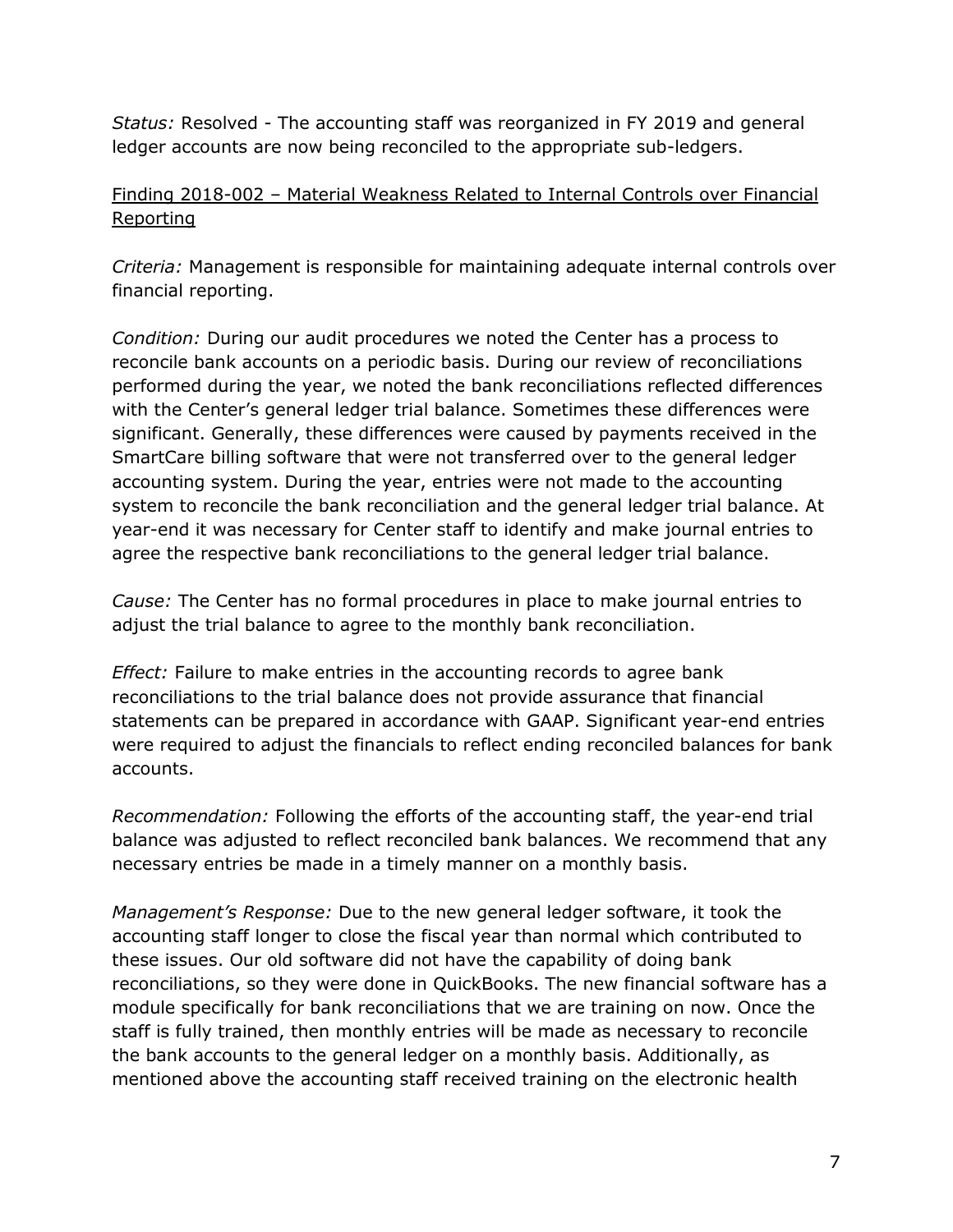record software in December 2018 to retrieve reports to manually pull information until the general ledger extract is completed.

*Status:* Resolved - Bank reconciliations are being done in a timely manner and any adjusting entries are made as needed to agree with the general ledger trial balance.

### 2018-003: Procurement Standards – Uniform Guidance

*Criteria:* Management is responsible for adopting policies and procedures that comply with the Procurement Standards of the Uniform Guidance. The procurement standards prescribed by the Uniform Guidance require written standards of conduct covering conflicts of interest for all employees involved in procurement. The policy must provide for disciplinary actions for violations.

*Condition:* The Center utilizes procurement cards for certain small purchases. Employees sign a procurement card agreement when a procurement card is assigned to them. The agreement we reviewed did not specifically address conflicts of interest.

*Cause:* The procurement standards prescribed by the Uniform Guidance were effective for the first time in FY 2018. As a result, compliance with this requirement is new to community centers.

*Effect:* The Center is not in full compliance with the procurement standards specified by the Uniform Guidance.

*Recommendation:* We recommend the Center incorporate language prescribed by the Uniform Guidance related to conflicts of interest in the procurement card agreement.

*Management's Response:* The procurement card agreement will be updated with the required language and the agreements will be re-issued for signatures by Feb. 28, 2019. Additionally, the business code of conduct which includes conflicts of interest will be revised to include the required language. All Center employees will be required to sign the Business Code of Conduct electronically through our human resource software by March 1, 2019.

*Status:* Resolved - Policy BBB - Purchasing, Procurement and Contracting for Goods and Services was approved by the Board of Trustees on December 3, 2019.

### 2018-004 – Formal Policies and Procedures for Monitoring Subrecipients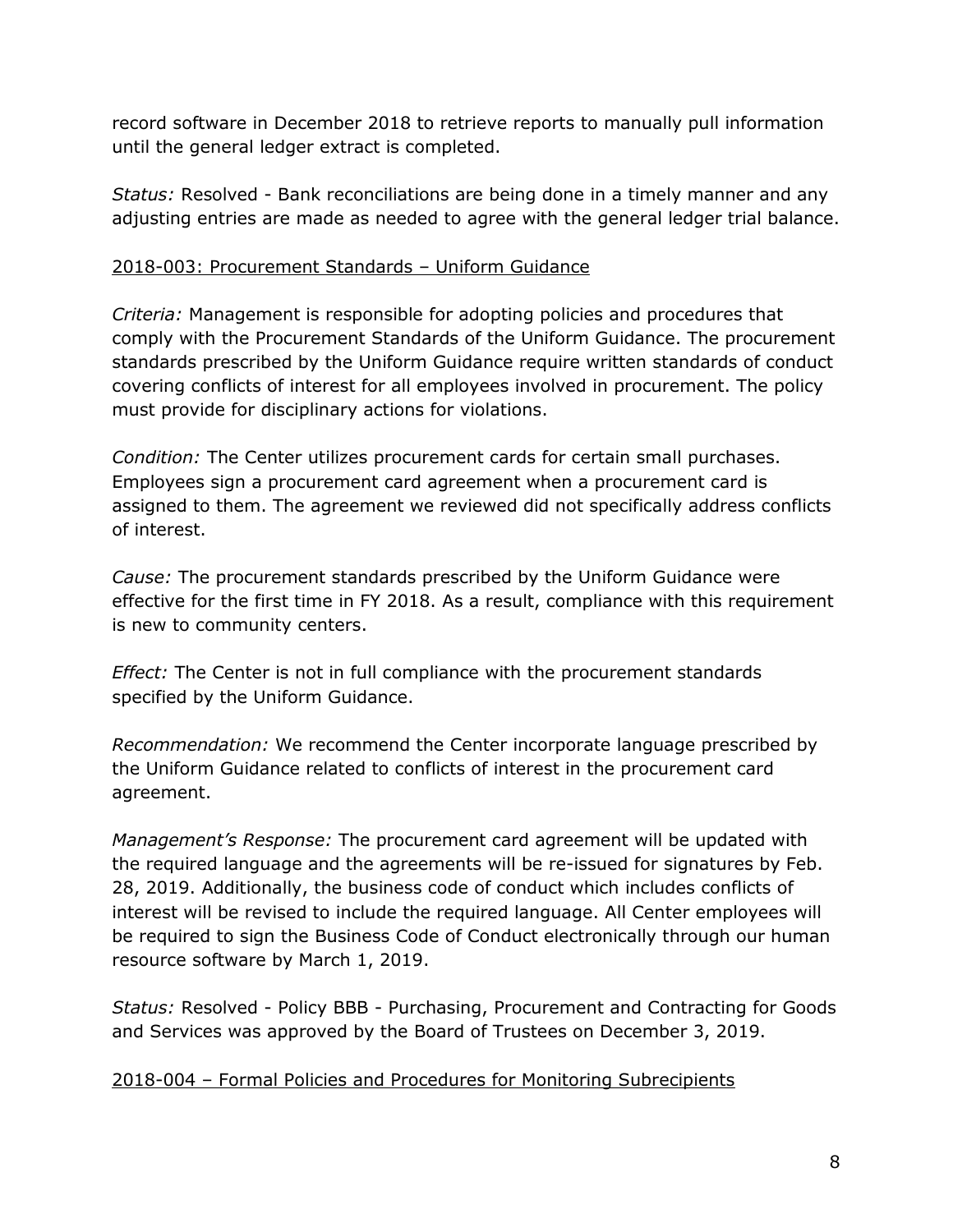*Criteria:* Management is responsible for implementing policies and procedures for monitoring sub-recipients of grant awards. Management is also responsible for having an effective method of responding to prior year findings.

*Condition:* Effective September 25, 2018, The Board adopted a policy for identifying and monitoring sub-recipients of grant awards. This policy was adopted in response to a FY 2017 audit finding and related recommendation. In our review of the status of prior year findings we noted that management's response in the FY 2017 audit indicated the policy would be adopted by the end of the second quarter of FY 2018. Due to the effective date of the Board policy, the Center's response to the prior year finding was not implemented until FY 2019.

*Cause:* Management was implementing new general ledger software and billing systems during 2018. It appears that this compliance issue was overlooked.

*Effect:* The Center is not in full compliance with the Substance Abuse grant contract requirements.

*Management's Response:* As a result of the FY 2017 audit, the CFO began monitoring the sub-recipient contract in September 2017. A draft of the Sub-Recipient Contractors Monitoring Policy was done in May 2018, but was inadvertently not given to the Board of Trustees for approval until September 2018. The Center is in full compliance with the Substance Abuse grant contract requirements in FY 2019.

*Status:* Resolved - A draft of the Sub-Recipient Contractors Monitoring Policy was done in May 2018 but was inadvertently not given to the Board of Trustees for approval until September 2018. The Center is in full compliance with the Substance Abuse grant contract requirements in FY 2019.

# <span id="page-10-0"></span>**3.4 Austin-Travis County MHMR DBA Austin Travis County Integral Care**

**City:** Austin

**Counties Served:** Travis

**Type of Report on Financial Statement:** Unmodified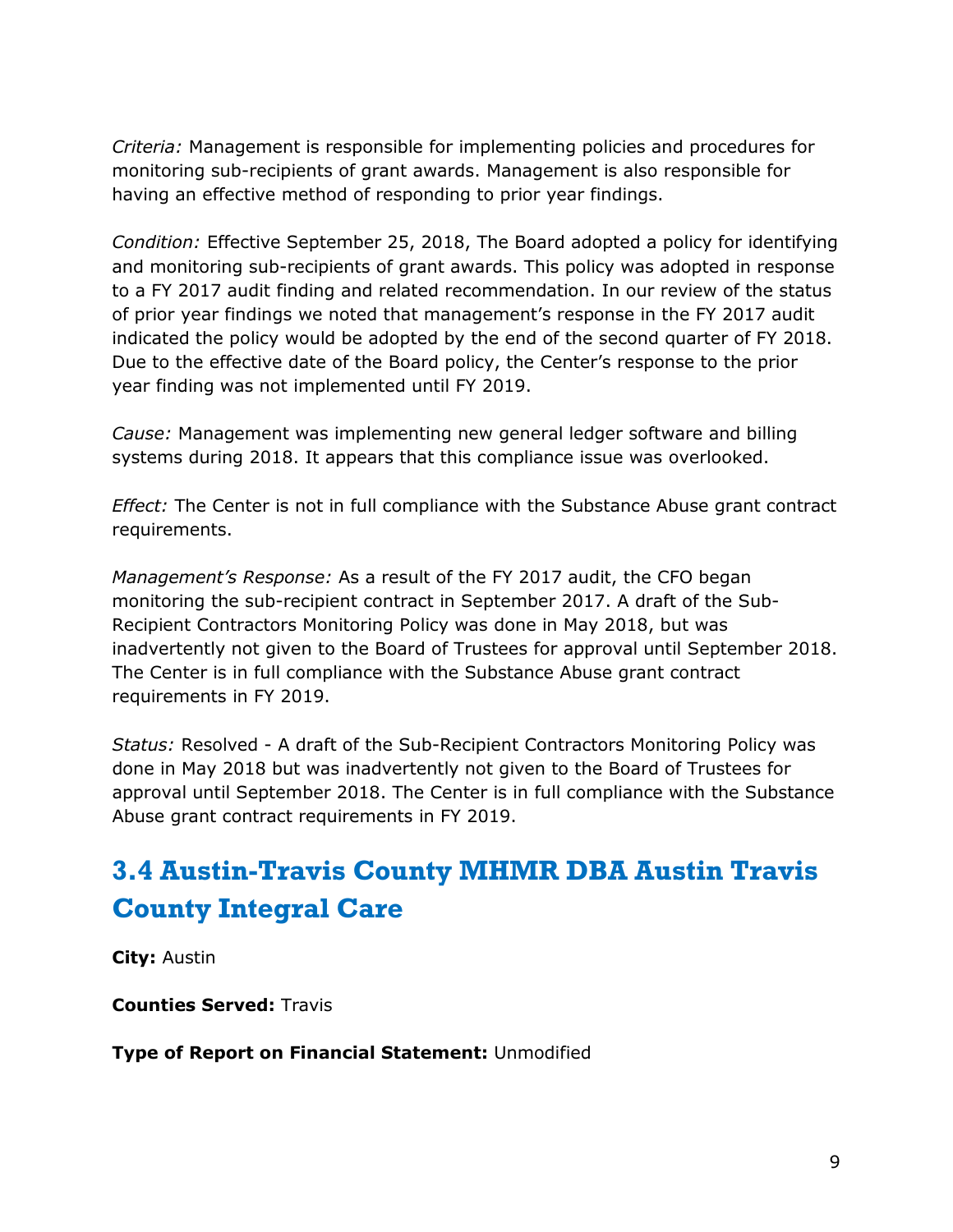### **Type of Report on Compliance:** Unmodified

### **Schedule of Findings and Questioned Costs:** 2019-001

#### 2019-001 Financial Reporting:

*Criteria:* Management of the Company is responsible for the preparation and fair presentation of the financial statements in accordance with generally accepted accounting principles (GAAP). This includes the design, implementation, and maintenance of internal controls relevant to the preparation and fair presentation of financial statements that are free from material misstatement.

*Condition:* Our audit procedures indicated that a prior period adjustment was necessary to properly state beginning net position. Without the adjustment to beginning net position could have resulted in a material misstatement of the Center's financial statements.

*Cause:* The Center entered into an agreement that requires complex transactions related to a housing project.

A note receivable was reflected in prior period as fully funded when only a portion of the note was funded at the time; therefore, net position was overstated.

*Effect:* At August 31, 2018, notes receivable and net position of governmental activities were overstated by \$1,724,389. As a result, the Center recorded a prior period adjustment to reduce net position of governmental activities as of September 1, 2018 by \$1,724,389.

*Recommendation:* The Center should evaluate and improve the controls over financial reporting to ensure accurate financial reporting.

*Management's Response:* Management agrees with the noted finding. Refer to Corrective Action Plan.

*Corrective Action Plan:* The Center's Chief Financial Officer has posted to our financial statements the prior period adjustment noted above. In addition, any future adjustments to Notes Receivable will be reviewed and approved by the Chief Administrative Officer/Chief Financial Officer prior to posting.

*Status:* Ongoing

*Anticipated Completion Date:* February 1, 2020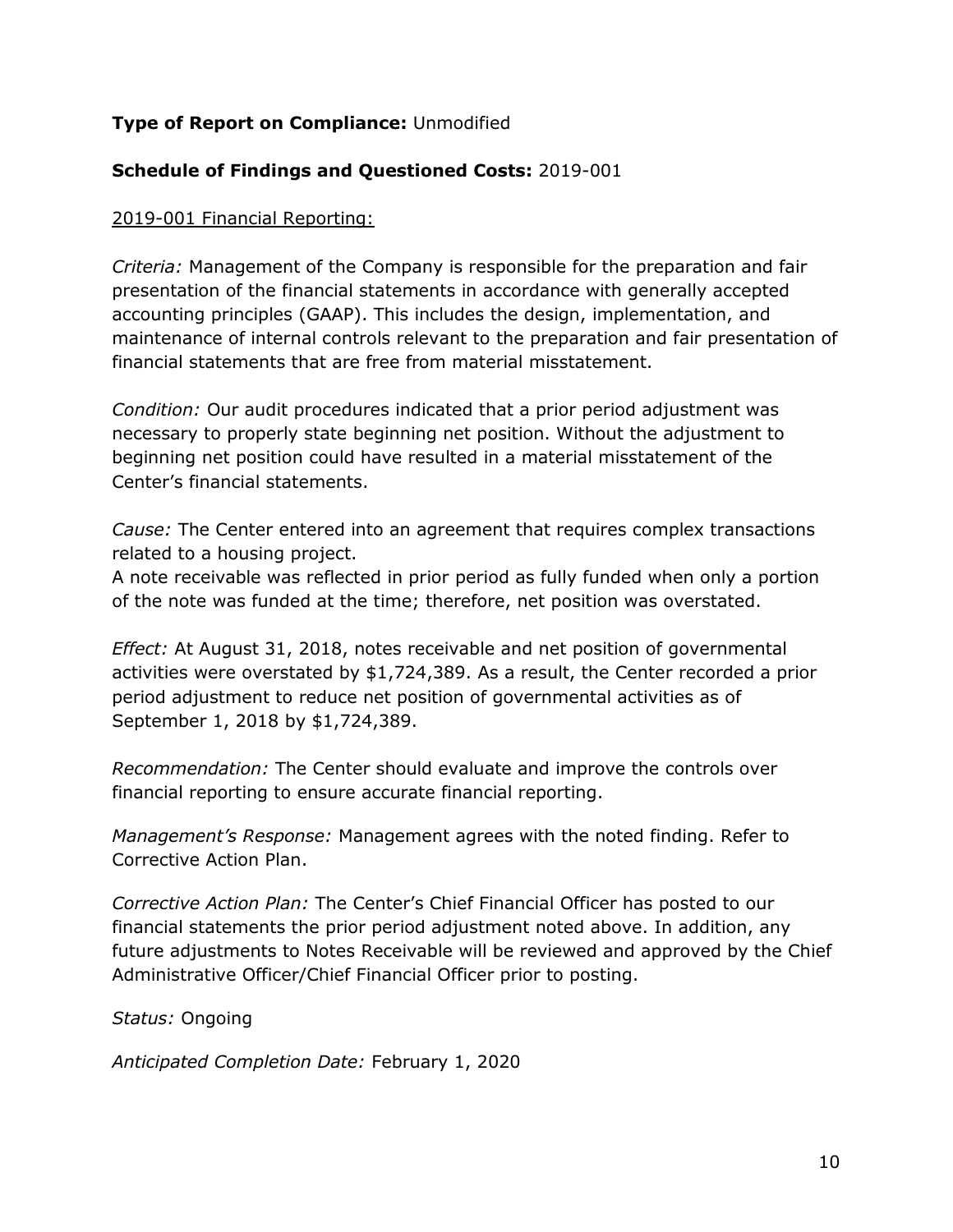### **Follow-up on Prior Year Findings:** None

### <span id="page-12-0"></span>**3.5 Bluebonnet Trails Community Services**

**City:** Round Rock

**Counties Served:** Bastrop, Burnet, Caldwell, Fayette, Gonzales, Guadalupe, Lee, and Williamson

**Type of Report on Financial Statement:** Unmodified

**Type of Report on Compliance:** Unmodified

**Schedule of Findings and Questioned Costs:** None

**Follow-up on Prior Year Findings:** None

**Independent Auditor's Management Letter:** No findings/comments

**Corrective Action Plan:** No findings/comments requiring corrective action

## <span id="page-12-1"></span>**3.6 Border Region Behavioral Health Center**

**City:** Laredo

**Counties Served:** Jim Hogg, Starr, Webb, and Zapata

**Type of Report on Financial Statement:** Unmodified

**Type of Report on Compliance:** Unmodified

**Schedule of Findings and Questioned Costs:** 2019-1 and 2019-2

### *2019-1 – Financial Statements:*

*Criteria:* Management of the Company is responsible for the preparation and fair presentation of the financial statements in accordance with generally accepted accounting principles (GAAP). This includes the design, implementation, and maintenance of internal controls relevant to the preparation and fair presentation of financial statements that are free from material misstatement.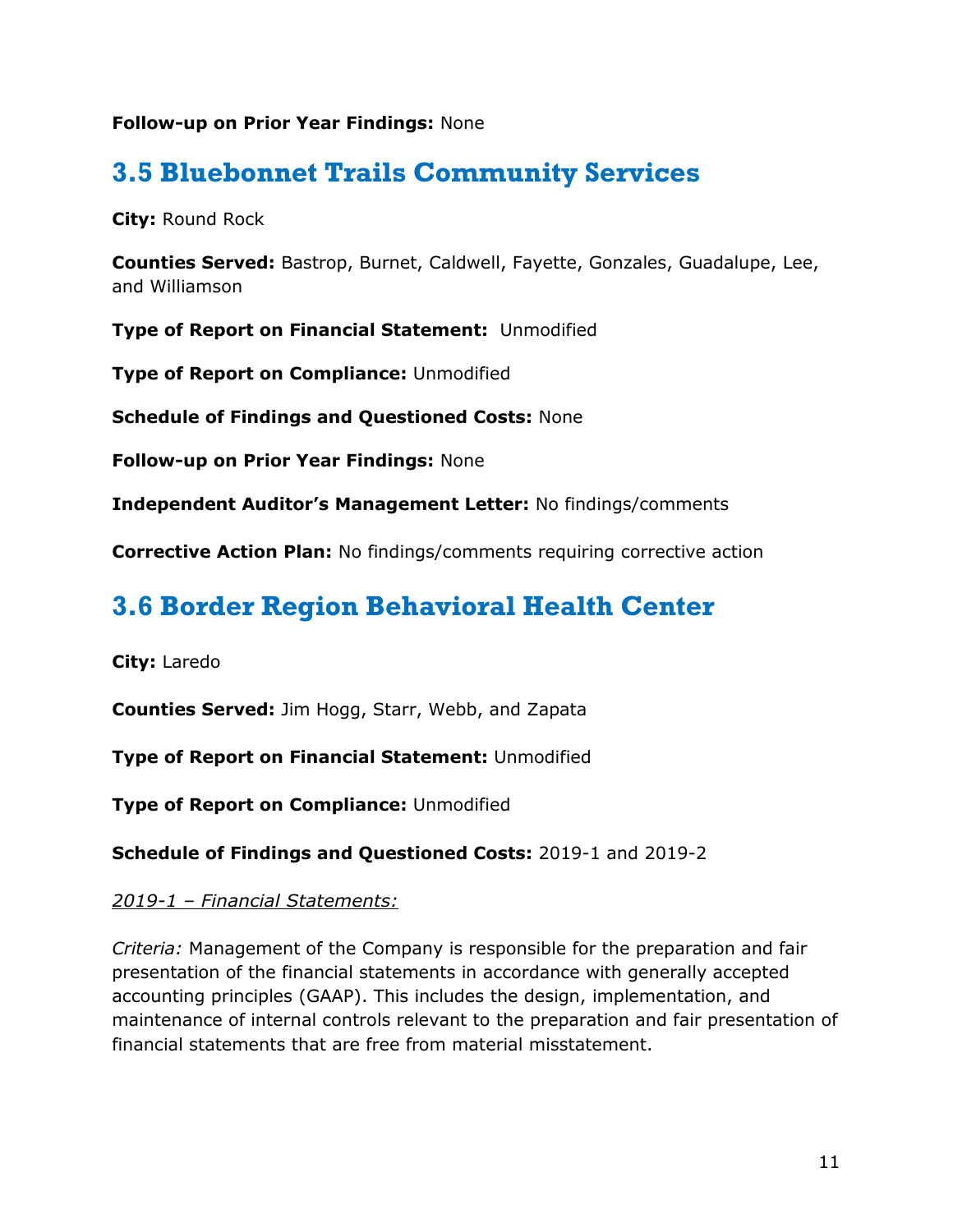*Condition:* The Center does not have an internal control system designed to provide for the preparation of the financial statements and the related financial statement disclosures being audited. In conjunction with the completion of the audit, we were requested to draft the financial statements and the accompanying notes to those financial statements.

*Cause:* The Center does not prepare and has not developed an internal control system for the preparation of the financial statements and the related disclosures in accordance with generally accepted accounting.

*Effect:* Although this circumstance is not unusual for an organization of this size, the preparation of financial statements and adjusting journal entries as part of the audit engagements may result in financial statements and related information included in financial statement disclosure not being available for management purposes as timely as it would if prepared by Center personnel. The need for the audit adjustments indicates that Center interim financial statements may not be materially correct, which may affect management decisions made during the course of the year.

*Recommendation:* Auditing standards require that auditors communicate this deficiency, however the Center prepares budgetary and other financial reports for Board review on a routine basis. It is the responsibility of management and those charged with governance to determine whether to accept the risk associated with this condition because of costs and other considerations.

*Management's Response:* Management agrees with the noted finding.

*Corrective Action Plan:* While this is a repeat finding, there is new staff in the Finance Department that will work with the accounting software in order to implement the necessary internal controls necessary to report accurate and timely reports. Management was involved in the preparation of the financial statements and notes to the financial statements but agrees that audit adjustments were necessary.

### *Status:* Ongoing

### 2019-2 Financial Reconciliation Process:

*Criteria*: Management of the Center is responsible for the preparation and fair presentation of the financial The Center did not adequately reconcile two significant general ledger accounts in a timely matter. After several attempts, management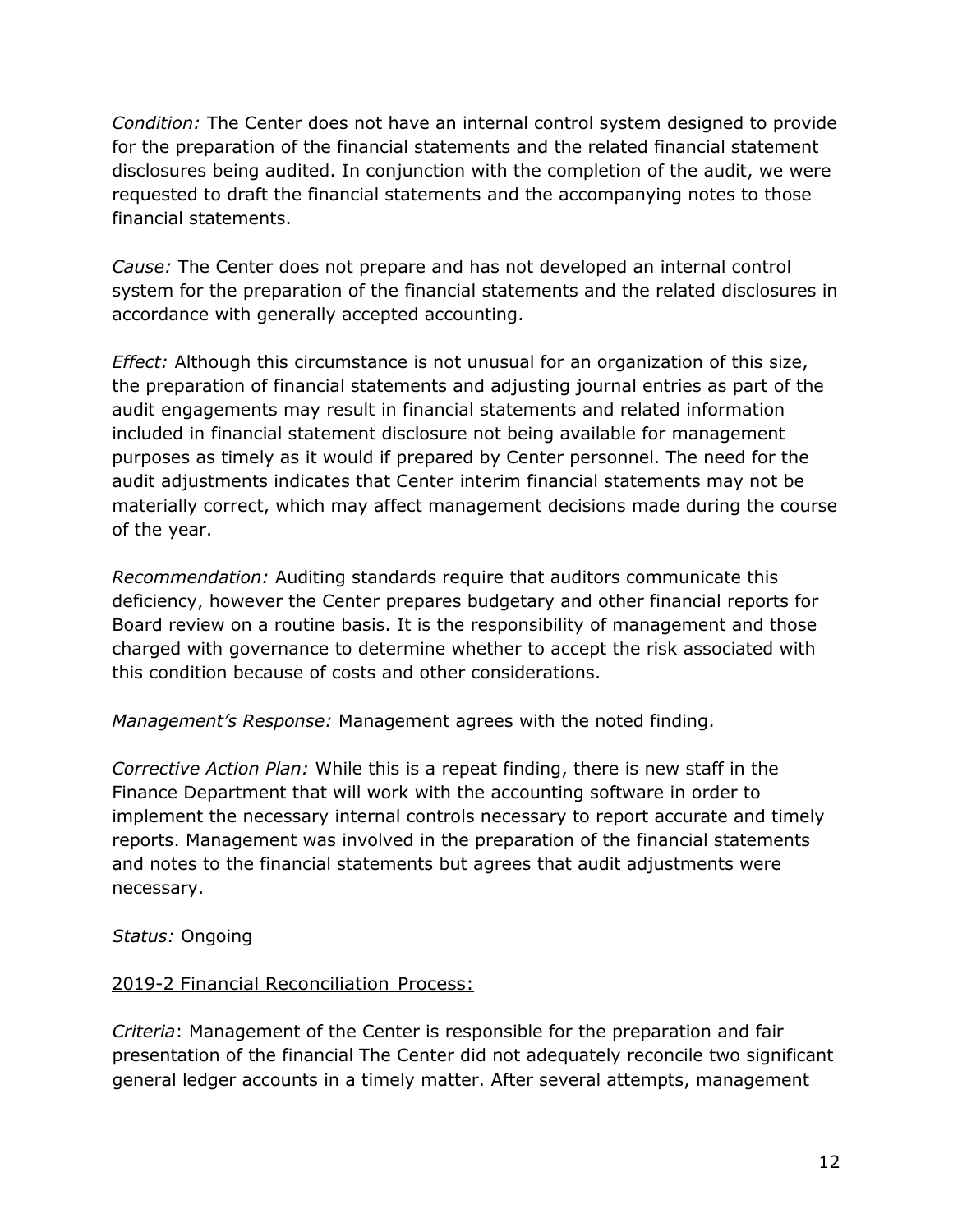was able to obtain a better understanding of the accounting software and relationships between the two general ledger accounts. Initially, the operating back account was not properly and completely reconciled to the general ledger balance. Similarly, the accounts payable general ledger did not reconcile to the amount reflected in the general ledger. Eventually, these two general ledger accounts were properly reconciled, and amounts stated in the financial statements are properly reflected.

*Cause:* The Center did not understand the relationship between the bank reconciliation module to the general leger. Additionally, there was not reconciliation between the accounts payable subsidiary.

*Effect:* The amounts reflected in the general ledger lack substantiation by the bank reconciliation and the accounts payable detail ledger.

*Recommendation:* Timely and accurate reconciliation of these two general ledger accounts.

*Management's Response:* Management agrees with the noted finding.

*Corrective Action Plan:* Staff has been trained on how to properly reconcile the balance sheet accounts; in particular, cash and accounts payable. This is done on a monthly basis before presenting monthly reports to the budget and finance committee. During Fiscal Year 2019, there was an issue with the accounting software that created a problem with the reconciliation. The issue was addressed and corrected.

*Status:* Ongoing

### **Follow-up on Prior Year Findings:** 2018-2 and 2018-3

### Finding 2018-2 – Public Funds Investment Act

*Criteria:* Management of the Center is responsible for adherence to and compliance with the Texas Public Funds Investment Act.

*Condition:* The Center does not have an internal control system designed to determine adherence to the Public Funds Investment Act.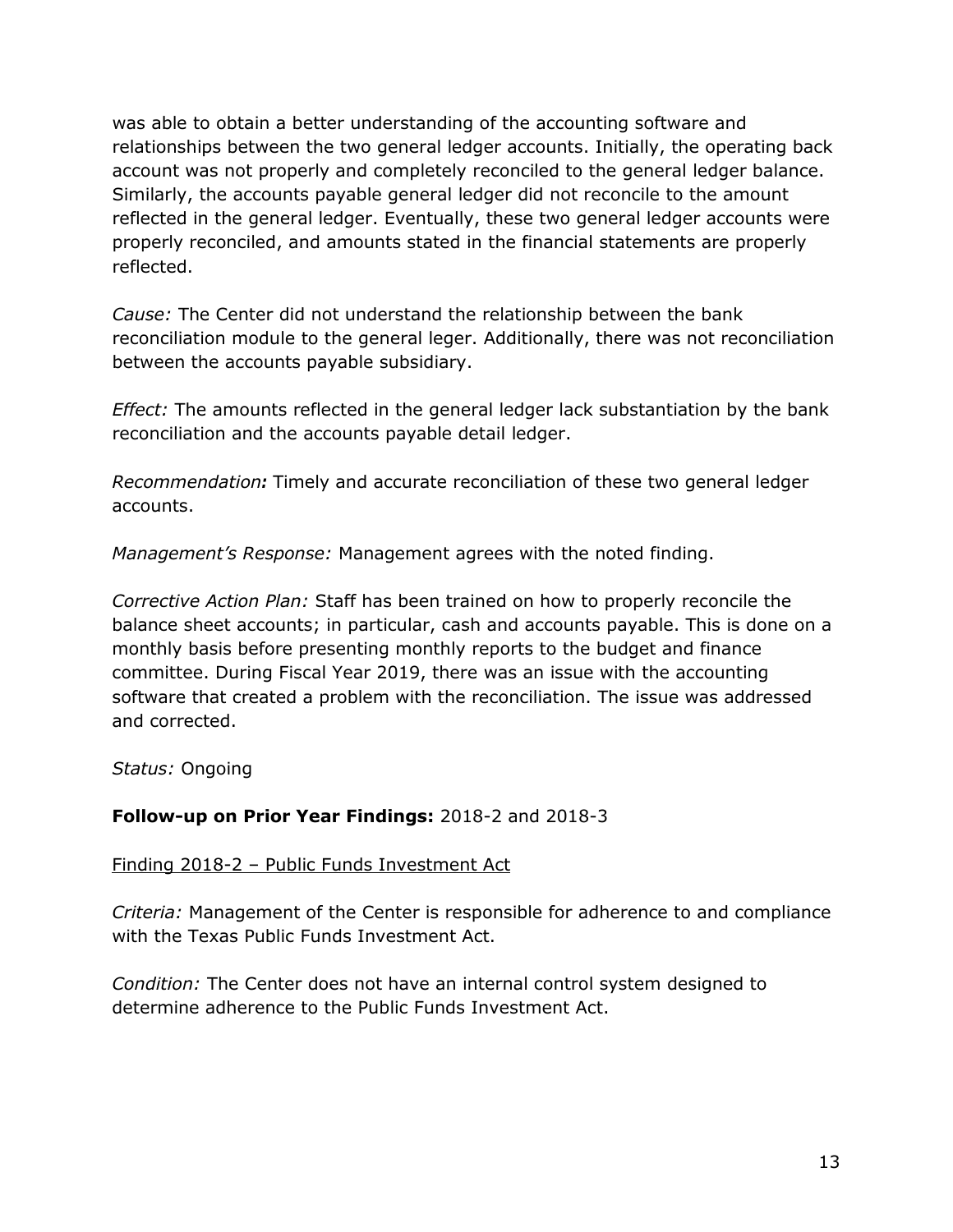*Cause:* The Center has adopted a Public Funds investment policy; however, management has not monitored the policy to determine if it is current with requirements of the Public Funds Investment Act.

*Effect:* The Public Funds Investment Act requires that the Center's Investment policy be formally reviewed by the Board of Directors at least annually; the Act requires all Investment officers attend certification training; the Act requires acknowledgement of investment policy by external investment brokers; etc.

*Recommendation:* Obtain the most recent issue of the Texas Public Funds Investment Act. Review the Center's Investment Policy to determine that it is in compliance with the act. Develop internal controls over the Investment Policy to determine that all time tables, certifications, renewals, disclosures, etc. are met and documented.

*Management's Response:* Management agrees with the noted finding.

*Corrective Action Plan*: There is new management in the accounting department, and the Chief Financial Officer is in the process of obtaining public funds investment training to avoid this finding in the future.

*Status:* During 2019, the Board adopted a revised public funds investment policy to comply with the Public Funds Investment Act.

### Finding 2018-3 – Procurement – Repeat Findings

*Criteria:* 2 CFR 200, Uniform Administrative Requirements, Cost Principles and Audit Requirements for Federal Awards, also referred to as Uniform Guidance, requires nonfederal entities that expend federal funds to adopt procurement policies that are in compliance with the Uniform Guidance. Entities that have not adopted these policies yet may elect to defer implementation of the procurement policy requirement as long as the decision to elect to defer implementation is documented.

*Condition:* The Center has not updated its procurement policy to be in compliance with the Uniform Guidance. The Center appears to have elected to defer implementation of the procurement policy requirements, but this decision to defer implementation has not be documented. Thus, the Center does not have a control process to ensure compliance with the procurement compliance requirement of the Uniform Guidance.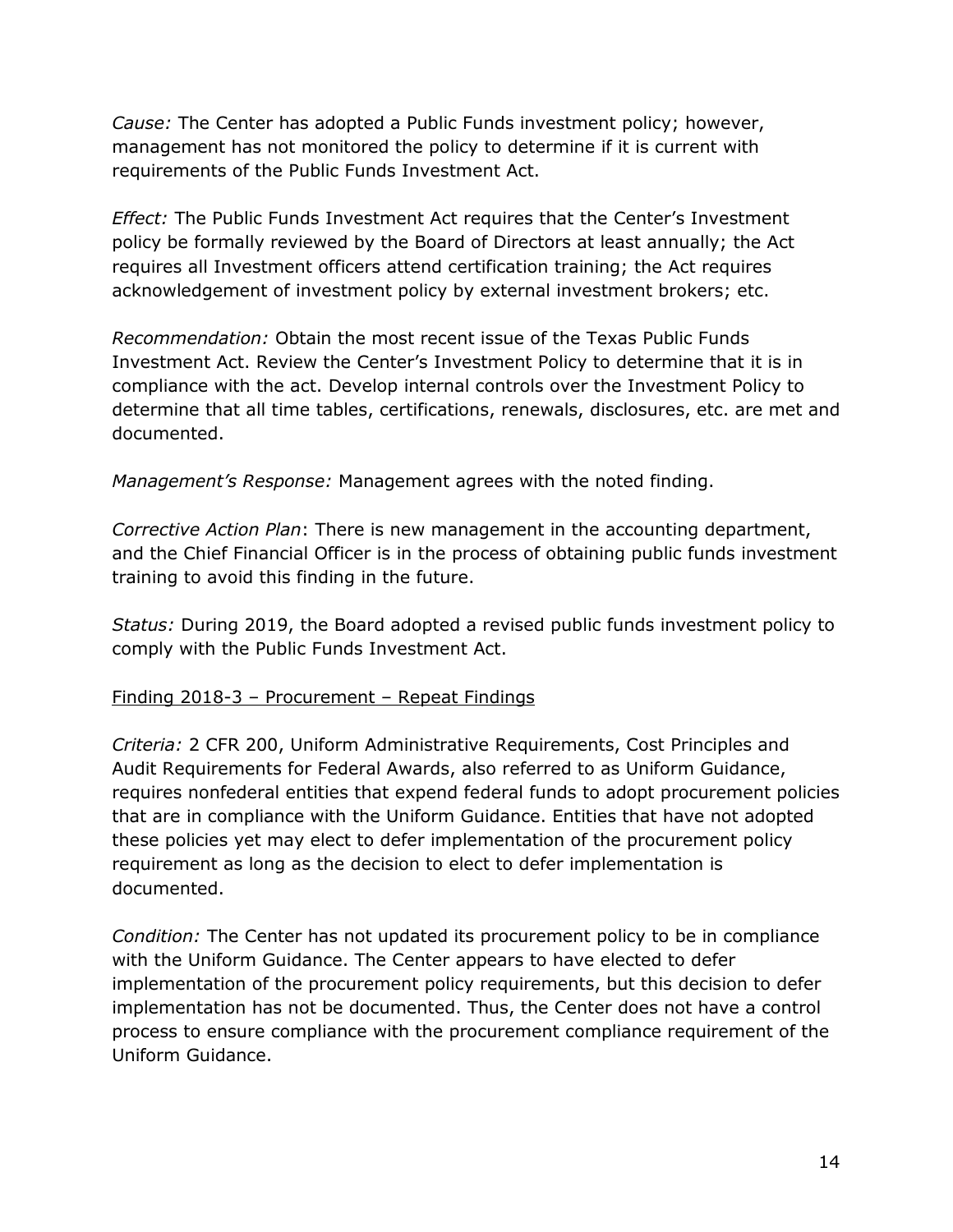*Cause:* The Center was not aware of the requirement to update their procurement policy to be in compliance with the Uniform Guidance.

*Effect:* Not adopting the procurement requirements of the Uniform Guidance could result in questioned costs since the costs would not be allowable unless certain written policies were adopted.

*Recommendation:* We recommend that the Center adopt a procurement policy in accordance with the Uniform Guidance.

*Management's Response:* Management agrees with the noted finding.

*Corrective Action Plan:* The Chief Financial Officer is in the process of drafting a new procurement policy that adheres to the Uniform Administrative Requirements, Cost Principles, and Audit Requirements. In addition, training will be provided to all staff in the new procurement policy.

*Status*: During 2019, the Board adopted a Procurement policy to comply with 2 CFR 200, Uniform Administrative Requirements, Cost Principles and Audit Requirements for Federal Awards.

## <span id="page-16-0"></span>**3.7 Burke Center**

**City:** Lufkin

**Counties Served:** Angelina, Houston, Jasper, Nacogdoches, Newton, Polk, Sabine, San Augustine, San Jacinto, Shelby, Trinity, and Tyler

**Type of Report on Financial Statement:** Unmodified

**Type of Report on Compliance:** Unmodified

**Schedule of Findings and Questioned Costs:** None

**Follow-up on Prior Year Findings:** None

**Independent Auditor's Management Letter:** No findings/comments

**Corrective Action Plan:** No findings/comments requiring corrective action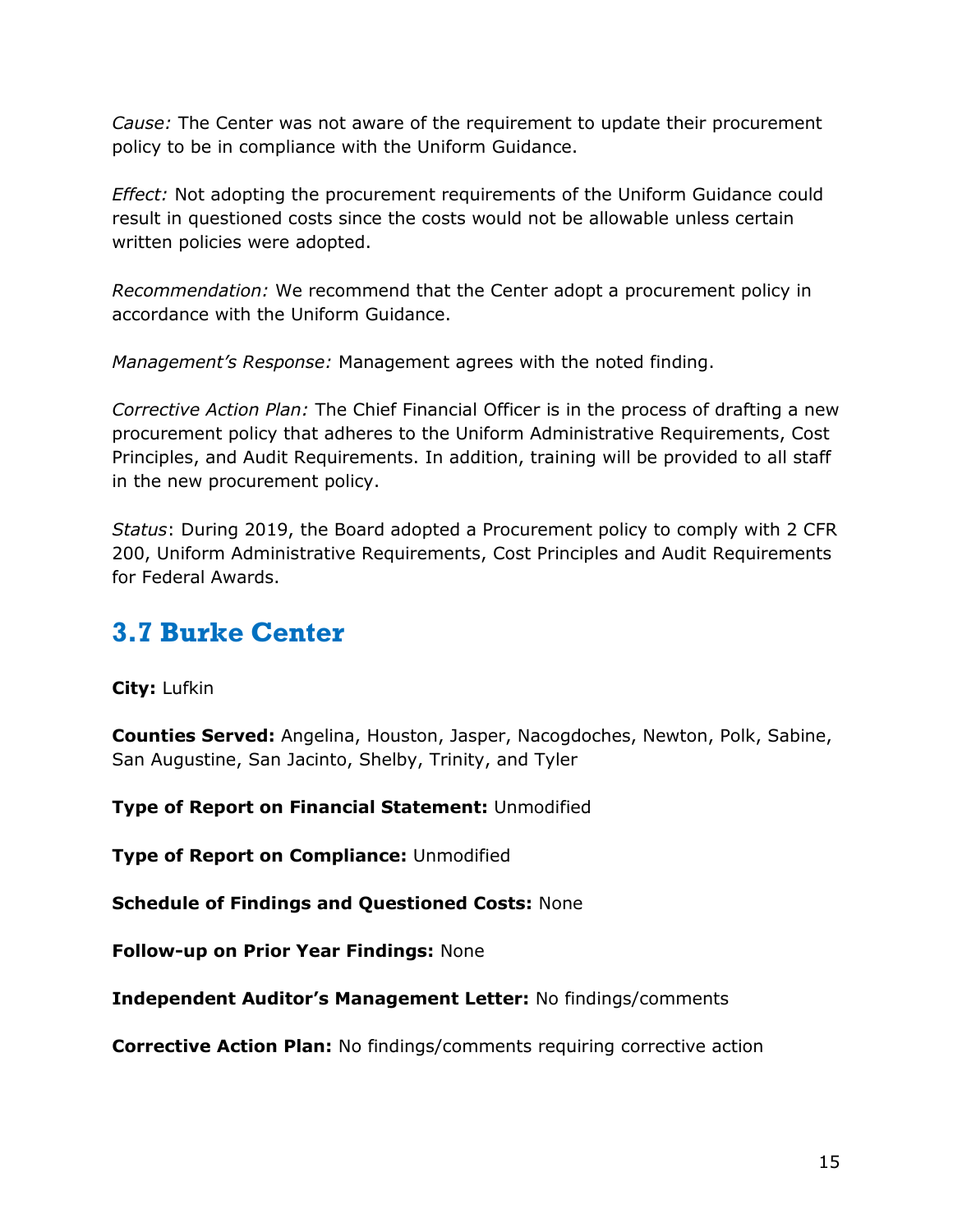## <span id="page-17-0"></span>**3.8 Camino Real Community Services**

### **City:** Lytle

**Counties Served:** Atascosa, Dimmit, Frio, La Salle, Karnes, Maverick, McMullen, Wilson, and Zavala

**Type of Report on Financial Statement:** Unmodified

**Type of Report on Compliance:** Unmodified

**Schedule of Findings and Questioned Costs:** None

**Follow-up on Prior Year Findings:** None

**Independent Auditor's Management Letter:** No findings/comments

**Corrective Action Plan:** No findings/comments requiring corrective action

## <span id="page-17-1"></span>**3.9 Center for Health Care Services**

**City:** San Antonio

**Counties Served:** Bexar

**Type of Report on Financial Statement:** Unmodified

**Type of Report on Compliance:** Unmodified

**Schedule of Findings and Questioned Costs:** None

**Follow-up on Prior Year Findings:** None

## <span id="page-17-2"></span>**3.10 Central Texas MHMR Center DBA Center for Life Resources**

**City:** Brownwood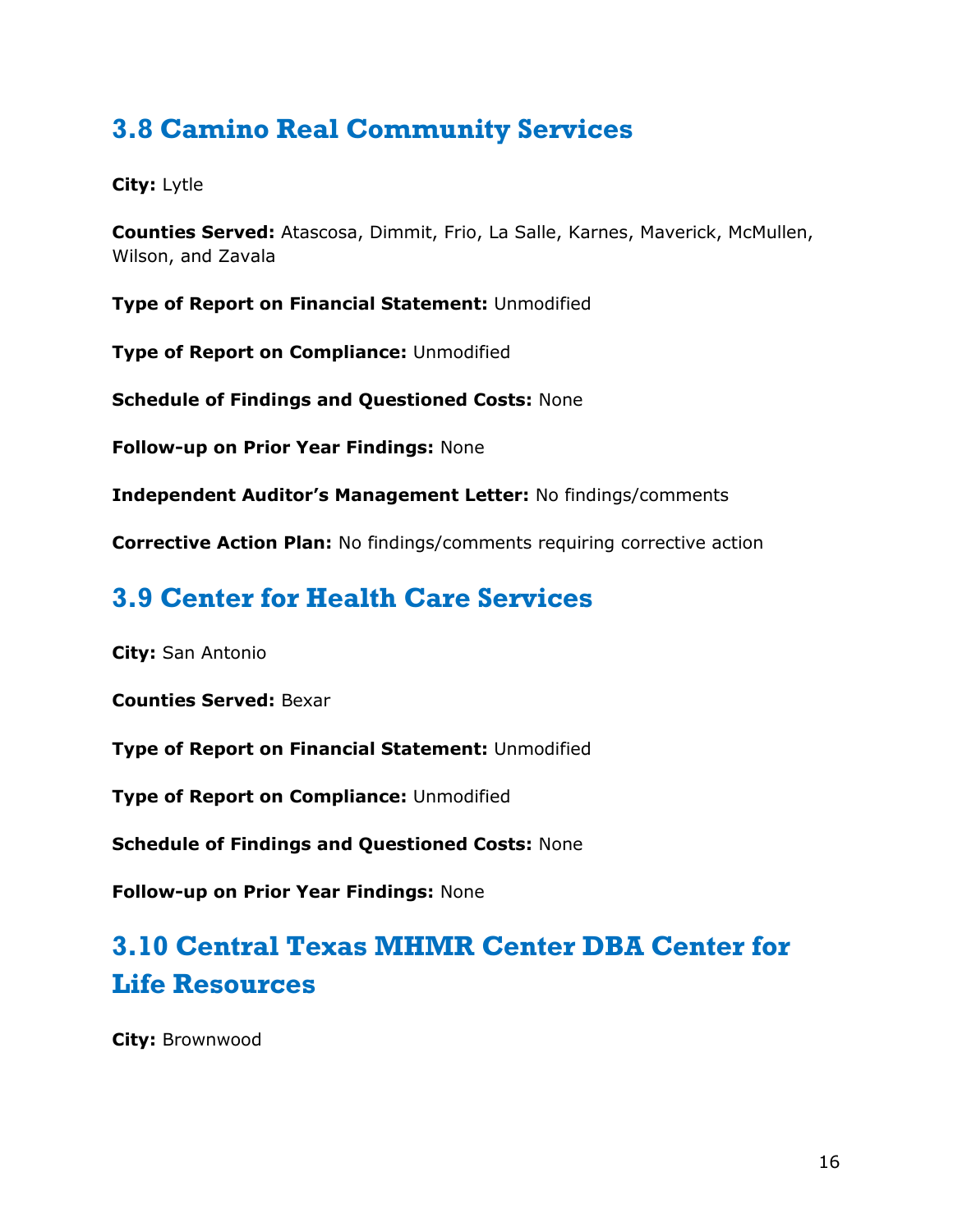**Counties Served:** Brown, Coleman, Comanche, Eastland, McCulloch, Mills, and San Saba

### **Type of Report on Financial Statement:** Unmodified

**Type of Report on Compliance:** Unmodified

**Schedule of Findings and Questioned Costs:** None

**Independent Auditor's Management Letter:** No findings/comments

**Corrective Action Plan:** No findings/comments requiring corrective action

**Follow-up on Prior Year Findings:** 2018-A and 2018-001

### Finding 2018-A – Financial Reporting

*Criteria:* Management of the Center is responsible for the preparation and fair presentation of the financial statements in accordance with generally accepted accounting principles (GAAP).

This includes the design, implementation, and maintenance of internal controls relevant to the preparation and fair presentation of financial statements that are free from material misstatement.

*Condition:* The Center does not have an internal control system designed to provide for the preparation of the financial statements and related financial statement disclosures being audited. In conjunction with the completion of our audit, we were requested to draft the financial statements and accompanying notes to those financial statements. We also noted a lack of review of account reconciliations throughout the year that could lead to inaccurate monthly financial statements.

*Cause:* The Center does not prepare and has not developed an internal control system to provide for the preparation of the financial statements and related disclosures in accordance with generally accepted accounting principles. The Center also does not have policies in place to ensure review of all reconciliations.

*Effect:* Although this circumstance is not unusual for an organization of your size, the preparation of financial statements may result in financial statements and related information included in financial statement disclosures not being available for management purposes as timely as it would be if prepared by Center personnel. Further lack of account reconciliation review could lead to inaccurate financials.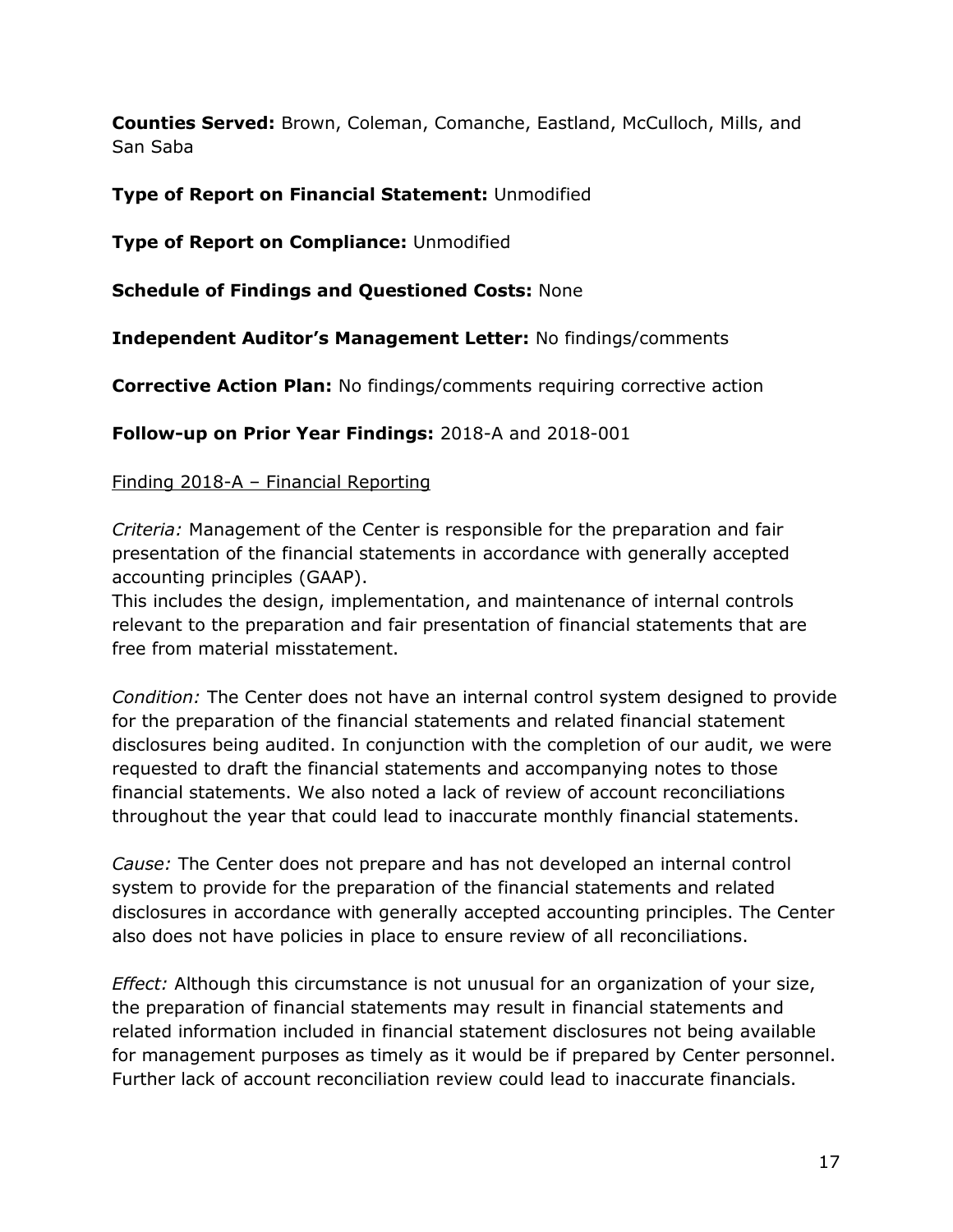*Recommendation:* The Center should continue to evaluate and improve the controls over financial reporting and implement changes as necessary to ensure accurate and timely financial reports can be completed and account reconciliations and schedules are reviewed and approved.

*Management's Response:* Management agrees with the noted finding. Refer to the Corrective Action Plan.

*Corrective Action Plan:* Our Business Office experienced turnover during Fiscal year 2018. A new CFO was hired in October 2018 & the Business Analyst I position was filled in December 2018. We now have a team in place diligently working to improve the process of checks & balances. Also, we hired a Comptroller in March of 2019. This new addition to our team will further assist in the segregation of duties and contribute to the checks & balances processes. We believe we have made significant, substantive progress.

*Status:* Resolved

Finding 2018-001 – Medical Assistance Program (MAC), CFDA 93.778 Texas Health and Human Services Commission: General Revenue – Mental Health Audit; General Revenue – Intellectual and Developmental Disabilities *Criteria:* Federal and state programs require adequate review of information prepared for and submitted to outside parties.

*Condition:* The Center does not have an internal control system designed to provide sufficient and adequate review and approval of documentation, reports and information submitted to outside parties.

*Cause:* The Center has not developed an internal control system to provide for the adequate review of information submitted to outside parties due to turnover in the current year of key management and accounting personnel.

*Effect:* Although this circumstance is not unusual for an organization of your size, the lack of review could result in error in proper reporting, grants being charged incorrectly and the possibility of management override of internal controls.

*Recommendation:* We recommend the Center implement a system of proper review and approval by appropriate personnel of all documentation and information prepared for and submitted to outside parties to mitigate the risk of improper reporting, overcharging of grants, and management override.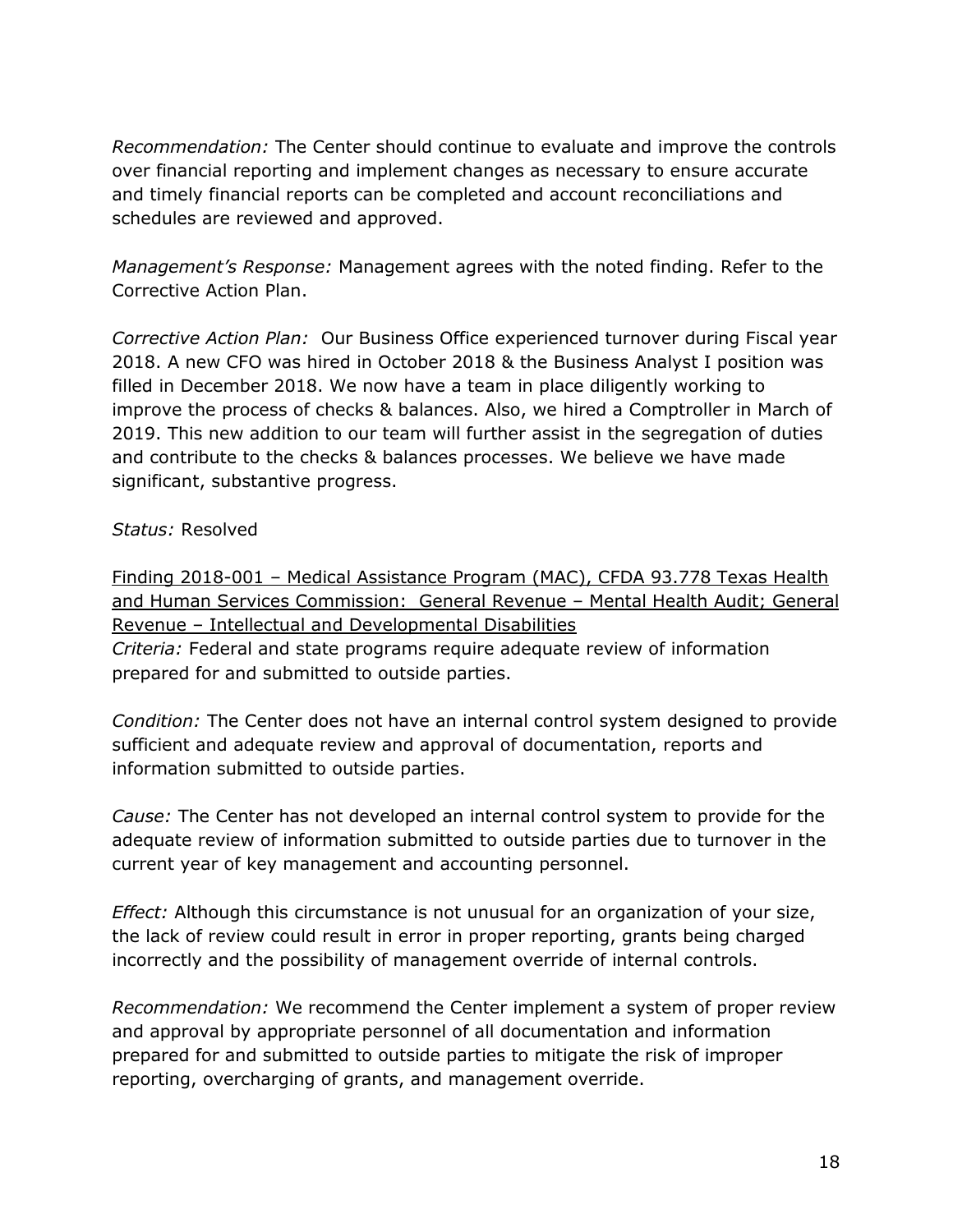*Management's Response:* Management agrees with the finding. Refer to the Corrective Action Plan.

*Corrective Action Plan:* We now have a process in place for review and approval of all documentation, reports and information submitted to outside parties.

*Status:* Resolved

## <span id="page-20-0"></span>**3.11 Central Counties Center for MHMR Services**

**City:** Temple

**Counties Served:** Bell, Coryell, Hamilton, Lampasas, and Milam

**Type of Report on Financial Statement:** Unmodified

**Type of Report on Compliance:** Unmodified

#### **Schedule of Findings and Questioned Costs:** 2019-001

#### 2019-001 State Award Findings and Questioned Costs:

*Criteria*: Terms of the SB 292 contract require documentation of a local match in an amount equal to 100 percent of the charges billed to the program. The match may consist of either a cash match or an in-kind match.

*Condition*: The contract budget submitted for the SB 292 contract indicated an inkind match would be provided by Bell County. This match was not documented in the Center records until January 20, 2020, at which time Bell County representatives documented and confirmed the necessary match had been provided.

*Cause*: The Center was not documenting the in-kind local match provided by the County on an on-going basis during the year.

*Effect*: Following the year-end, considerable effort was required by Center staff to obtain documentation from the County to demonstrate compliance with the local match requirement.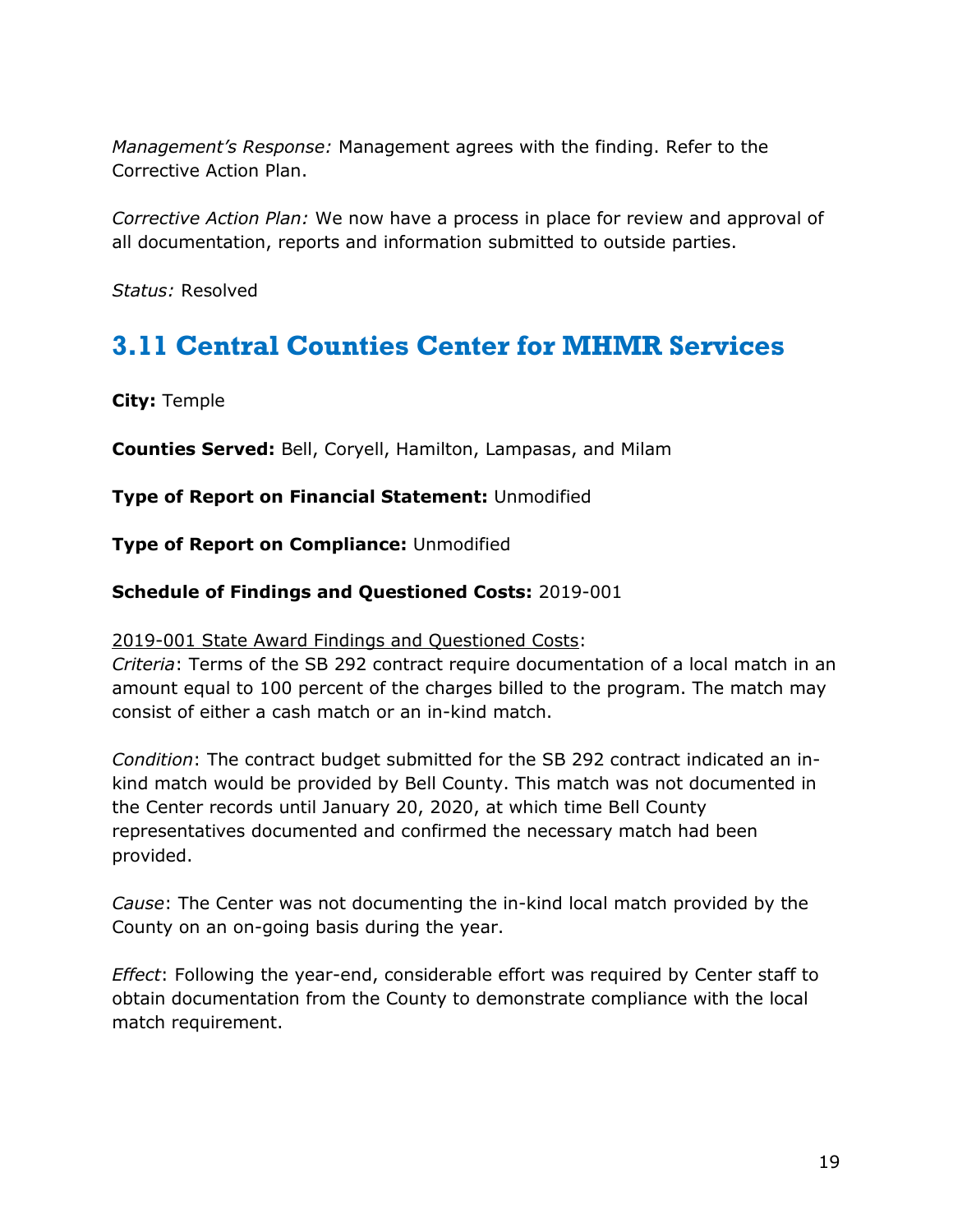*Recommendation*: The Center should establish procedures to document the local match requirement on an on-going basis. We recommend that the local match be documented on a monthly basis as the in-kind match is provided by the County.

*Management's Response*: The Executive Director, Chief Operating Officer, Director of Finance, Director of Behavioral Health, and the Adult Behavioral Health Director met to discuss the findings. We agree with the audit finding and are providing the Corrective Action Plan described later in this report.

*Corrective Action Plan*: A Memorandum of Understanding (MOU) will be developed between Central Counties Services and Bell County to reflect monthly oversight processes to determine local match. Included will be the requirement of a worksheet to be completed monthly showing the match. Bell County is expected to maintain the supportive documentation for the worksheet, with the worksheet forwarded to the Director of Behavioral Health and to the Director of Finance no later than the tenth day of the following month. The local match monthly computations will be completed retroactively to 9/1/2019.

*Status:* Resolved

### **Follow-up on Prior Year Findings:** None

## <span id="page-21-0"></span>**3.12 Central Plains Center**

**City:** Plainview

**Counties Served:** Bailey, Briscoe, Castro, Floyd, Hale, Lamb, Motley, Parmer, and Swisher

**Type of Report on Financial Statement:** Unmodified

**Type of Report on Compliance:** Unmodified

**Schedule of Findings and Questioned Costs:** 2019-001 thru 2019-003

### Finding 2019‐001 Financial Reporting

*Criteria:* Management of the Center is responsible for the preparation and fair presentation of the financial statements in accordance with generally accepted accounting principles (GAAP). This includes the design, implementation, and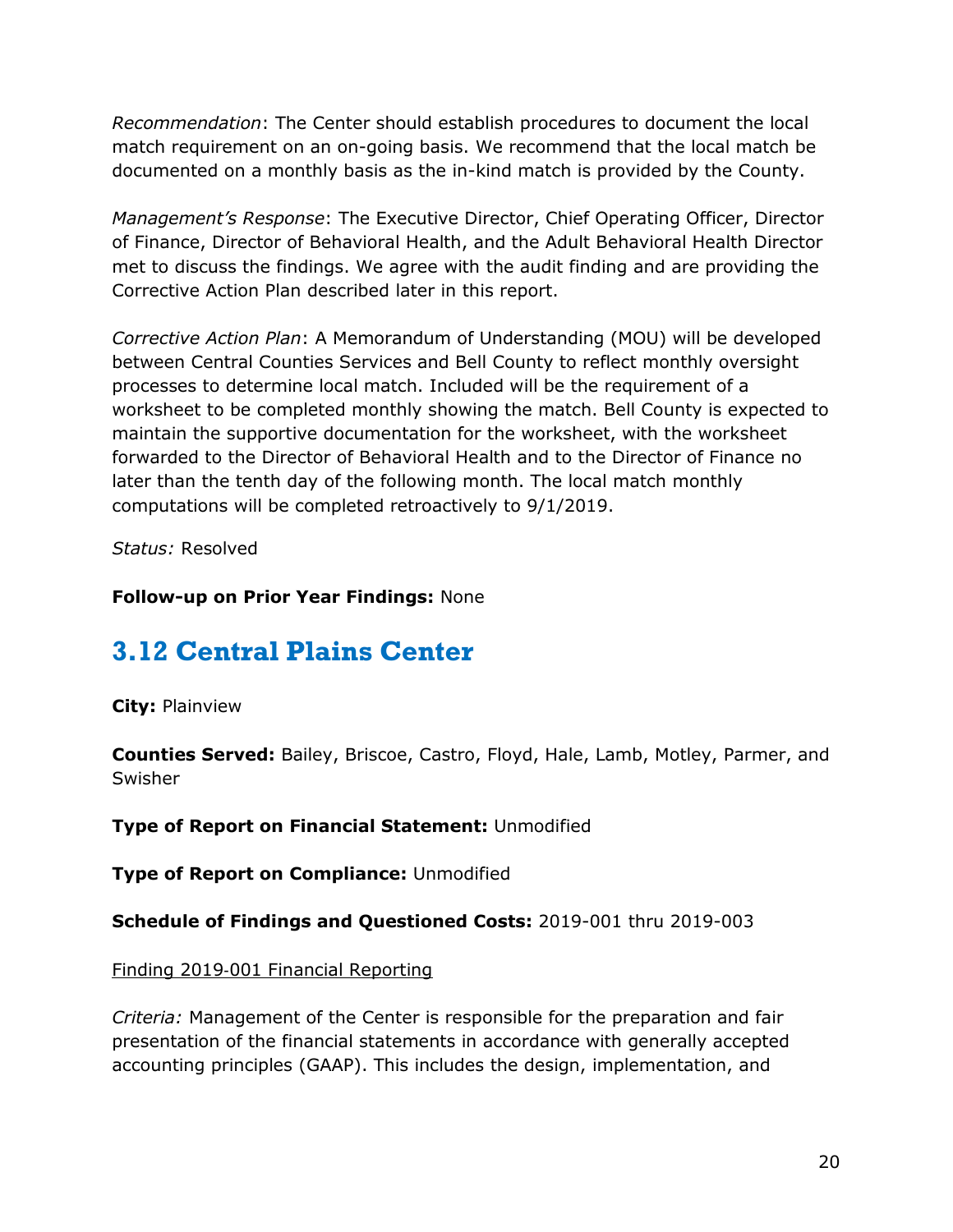maintenance of internal controls relevant to the preparation and fair presentation of financial statements that are free from material misstatement.

*Condition:* The Center does not have an internal control system designed to provide for the preparation of the financial statements and related financial statement disclosures being audited. In conjunction with the completion of our audit, we were requested to draft the financial statements and accompanying notes to those financial statements. Additionally, we proposed several audit adjustments to the Center's recorded account balances, which if not detected by our auditing procedures, could have resulted in a material misstatement of the Center's financial statements.

*Cause:* The Center does not prepare and has not developed an internal control system to provide for the preparation of the financial statements and related disclosures in accordance with generally accepted accounting principles.

*Effect:* Although this circumstance is not unusual for an organization of your size, the preparation of financial statements and adjusting journal entries as a part of the audit engagement may result in financial statements and related information included in financial statement disclosures not being available for management purposes as timely as it would be if prepared by Center personnel. The need for the audit adjustments indicates that the Center's interim financial information may not be materially correct, which may affect management decisions made during the course of the year.

*Recommendation:* The Center should evaluate and improve the controls over financial reporting and implement changes as necessary to ensure accurate and timely financial reports can be completed.

*Management's response*: Management agrees with the noted finding.

*Corrective Action Plan*: It is not cost effective to have an internal control system designed to provide for the preparation of the financial statements and accompanying notes. We requested that our auditors, Eide Bailly LLP, prepare the financial statements and the accompanying notes to the financial statements as a part of their annual audit. We have designated a member of management to review the draft financial statements and accompanying notes, and we have reviewed and agree with the material adjustments proposed during the audit.

*Anticipated Completion Date*: Ongoing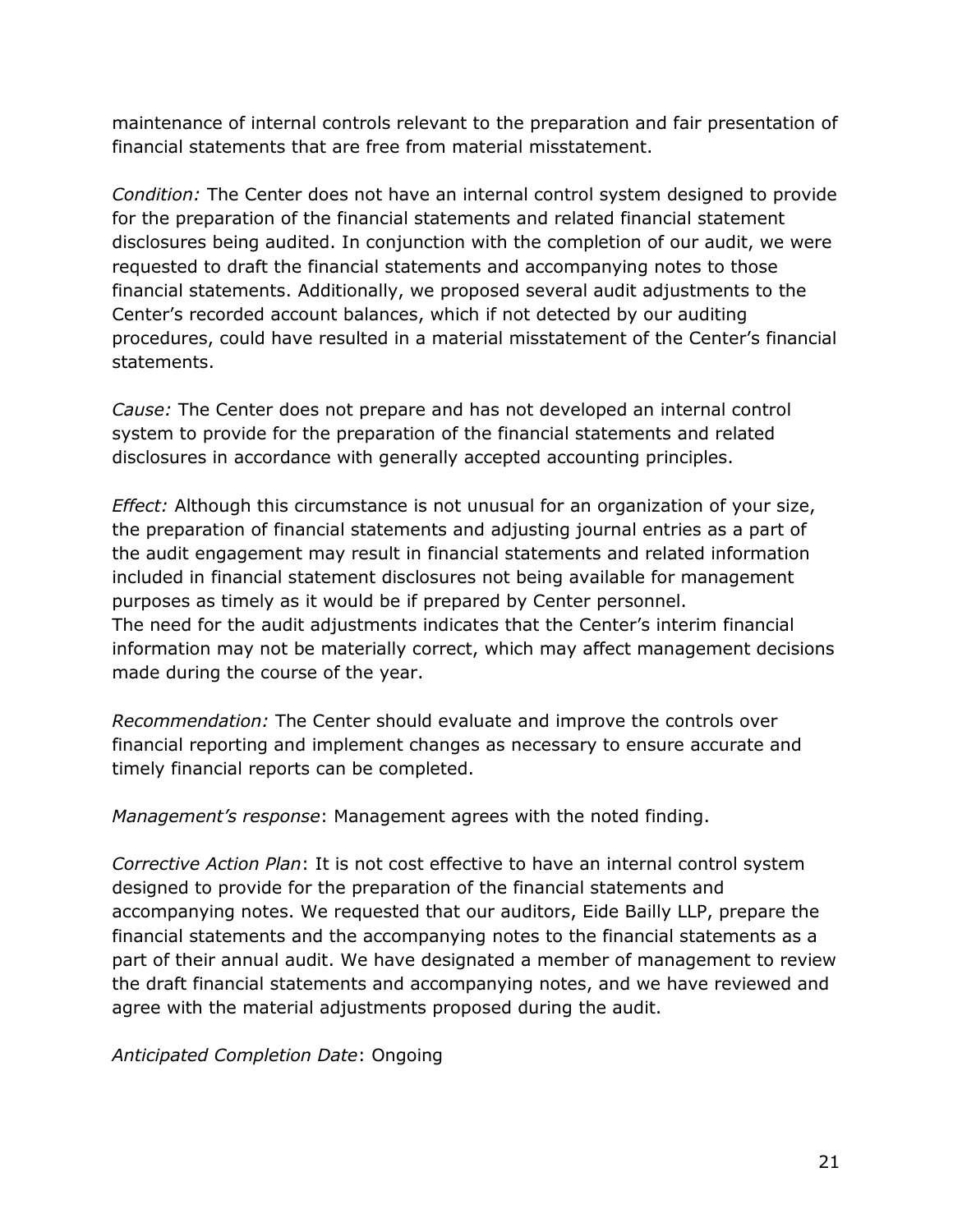### Finding 2019‐002: Account Reconciliations

*Criteria:* Several accounts, including accounts receivable and accounts payable, should be reconciled at the end of each reporting period. In addition, someone other than the preparer of the reconciliation should review the reconciliation and document their approval.

*Condition:* The Center does not have a process for the preparation of reconciliations of account balances and/or does not have a process in place for review and approval of these reconciliations by someone other than the preparer. If certain accounts are not reconciled, the financial statements could result in a material misstatement.

*Cause:* Accounts receivable and accounts payable are not reconciled at year end.

*Effect:* The lack of account reconciliations increases the risk of material misstatement in the financial statements, either due to error or fraud.

*Recommendation:* The Center should design and implement a reconciliation process for account reconciliations, including review of these reconciliations by someone other than the preparer.

*Management's Response:* Management agrees with the noted finding.

*Corrective Action Plan*: The Center will design and implement a reconciliation process for investments, prepaid expenses, accounts receivable, accounts payable and long-term obligations, including review of these reconciliations by someone other than the preparer.

*Anticipated Completion Date*: December 31, 2020

### Finding 2019‐003: Procurement, Suspension, Debarment

*Criteria*: Uniform Guidance required the Center to update their procurement policy effective September 1, 2018, to include certain items including certain thresholds to procure the acquisition of goods and services. Additionally, Uniform Guidance requires policies to address conflict of interest, including disciplinary actions for failure to adhere, acquisition of duplicative items, and provisions to ensure all solicitations incorporate clear and accurate descriptions of technical requirements, do not restrict completion and identify all requirements which the offeror must fulfill, and factors used in evaluation.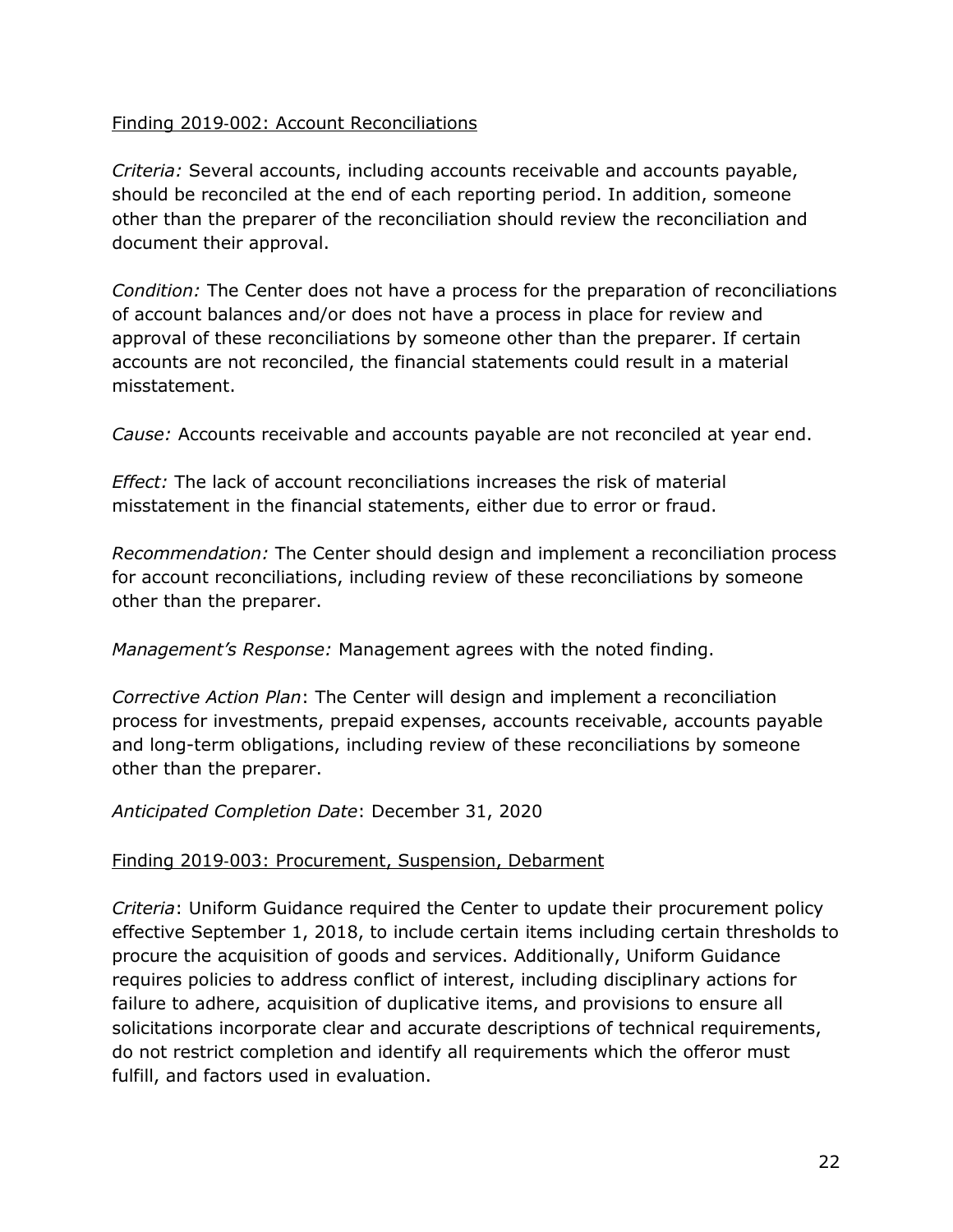*Condition:* The Center's procurement policy did not include the items required by Uniform Guidance.

*Cause:* The Center did not update the procurement policy to include the items that are required under the Uniform Guidance.

*Effect:* The Center did not have proper procurement policy during the year and this could potentially lead to the Center entering into transactions for goods and/or services that are not properly procured as required by law.

*Recommendation:* It is recommended that the Center update their procurement policy and include the requirements established by Uniform Guidance.

*Management's Response:* Management agrees with the noted finding. Refer to Corrective Action Plan.

*Corrective Action Plan*: The Center will update the procurement policy to include all requirements by Uniform Guidance.

*Anticipated Completion Date:* December 31, 2020

### **Follow-up on Prior Year Findings:** 2018-A, 2018-B, 2018-C Finding 2018-A – Financial Reporting

*Criteria:* Management of the Center is responsible for the preparation and fair presentation of the financial statements in accordance with generally accepted accounting principles (GAAP). This includes the design, implementation, and maintenance of internal controls relevant to the preparation and fair presentation of financial statements that are free from material misstatement.

*Condition:* The Center does not have an internal control system designed to provide for the preparation of the financial statements and related financial statement disclosures being audited. In conjunction with the completion of our audit, we were requested to draft the financial statements and accompanying notes to those financial statements. Additionally, we proposed several audit adjustments to the Center's recorded account balances, which if not detected by our auditing procedures, could have resulted in a material misstatement of the Center's financial statements.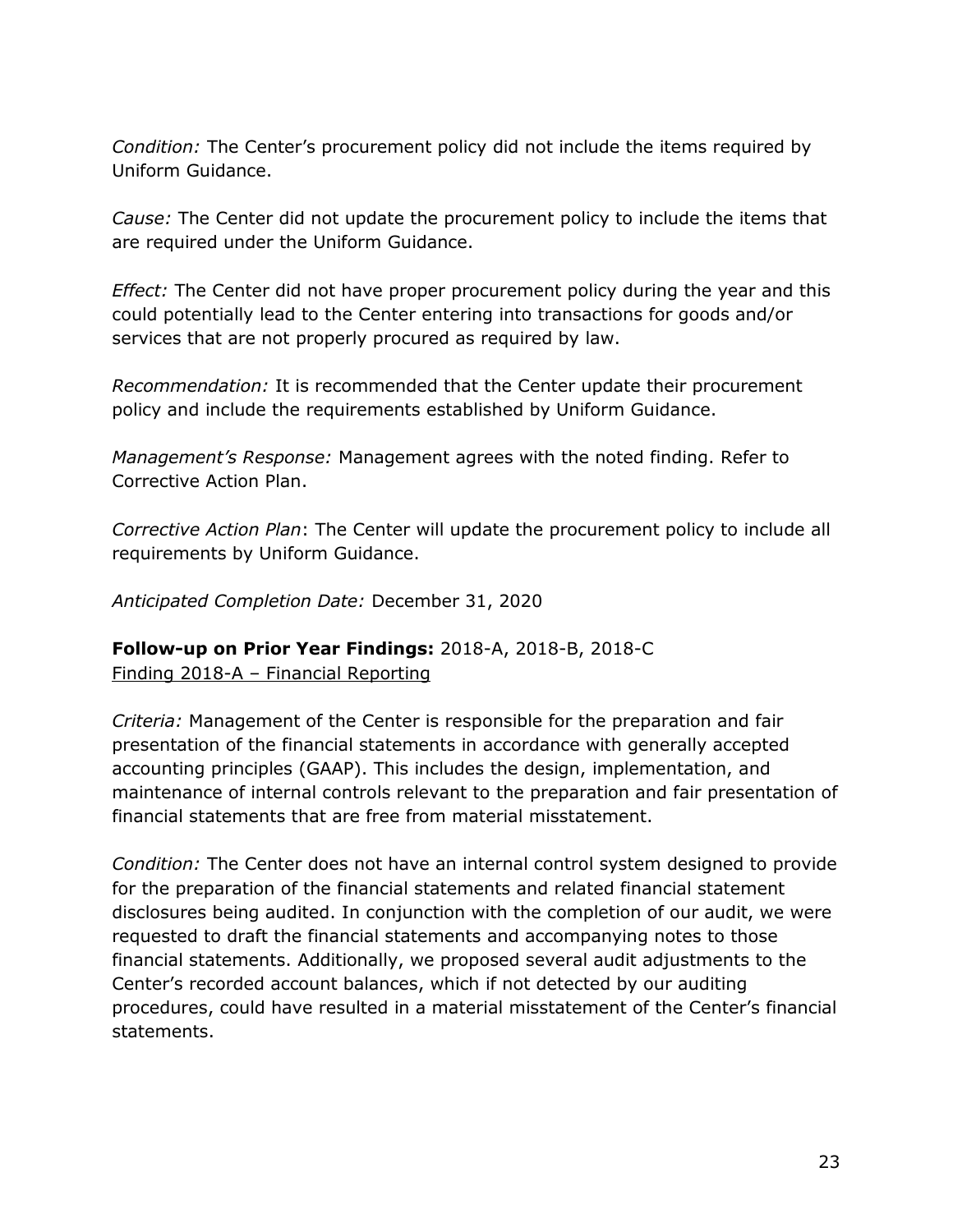*Cause:* The Center does not prepare and has not developed an internal control system to provide for the preparation of the financial statements and related disclosures in accordance with generally accepted accounting principles.

*Effect:* Although this circumstance is not unusual for an organization of your size, the preparation of financial statements and adjusting journal entries as a part of the audit engagement may result in financial statements and related information included in financial statement disclosures not being available for management purposes as timely as it would be if prepared by Center personnel. The need for the audit adjustments indicates that the Center's interim financial information may not be materially correct, which may affect management decisions made during the course of the year.

*Recommendation:* The Center should evaluate and improve the controls over financial reporting and implement changes as necessary to ensure accurate and timely financial reports can be completed.

*Management's Response:* Management agrees with the note finding.

*Status:* Ongoing. Due to cost considerations, we will continue to have Eide Bailly, LLP prepare our draft financial statements and accompanying notes to the financial statements.

*Corrective Action Plan:* It is not cost effective to have an internal control system designed to provide for the preparation of the financial statements and accompanying notes. We requested that our auditors, Eide Bailly LLP, prepare the financial statements and the accompanying notes to the financial statements as a part of their annual audit. We have designated a member of management to review the draft financial statements and accompanying notes, and we have reviewed and agree with the material adjustments proposed during the audit.

*Anticipated Completion Date*: December 31, 2020

### Finding 2018-B – Reconciliations of Investments, Prepaid Expenses, Accounts Receivable, Accounts Payable, and Long-Term Obligations

*Criteria:* Investments, prepaid expenses, accounts receivable, accounts payable and long-term obligations should be reconciled at the end of the fiscal year. In addition, someone other than the preparer of the reconciliation should review the reconciliation and document their approval.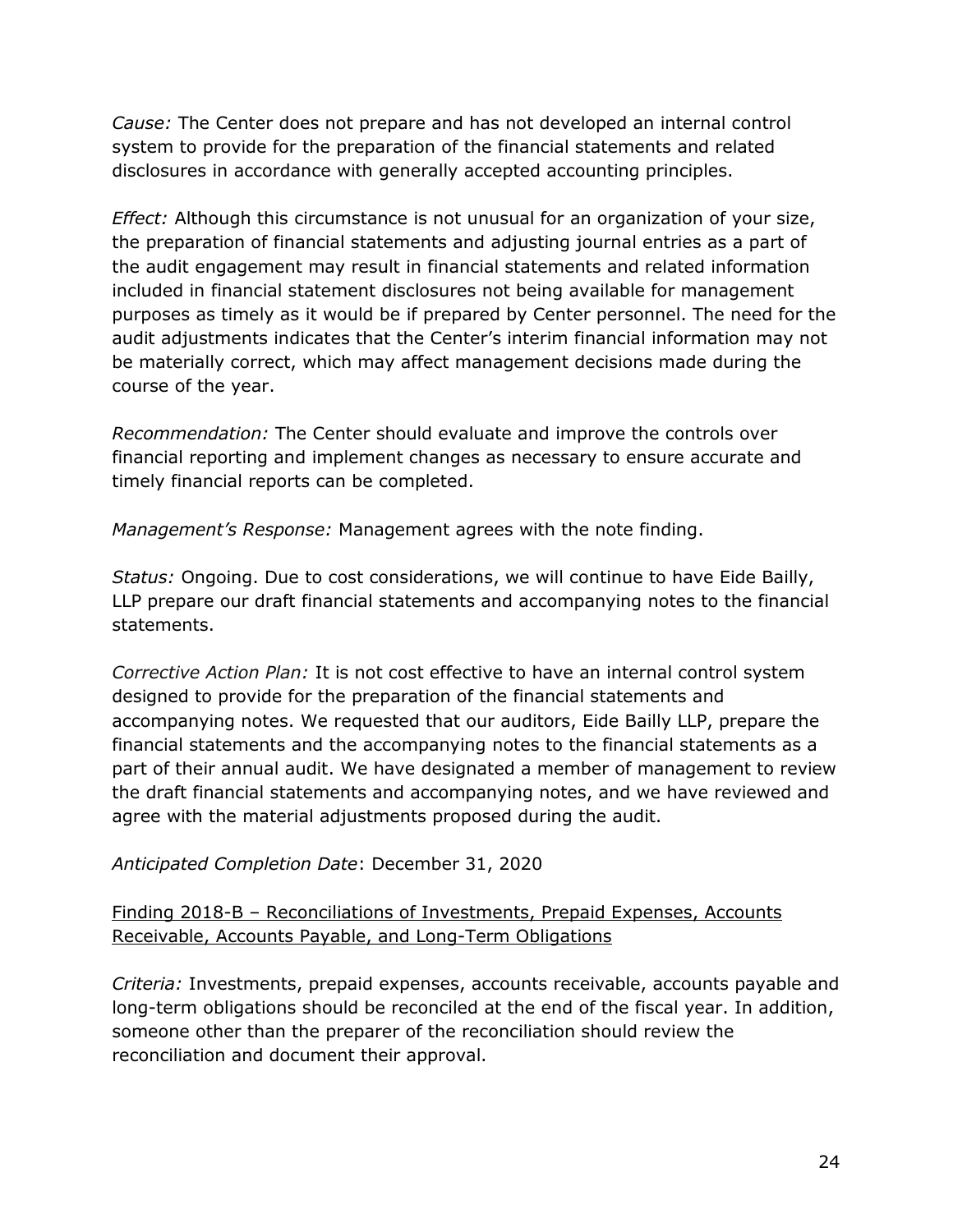*Condition:* The Center does not have a process for the preparation of reconciliations of investments, prepaid expenses, accounts receivable, accounts payable and longterm obligations and/or does not have a process in place for review and approval of these reconciliations by someone other than the preparer. If certain accounts are not reconciled, the financial statements could result in a material misstatement.

*Cause:* Investments, prepaid expenses, accounts receivable, accounts payable and long-term obligations are not reconciled at year end.

*Effect:* The lack of reconciliations of investments, prepaid expenses, accounts receivable, accounts payable and long-term obligations increases the risk of material misstatement in the financial statements for these areas, either due to error or fraud.

*Recommendation:* The Center should design and implement a reconciliation process for investments, prepaid expenses, accounts receivable, accounts payable and longterm obligations, including review of these reconciliations by someone other than the preparer.

*Management's Response:* Management agrees with the note finding.

*Corrective Action Plan:* The Center will design and implement a reconciliation process for investments, prepaid expenses, accounts receivable, accounts payable and long-term obligations, including review of these reconciliations by someone other than the preparer.

*Status*: The Center has not fully implemented a process that resolves the issue above.

*Anticipated Completion Date*: December 31, 2020

### Finding 2018-C – Review and Approval of Journal Entries

*Criteria:* Journal entries should be reviewed and approved prior to posting.

*Condition:* The Center does not have an internal control process for the review and approval of journal entries. The oversight provided by an effective review and approval process is important to the Center as a result of the limited segregation of duties that exists due to the size of the accounting staff.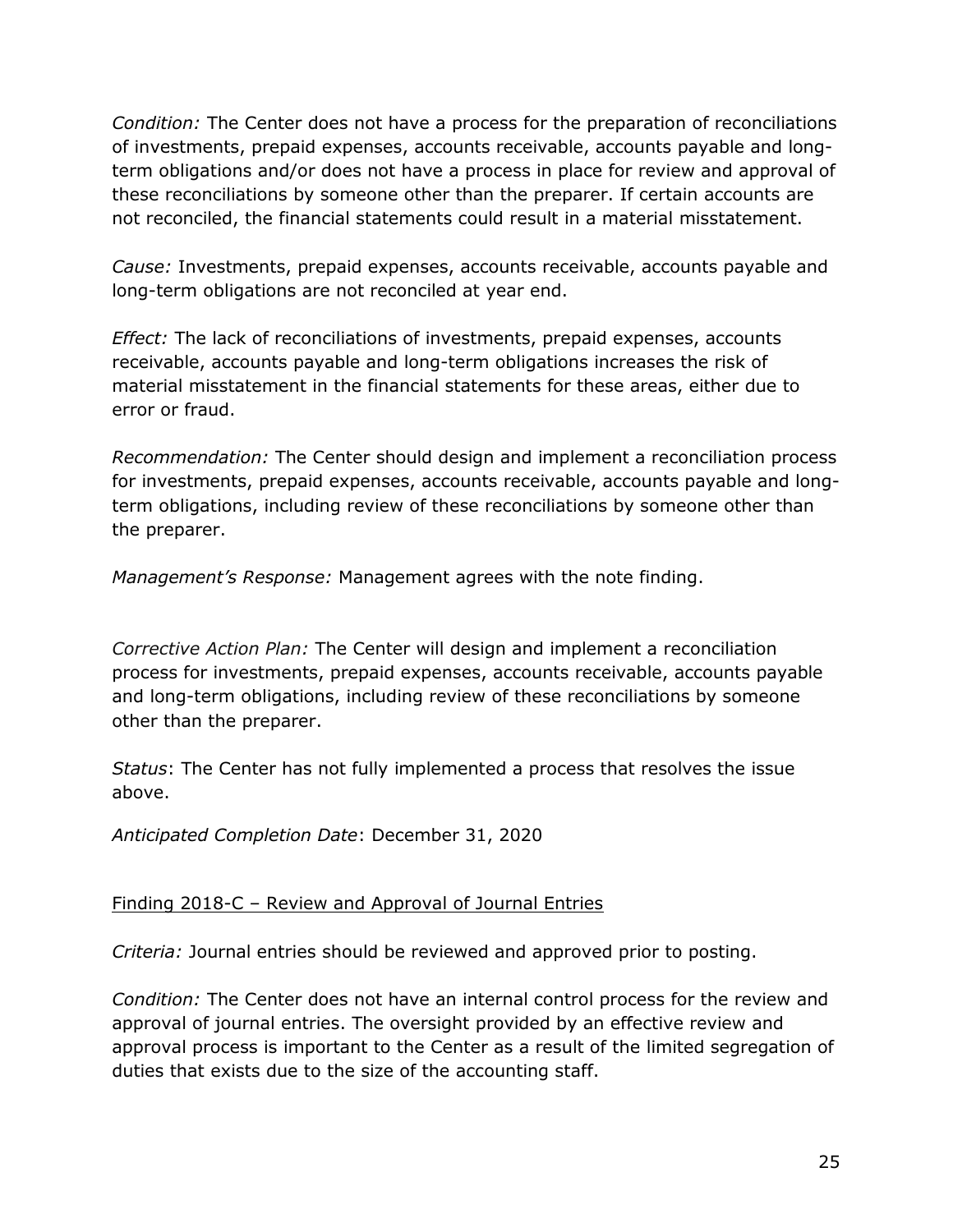*Cause:* Journal entries are not reviewed and approved prior to posting.

*Effect:* The lack of a review and approval process for recorded journal entries increases the risk of material misstatement in the financial statements, either due to error or fraud.

*Recommendation:* An employee other than the employee preparing the journal entries should review and approve the journal entries before posting. *Management's Response:* Management agrees with the note finding.

*Corrective Action Plan:* The Center will ensure that a member of management other than the employee preparing the journal entries will review and approve the journal entries before posting.

*Statu*s: The Center has not fully implemented a process that resolves the issue above.

*Anticipated Completion Date*: December 31, 2020

## <span id="page-27-0"></span>**3.13 Coastal Plains Community Center**

**City:** Portland

**Counties Served:** Aransas, Bee, Brooks, Duval, Jim Wells, Kenedy, Kleberg, Live Oak, and San Patricio

**Type of Report on Financial Statement:** Unmodified

**Type of Report on Compliance:** Unmodified

**Independent Auditor's Management Letter:** No findings/comments

**Corrective Action Plan:** No findings/comments requiring corrective action

**Schedule of Findings and Questioned Costs:** None

**Follow-up on Prior Year Findings:** 2018-001 thru 2018-003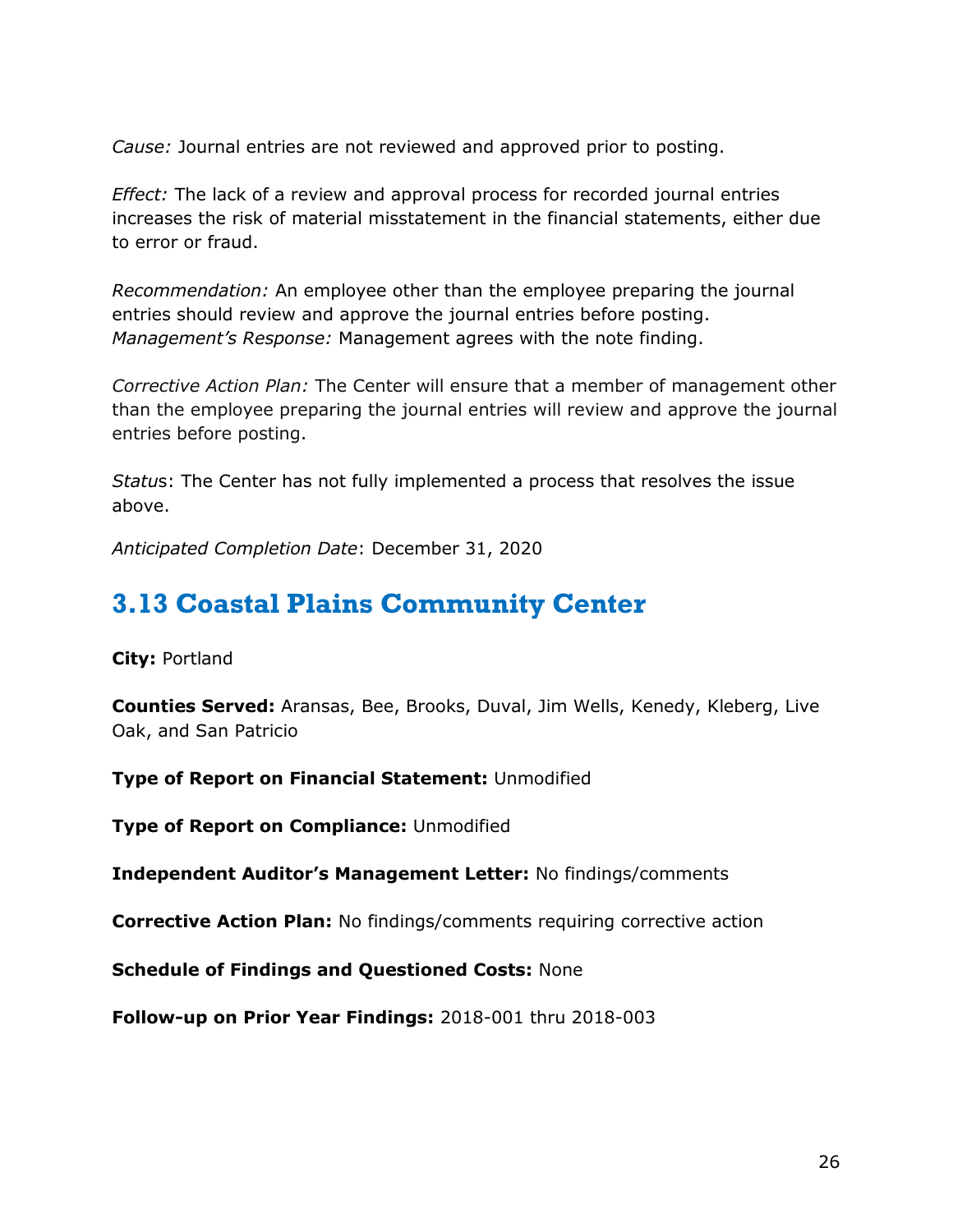### Finding 2018-001 – Significant Deficiency Relating to Controls over Financial Reporting

*Criteria:* Management of the Center is responsible for the preparation of financial statements that are fairly presented in accordance with U.S. generally accepted accounting principles (GAAP).

*Condition:* During our audit procedures we identified adjusting entries to accounts payable that were significant to the financial statements of the Center which were required to present the financial statements in accordance with U.S. generally accepted accounting principles.

*Cause:* This was a result of turnover in accounts payable staff during the fiscal year.

*Effect:* Significant audit adjustments identified at year-end limit the Center's ability to produce financial information necessary to present financial statements in accordance with U.S. generally accepted accounting principles.

*Recommendation:* It is the responsibility of management to assure that financial statements are prepared in accordance with U.S. generally accepted accounting principles.

We recommend that management implement procedures to review accounts payable on a periodic basis and record adjustments as necessary to reflect accounts payable in accordance with generally accepted accounting principles.

*Management's Response:* The General Ledger Accountant will review monthly accounts payable transactions and balance sheet accounts to ensure charges are posted in the proper period in accordance with generally accepted accounting principles.

*Status*: Additional training was implemented resulting in all accounts payable at August 31, 2019, being identified and recorded prior to year-end close out.

### Finding 2018-002 – Identification of Expenditures of Federal Awards

*Criteria:* Management is responsible for identifying all federal and state expenditures for the fiscal year, so they may be presented in the Schedule of Expenditures of Federal and State Awards

*Condition:* The Center recorded FEMA Crisis Counseling Immediate Services Program (ISP) revenue netted with program expenditures on the general ledger.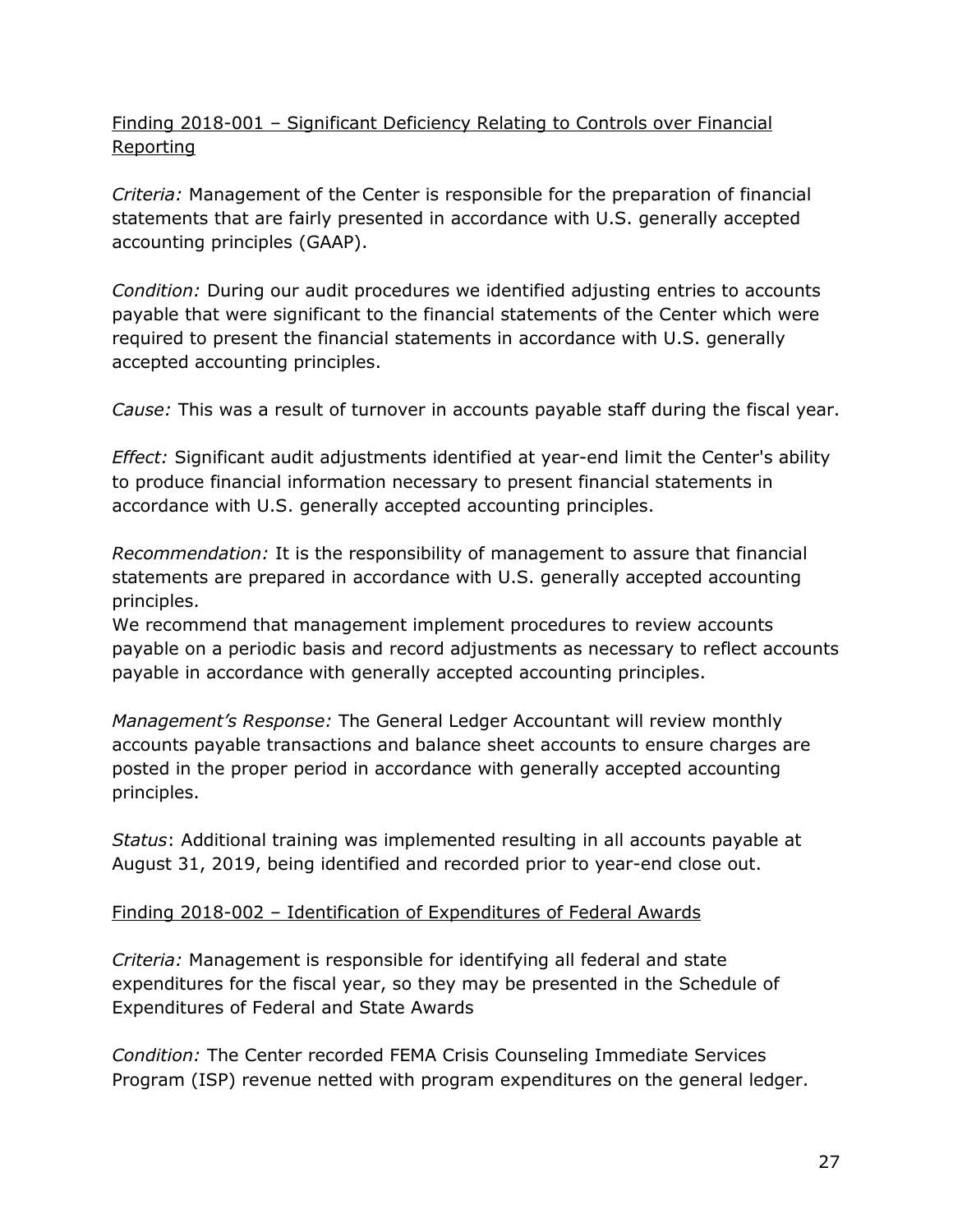These amounts could have been inadvertently overlooked and omitted from the Schedule of Expenditures of Federal and State Awards.

*Cause:* This was a result of an oversight by the Center staff.

*Effect:* The Center's general ledger did not readily identify the FEMA Crisis Counseling Immediate Services Program (ISP) federal award as required by the Uniform Guidance.

*Recommendation:* The Center's general ledger should be maintained so that federal awards are readily identifiable.

*Management's Response:* The Center has noted this finding and will ensure all future federal awards are readily identifiable on the general ledger.

*Status*: Additional training was implemented discussing the procedures to identify all federal and state expenditures for inclusion of the Schedule of Expenditures of Federal and State Awards.

### Finding 2018-003 – Internal Controls over Program Intake and Eligibility

*Criteria:* The Center's grant contract with the Texas Health and Human Services Commission to provide Adult Mental Health services requires the Center to establish and maintain a current financial assessment and treatment plan for consumers as part of the intake and eligibility process.

*Condition:* Documentation of proof of income necessary for appropriate financial assessment is not always obtained for consumers in order to assure appropriate fee assessment. In addition, current treatment plans are not always maintained for consumers receiving services at the Center.

*Cause:* The Center's intake and eligibility process for documentation of proof of income and financial assessment and maintenance of a current treatment plan has not been effectively implemented. Based on our discussion with management it appears turnover in staff responsible for this area was a contributing factor.

*Effect:* All consumer files do not maintain proper documentation of proof of income and financial assessment and current treatment plans in accordance with the terms of the HHSC grant contract.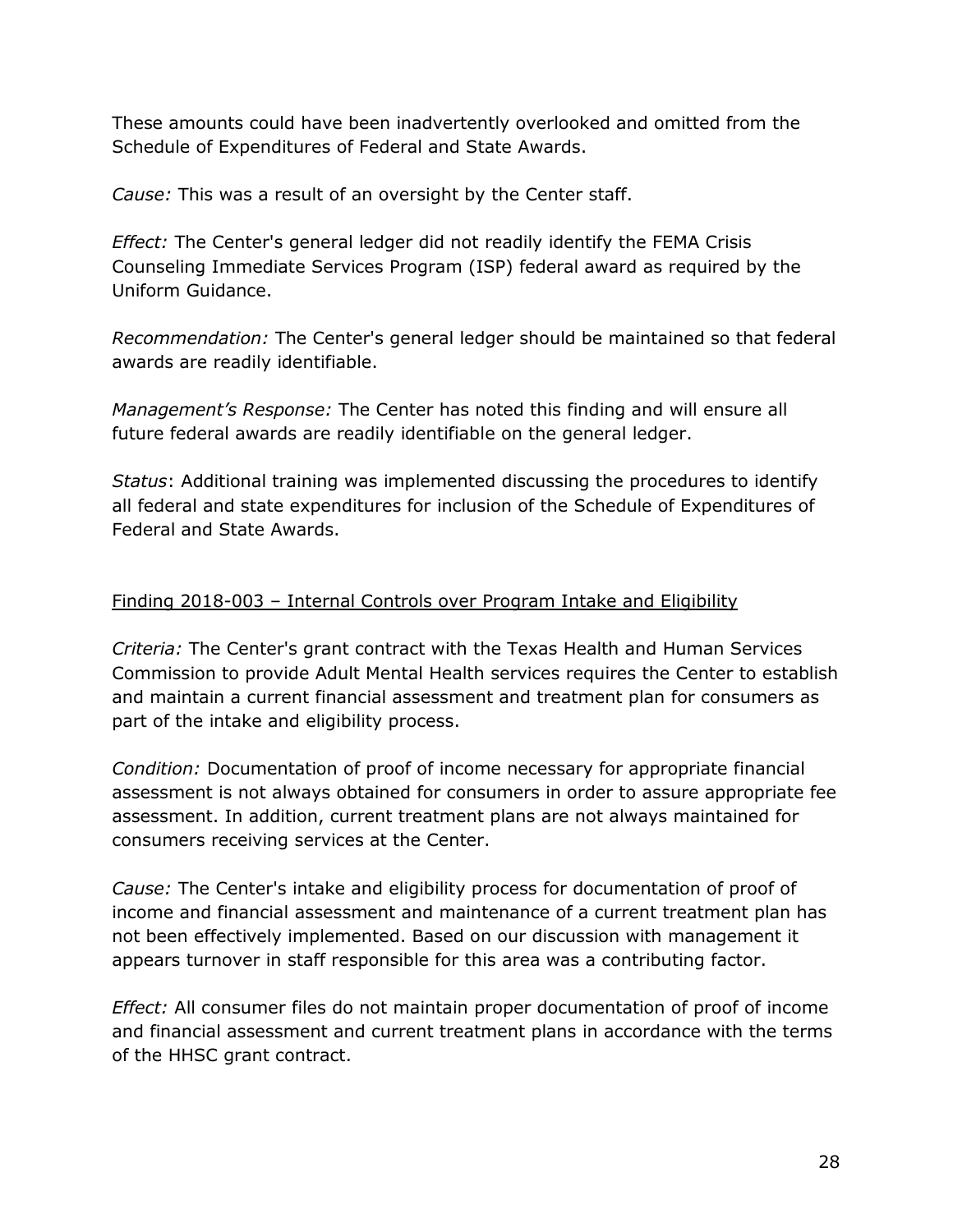*Recommendation:* The Center should establish procedures to assure documentation of proof of income necessary for financial assessment is maintained for all consumers. This information should be utilized for proper fee assessment. The Center should establish procedures to assure a current treatment plan is maintained for all consumers.

*Management's Response:* The Chief Financial Officer will stress this requirement to both Mental Health and IDD program directors, and with the Quality Management Director. Emphasis on training staff will be emphasized.

*Status*: The Center's intake and eligibility process for documentation of proof of income and financial assessment and maintenance of a current treatment plan has been reviewed and revisions implemented.

# <span id="page-30-0"></span>**3.14 Collin County MHMR Center DBA LifePath Systems**

**City:** McKinney

**Counties Served:** Collin

**Type of Report on Financial Statement:** Unmodified

**Type of Report on Compliance:** Unmodified

### **Schedule of Findings and Questioned Costs:** 2019-001

### 2019-001 Significant Deficiency Related to Controls Over Financial Reporting – Year-end adjustments

*Criteria*: LifePath is responsible for maintaining proper internal controls over financial reporting.

*Condition*: Significant adjusting entries were posted to LifePath's financial statements in December and January following year-end. Most of these adjustments related to adjusting accounts receivable to the estimated net realizable value. Entries were also required for deferred contract revenues.

*Cause*: LifePath does not presently have an effective method of making a reasonable estimate of the net realizable value of accounts receivable on a monthly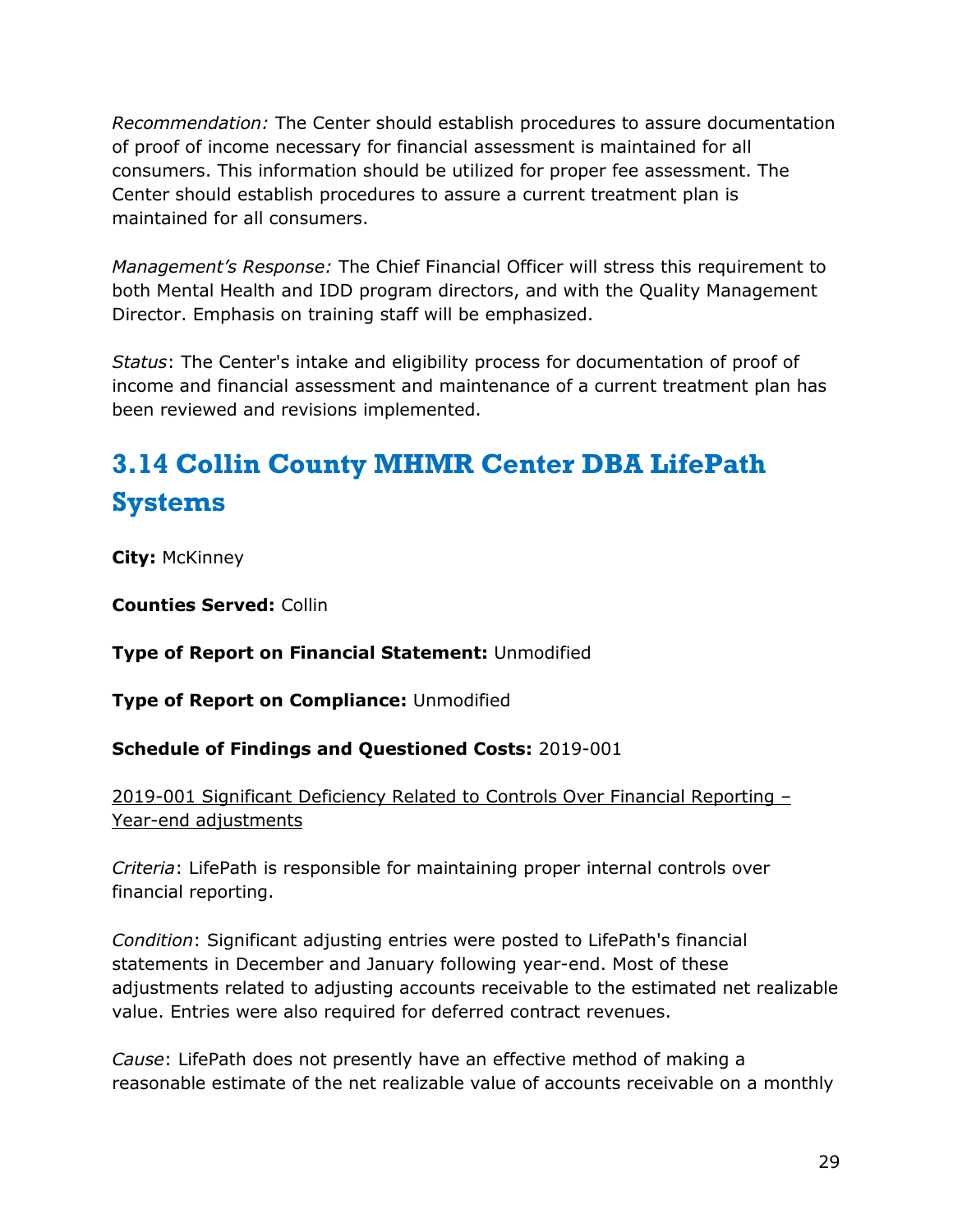basis. In addition, LifePath does not presently have an effective method to recognize revenues from contract funds received in advance based on actual expenditures. Turnover in the CFO position during the fiscal year was a contributing factor to these conditions. The new CFO will need additional time to train staff and implement procedures in these areas.

*Effect*: LifePath's financial statements required significant adjustments in these financial statement areas.

*Recommendation*: LifePath should implement procedures to estimate and adjust the net realizable value of receivables during the year. LifePath should also develop procedures to recognize contract revenues received in advance as expended. These procedures will assist with more accurate and timely financial reporting.

*Management's Response*: Management agrees with this recommendation. The CFO and the Revenue Manager are developing a procedure to estimate collectible revenue and to ensure adjustments are made accordingly. The new financial system software and the new electronic health record (both implemented in 2019) will be invaluable in estimating and tracking all reimbursements and revenues. Additionally, monthly reconciliations have already been implemented that allow the Fiscal Department to monitor the use and amounts remaining of all prospective (advanced) funding in a more timely and accurate manner.

*Corrective Action Plan*: The CFO and the Revenue Manager are developing a procedure to estimate collectible revenue and to ensure adjustments are made accordingly. The new financial system software and the new electronic health record (both implemented in 2019) will be invaluable in estimating and tracking all reimbursements and revenues. Additionally, monthly reconciliations have already been implemented that allow the Fiscal Department to monitor the use and amounts remaining of all prospective (advanced) funding in a more timely and accurate manner.

### *Status*: Resolved

### **Follow-up on Prior Year Findings:** 2018-001 thru 2018-005

Finding 2018-001 – Material Weakness Related to Internal Controls over Financial Reporting – Accrued Payroll Liabilities

*Criteria:* LifePath is responsible for maintaining proper internal controls over accrued payroll liabilities.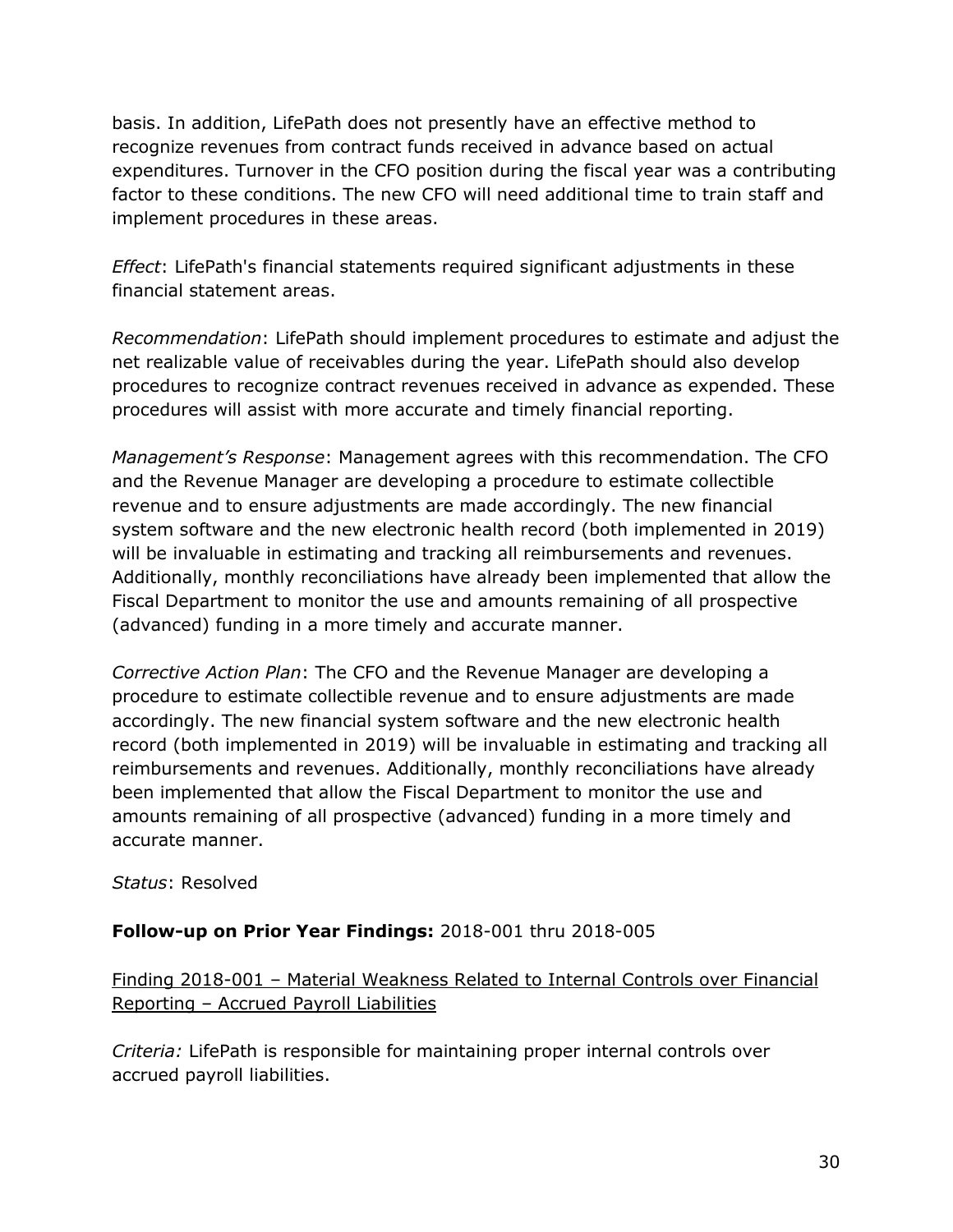*Condition:* LifePath's internal control system allowed the Center to understate accrued payroll liabilities by approximately \$295,000 at year-end.

*Cause:* This was due to an error in the calculation of the accrued payroll liabilities at year-end. LifePath's internal controls over review of accrued payroll liabilities were not effective to conduct a proper review of the calculation at year-end.

*Effect:* LifePath's accrued payroll liabilities required audit adjustments at year-end in order to fairly state the liabilities in accordance with generally accepted accounting principles.

*Recommendation:* LifePath should implement procedures to properly review the accrued payroll liabilities calculation to assure it is fairly stated in accordance with generally accepted accounting principles.

*Management's Response:* An error occurred at year-end when the accountant used an incorrect payroll file in the monthly accrual calculations. This error was not caught during the supervisor's review and approval of the journal entries. LifePath fiscal team members involved in the month-end process received training on the computation of the monthly accrued payroll liabilities on Feb 28, 2018. Management agrees with the recommendation and will re-train staff so that these liabilities are properly reviewed prior to posting of the entry to the general ledger.

*Corrective Action Plan:* An error occurred at year-end when the accountant used an incorrect payroll file in the monthly accrual calculations. This error was not caught during the supervisor's review and approval of the journal entries. LifePath fiscal team members involved in this month-end process received training on the computation of the monthly accrued payroll liabilities on February 2, 2018. Management agrees with the recommendation and will re-train staff so that these liabilities are properly stated each month and the accuracy of the liabilities are properly reviewed prior to posting of the entry to the general ledger.

### *Status*: Resolved

### Item 2018-002 – Material Weakness Related to Internal Controls over Financial Reporting – Accounting for the Internal Service Fund

*Criteria:* LifePath is responsible for maintaining proper internal controls over financial reporting.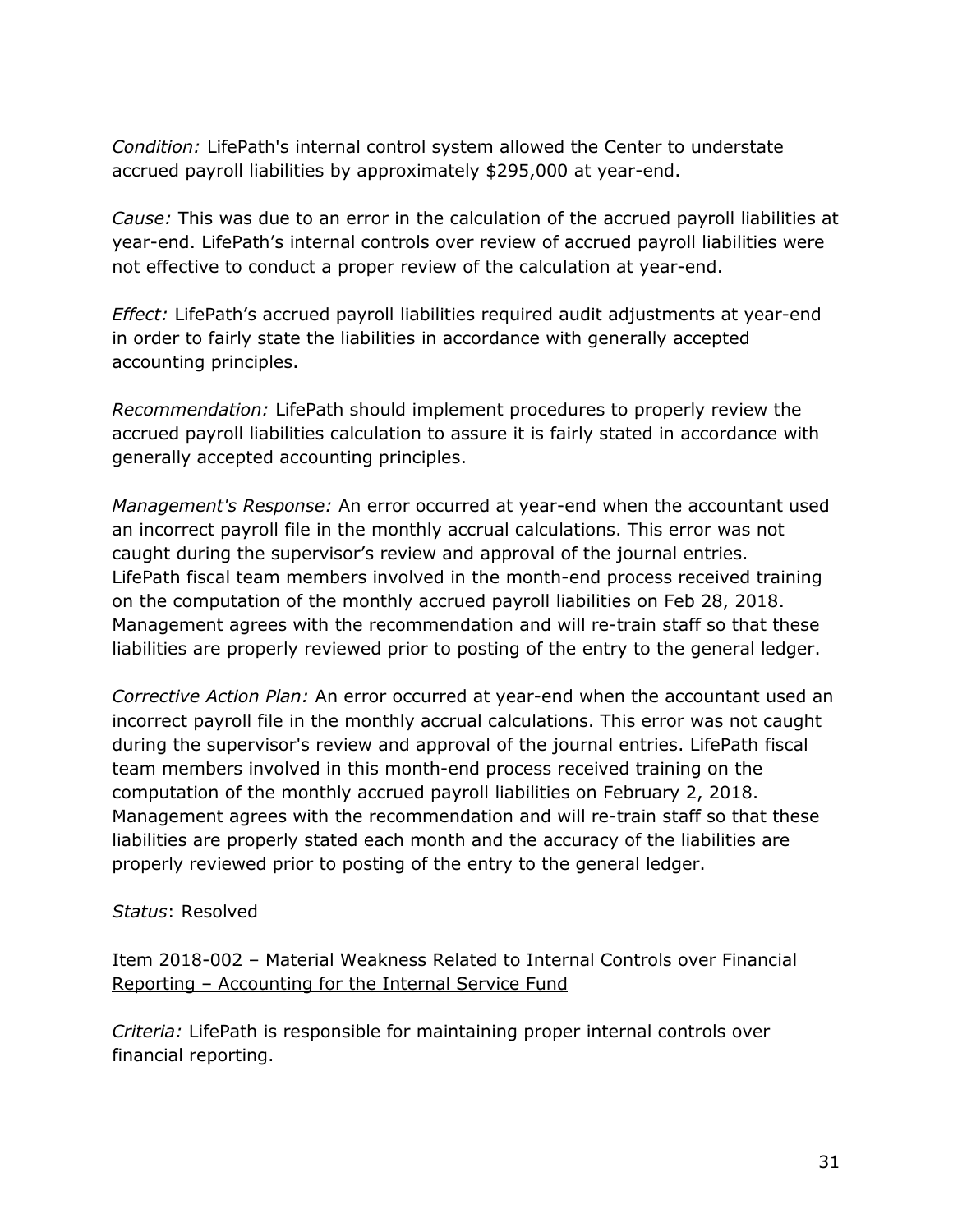*Condition:* LifePath's internal service fund revenues and expenses are not properly coded on the general ledger during the fiscal year.

*Cause:* LifePath's general ledger for the internal service fund was not set up to properly account for revenues and expenses. At year-end, the general ledger was modified to set up accounts to reflect revenues and expenses of the internal service fund.

*Effect:* LifePath's internal service fund required audit adjustments at year-end in order to properly reflect current year revenues and expenses.

*Recommendation:* LifePath should implement procedures to assure all internal service fund revenues and expenses are coded appropriately in the general ledger to reflect accurate financial reporting during the year.

*Management's Response:* Management agrees to make the suggested change in the method in which internal service fund revenues and expenses are recorded in the general ledger throughout the year and will work to incorporate these procedures and processes into the new fiscal accounting system currently being implemented.

*Corrective Action Plan:* Management agrees to make the suggested change in the method in which internal service fund revenues and expenses are recorded in the general ledger throughout the year and will work to incorporate these procedures and processes into the new fiscal accounting system currently being implemented.

*Status*: LifePath installed new general ledger accounting software during 2019. Implementation of the corrective action was delayed by this process. A further correction will occur in FY 2020 as we continue to separate the fixed assets and plan to create a capital asset grouping fund to manage assets not in the ISF.

### Item 2018-003 – Internal Controls over Procurement Cards

*Criteria:* LifePath is responsible for maintaining proper internal controls over procurement card expenditures.

*Condition:* LifePath's internal control system allowed the Center to understate procurement card expenditures by approximately \$156,000 at year-end.

*Cause:* This was due to the accounting department not receiving timely supporting documentation for multiple procurement card purchases from responsible parties in order to properly code these expenditures and post them to the general ledger.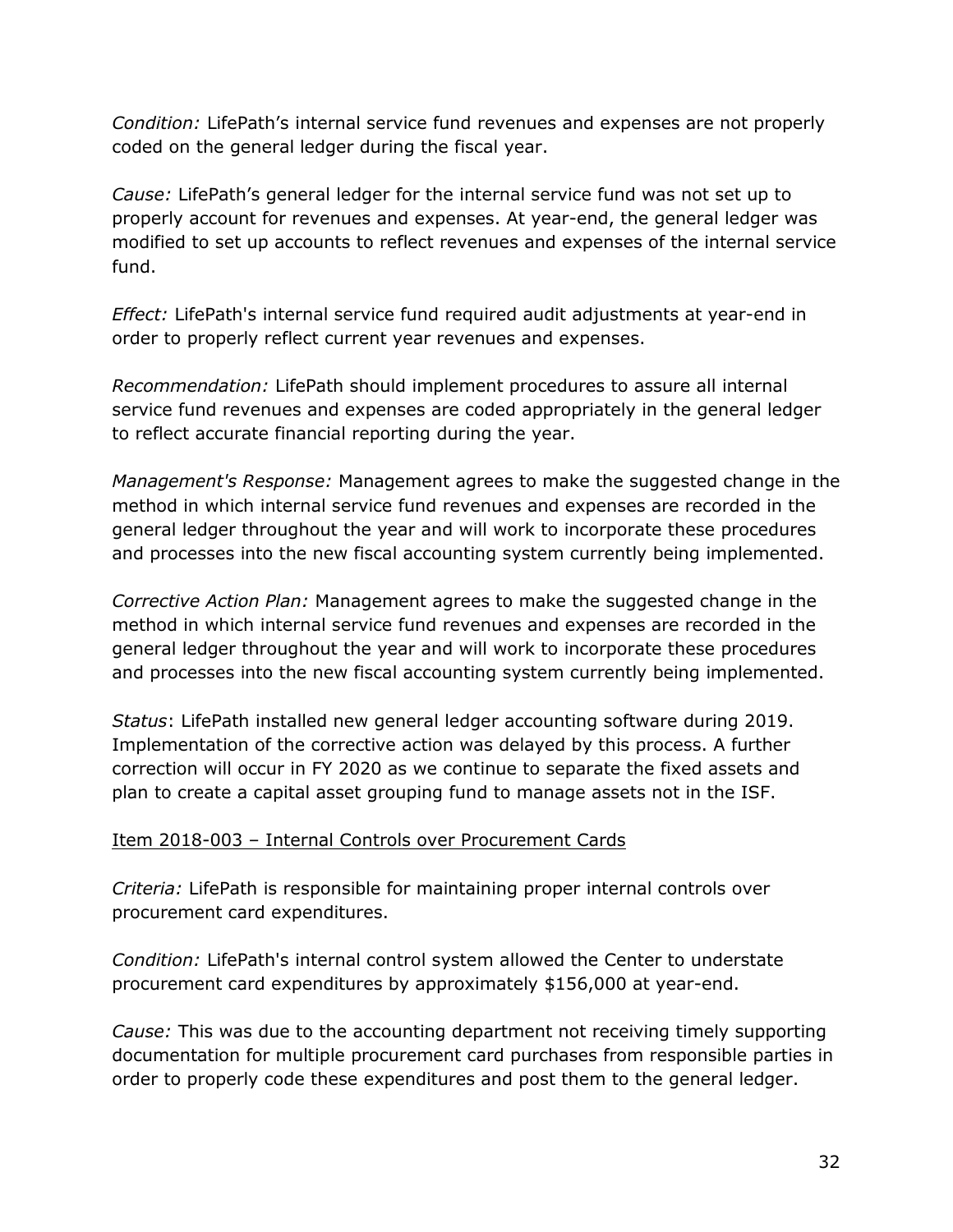*Effect:* LifePath's procurement card transactions required audit adjustments at year-end in order to record these expenditures in the general ledger.

*Recommendation:* LifePath should implement procedures to assure all supporting documentation for procurement card transactions is submitted to the accounting department in a timely manner and that all procurement car expenditures are posted to the general ledger to reflect accurate financial reporting.

*Management's Response:* Management agrees with this recommendation and has already implemented additional monthly reminder notifications to cardholders regarding submission deadlines. Additionally, a separate procurement card procedure with specific reporting requirements has been drafted (along with supporting forms/documents. This procedure is currently in the process of being reviewed for subsequent adoption and inclusion in the LifePath System's Policy and Procedure manual.

*Corrective Action Plan:* Management agrees with this recommendation and has already implemented additional monthly reminder notifications to cardholders regarding submission deadlines. Additionally, a separate procurement card procedure with specific reporting requirements has been drafted (along with supporting forms/documents). This procedure is currently in the process of being reviewed for subsequent adoption and inclusion in the LifePath System's Policy and Procedure manual.

*Status*: Resolved

### Item 2018-004 - Compliance with Grant Contract Reporting

*Criteria:* The Texas Health and Human Services Commission contract for Early Childhood Intervention (ECI) services requires quarterly financial reports that are due within one month after the end of each quarter.

*Condition:* The quarterly report for the period ending November 30, 2017 was filed on August 13, 2018 which was after the required due date. The quarterly report for the period ending May 31, 2018 was filed on July 18, 2018 which was after the required due date. All of the remaining reports were filed timely.

*Cause:* The first quarter report was not filed timely due to the Center not having the final executed ECI contract by the due date of the report. The third quarter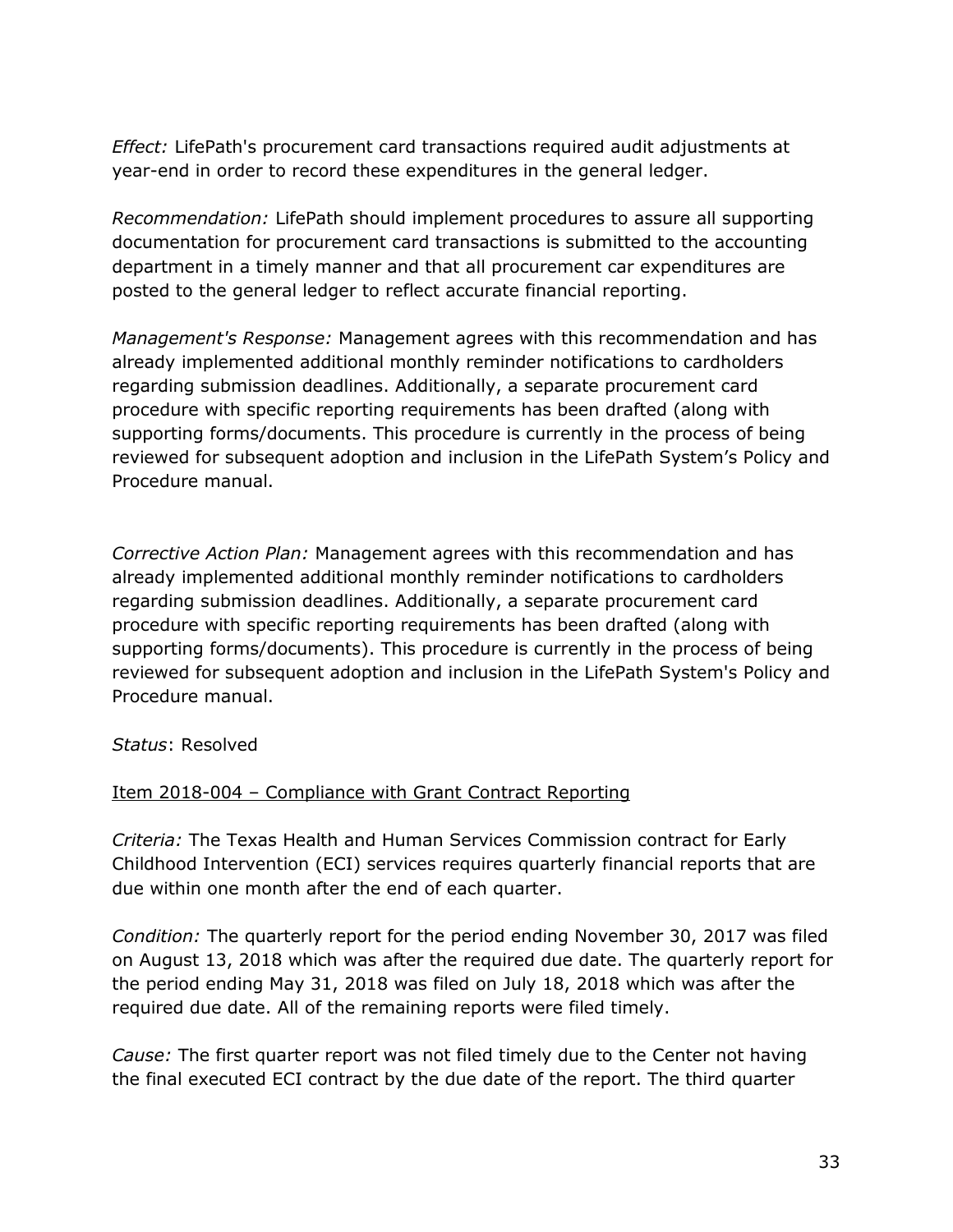report was not filed timely due to the Billing Manager being out on personal leave due to unforeseen circumstances.

*Effect:* The reports for the first and third quarters were filed after the due date.

*Recommendation:* LifePath should implement procedures to assure HHSC ECI reports are filed in a timely manner in accordance with the contract.

*Management's Response:* Management agrees with this recommendation. Additional staff members will be trained in report preparation so as to provide alternative coverage should the primary preparer be unable to do so.

*Corrective Action Plan:* Management agrees with this recommendation. Additional staff members will be trained in report preparation so as to provide alternative coverage should the primary preparer be unable to do so.

*Status*: Resolved

### Item 2018-005 – Compliance with Policies and Procedures under the Uniform Guidance

*Criteria:* The Uniform Guidance requires written conflict of interest policies. No employee or agent of the Center may participate in the selection, award, or administration of a contract funded by federal grant dollars if he or she has an actual or apparent conflict of interest. The standards of conduct must provide for disciplinary actions to be applied for violations of such standards by officers, employees, or agents of the Center.

*Condition:* The Center maintains a code of ethics policy. This policy does specifically address conflicts of interest for individuals involved in purchasing goods and services for the Center or disciplinary actions for violations of such policy.

*Cause:* This was a result of oversight by management of the Center.

*Effect:* The Center is not in compliance with the Uniform Guidance requirements.

*Recommendation:* LifePath should implement a conflict of interest policy that is in compliance with the Uniform Guidance.

*Management's Response:* Management agrees with this recommendation. to expand the current code of ethics policy to include addressing the conflict of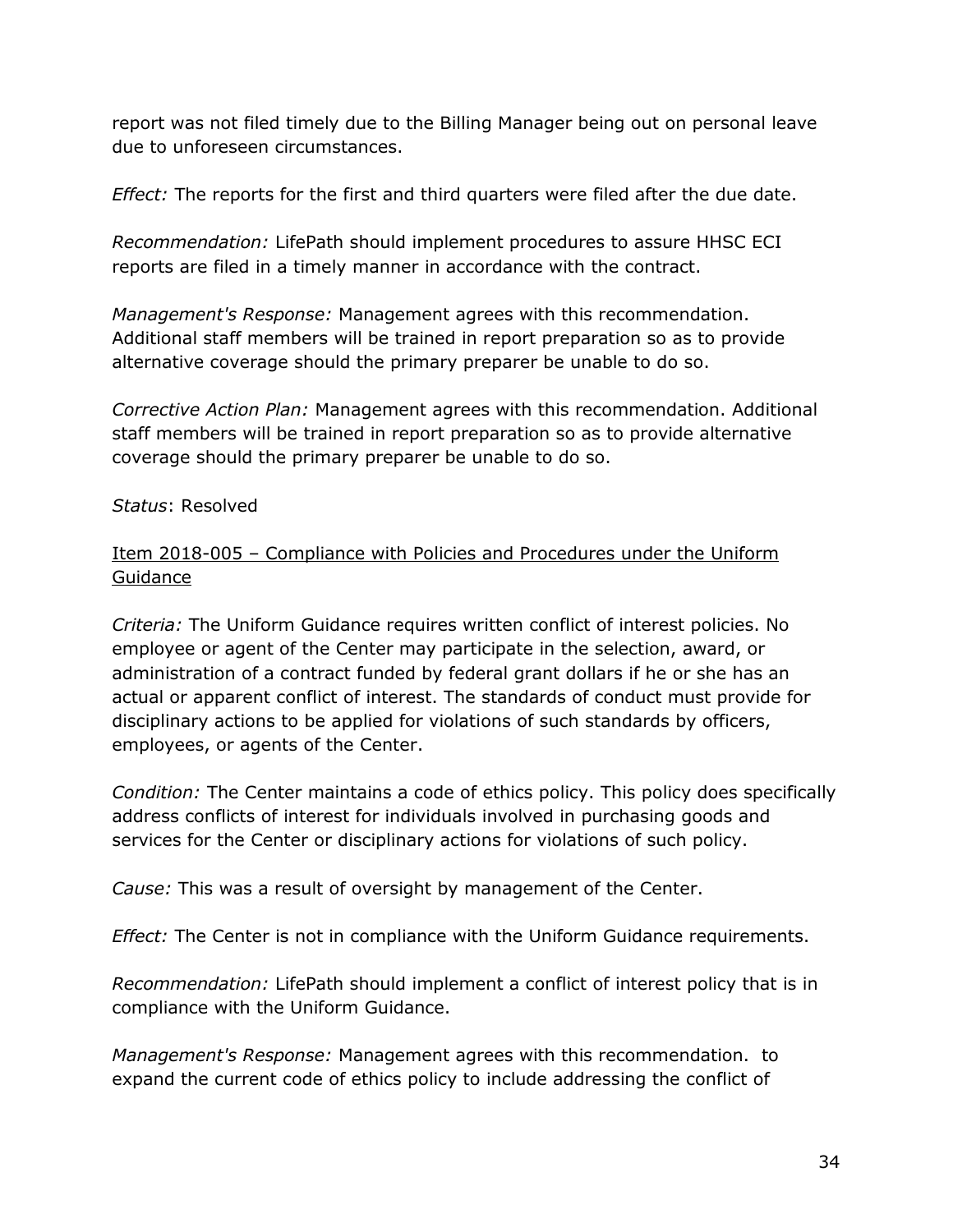interest for individuals involved in purchasing goods and services for the Center and the disciplinary actions for any violations of the policy in accordance with the Uniform Guidance requirements.

*Corrective Action Plan:* Management agrees with the recommendation to expand the current code of ethics policy to include addressing the conflict of interest for individuals involved in purchasing goods and services for the Center and the disciplinary actions for any violations of the policy in accordance with the Uniform Guidance requirements.

*Status:* Resolved

## <span id="page-36-0"></span>**3.15 Denton County MHMR**

**City:** Denton

**Counties Served:** Denton

**Type of Report on Financial Statement:** Unmodified

**Type of Report on Compliance:** Unmodified

**Schedule of Findings and Questioned Costs:** None

**Follow-up on Prior Year Findings:** None

**Independent Auditor's Management Letter:** No findings/comments

**Corrective Action Plan:** No findings/comments requiring corrective action

## <span id="page-36-1"></span>**3.16 El Paso MHMR DBA Emergence Health Network**

**City:** El Paso

**Counties Served:** El Paso

**Type of Report on Financial Statement:** Unmodified

**Type of Report on Compliance:** Unmodified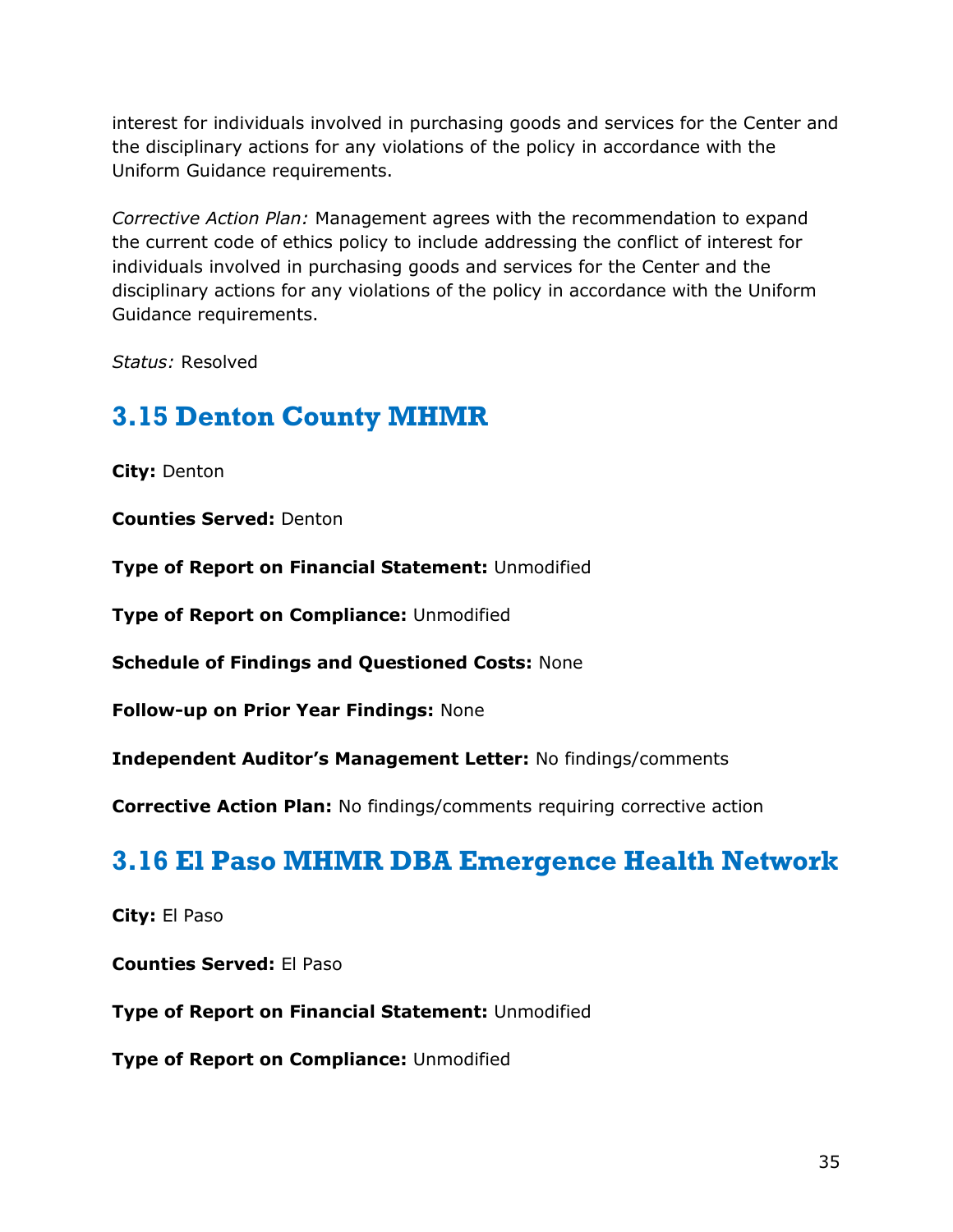**Schedule of Findings and Questioned Costs:** None

**Follow-up on Prior Year Findings:** None Prior Year Findings

**Independent Auditor's Management Letter:** Management letter not provided

**Corrective Action Plan:** No findings/comments requiring corrective action

## <span id="page-37-0"></span>**3.17 Gulf Bend Center**

**City:** Victoria

**Counties Served:** Calhoun, DeWitt, Goliad, Jackson, Lavaca, Refugio, and Victoria

**Type of Report on Financial Statement:** Unmodified

**Type of Report on Compliance:** Unmodified

**Schedule of Findings and Questioned Costs:** None

**Follow-up on Prior Year Findings:** None

**Independent Auditor's Management Letter:** No findings/comments

**Corrective Action Plan:** No findings/comments requiring corrective action

## <span id="page-37-1"></span>**3.18 Gulf Coast Center**

**City:** Galveston

**Counties Served:** Brazoria, and Galveston

**Type of Report on Financial Statement:** Unmodified

**Type of Report on Compliance:** Unmodified

**Schedule of Findings and Questioned Costs:** None

**Follow-up on Prior Year Findings:** None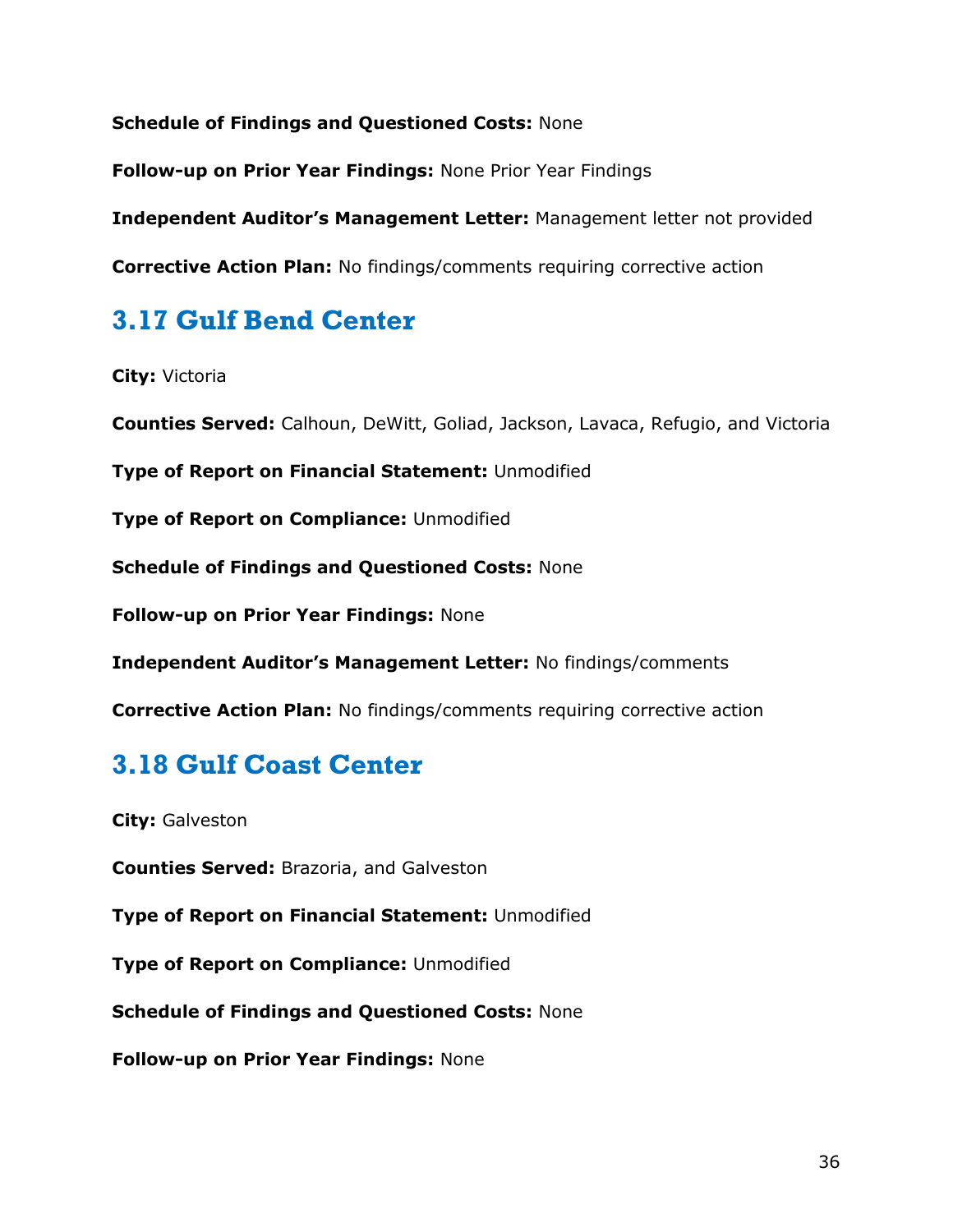**Independent Auditor's Management Letter:** No findings/comments

**Corrective Action Plan:** No findings/comments requiring corrective action

## <span id="page-38-0"></span>**3.19 Harris Center for Mental Health and IDD**

**City:** Houston

**Counties Served:** Harris

**Type of Report on Financial Statement:** Unmodified

**Type of Report on Compliance:** Unmodified

**Schedule of Findings and Questioned Costs:** None

**Follow-up on Prior Year Findings:** None

**Independent Auditor's Management Letter:** No findings/comments

**Corrective Action Plan:** No findings/comments requiring corrective action

### <span id="page-38-1"></span>**3.20 Heart of Texas Region MHMR**

**City:** Waco

**Counties Served:** Bosque, Falls, Freestone, Hill, Limestone, and McLennan

**Type of Report on Financial Statement:** Unmodified

**Type of Report on Compliance:** Unmodified

**Schedule of Findings and Questioned Costs:** None

**Follow-up on Prior Year Findings:** None

**Independent Auditor's Management Letter:** No findings/comments

**Corrective Action Plan:** No findings/comments requiring corrective action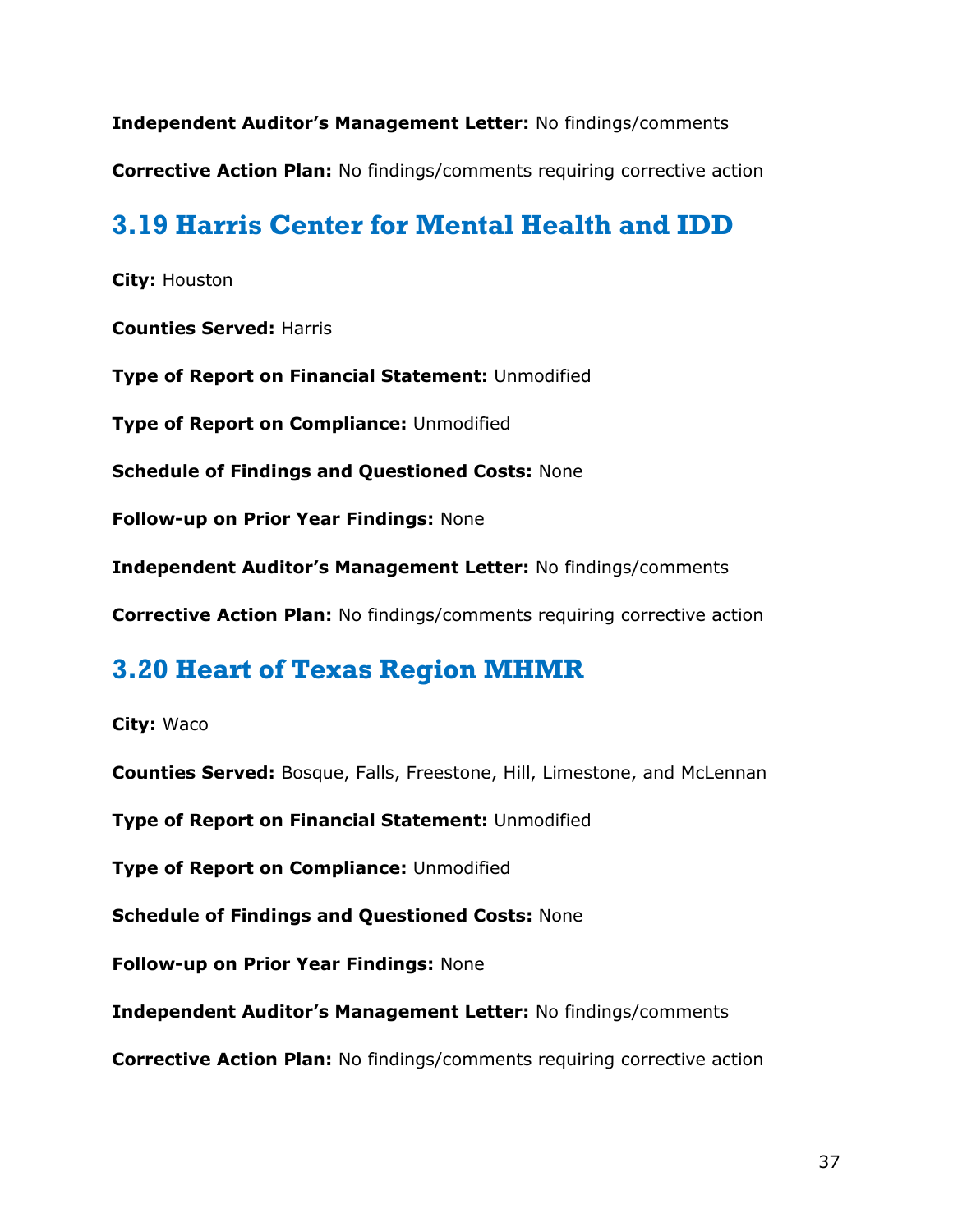## <span id="page-39-0"></span>**3.21 Helen Farabee Centers**

**City:** Wichita Falls

**Counties Served:** Archer, Baylor, Childress, Clay, Cottle, Dickens, Foard, Hardeman, Haskell, Jack, King, Knox, Montague, Stonewall, Throckmorton, Wichita, Wilbarger, Wise, and Young

**Type of Report on Financial Statement:** Unmodified

**Type of Report on Compliance:** Unmodified

**Schedule of Findings and Questioned Costs:** None

**Follow-up on Prior Year Findings:** 2018-001

Finding 2018-001 – Internal Controls over Maintenance of Current Recovery Plans

*Criteria:* The Center's contract with the Texas Health and Human Services Commission (HHSC) to provide mental health services requires the Center to maintain current recovery plans for consumers in mental health programs.

*Condition:* Documentation of a current recovery plan is not always maintained for consumers receiving services at the Center.

*Cause:* The Center's controls over this area were disrupted by the implementation of a new client record system in 2018. The implementation of the new system led to delays in updating recovery plans.

*Effect:* All consumer files did not contain current recovery plans in accordance with the terms of the HHSC mental health contract.

*Recommendation:* In July of 2018, management recognized this issue and initiated a plan of correction so that consumer recovery plans would be brought up to date. This plan of correction was on-going at the time of our audit field work. We encourage management to continue with this plan of correction.

*Management's Response:* The monitoring of the Recovery Plans has been underway, and improvement has been noted on a monthly basis. As part of our internal quality management practices, medical records are pulled on a monthly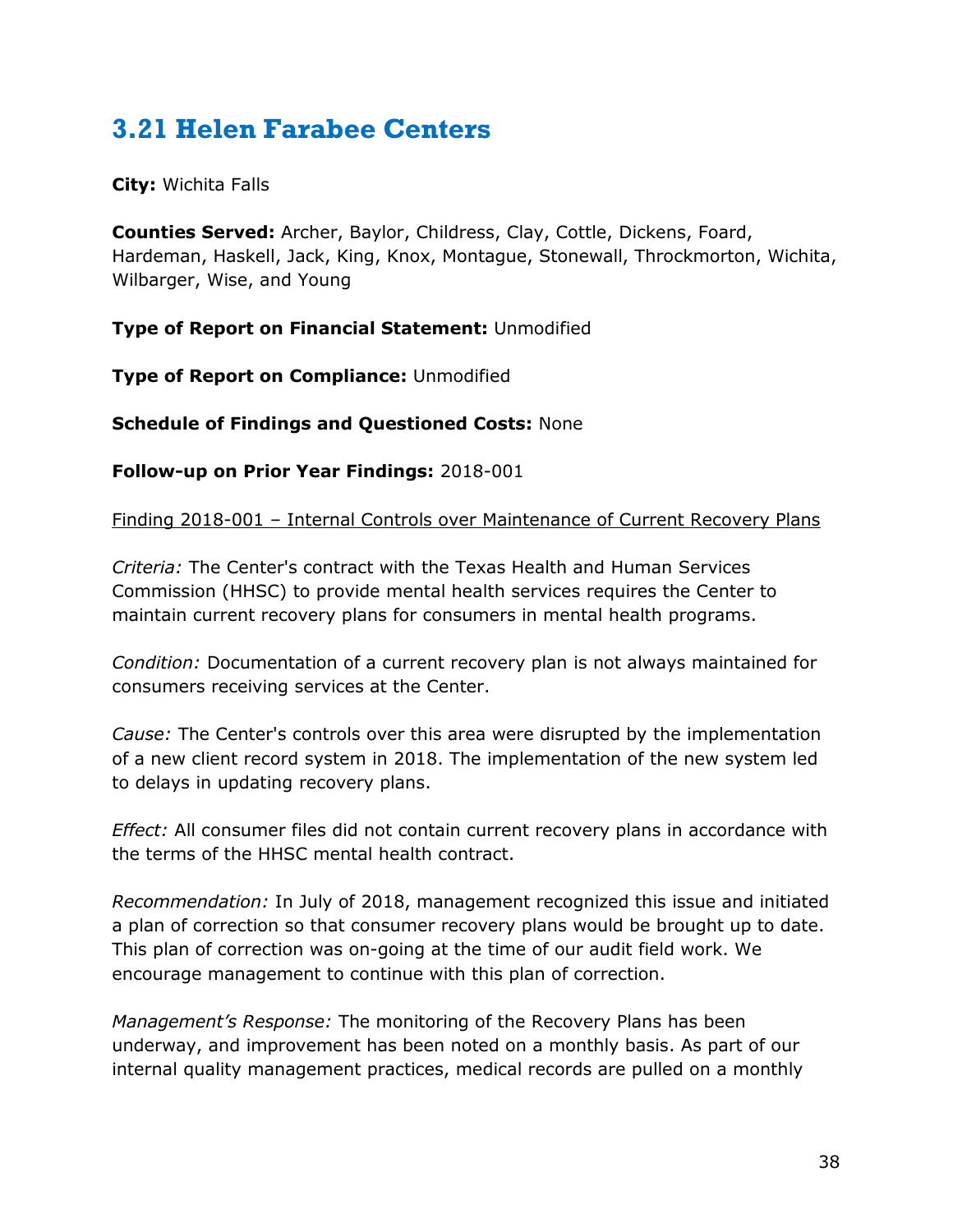basis and the element of Recovery Planning is being closed audited. A follow up process to each audit completed is known as a Quality Management Action Plan or QMAP which requires the Case Manager and Supervisory staff to discuss the findings of the audit tool; agree to corrective actions taken and encourages refresher training to ensure ongoing competency of the staff member.

*Corrective Action Plan:* The monitoring of the Recovery Plans has been underway, and improvement has been noted on a monthly basis. As part of our internal quality management practices, medical records are pulled on a monthly basis and the element of Recovery Planning is being closed audited. A follow up process to each audit completed is known as a Quality Management Action Plan or QMAP which requires the Case Manager and Supervisory staff to discuss the findings of the audit tool; agree to corrective actions taken and encourages refresher training to ensure ongoing competency of the staff member.

*Status*: Resolved

# <span id="page-40-0"></span>**3.22 Hill Country Community MHMR Center DBA Hill Country Mental Health and Developmental Disabilities Centers**

**City:** Kerrville

**Counties Served:** Bandera, Blanco, Comal, Edwards, Gillespie, Hays, Kendall, Kerr, Kimble, Kinney, Llano, Mason, Medina, Menard, Real, Schleicher, Sutton, Uvalde, and Val Verde

**Type of Report on Financial Statement:** Unmodified

**Type of Report on Compliance:** Unmodified

**Schedule of Findings and Questioned Costs:** None

**Follow-up on Prior Year Findings:** 2018-A, 2018-B, and 2018-001

Finding 2018-A – Financial Reporting

*Criteria:* Management of the Center is responsible for the preparation and fair presentation of the financial statements in accordance with GAAP. This includes the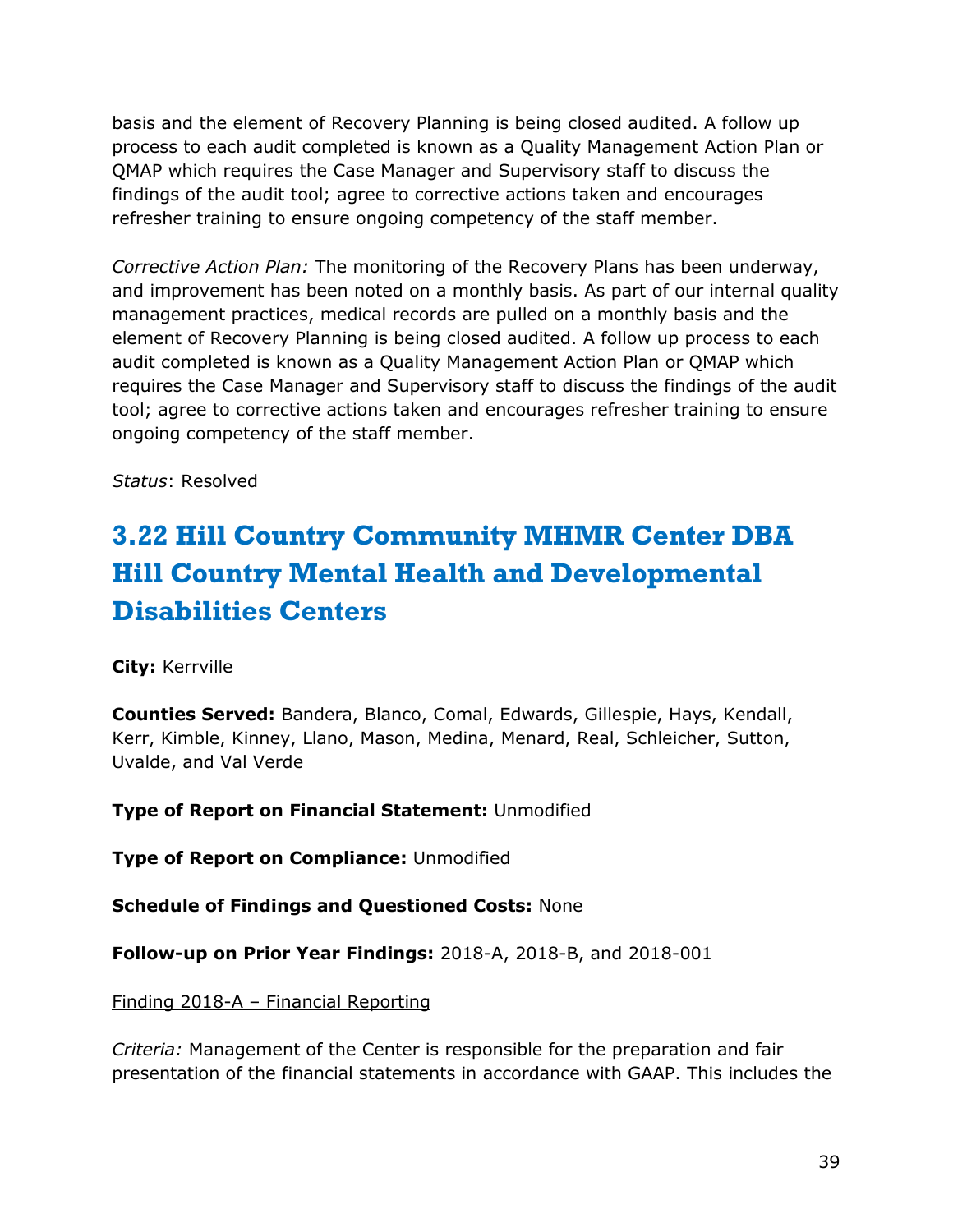design, implementation, and maintenance of internal controls relevant to the preparation and fair presentation of financial statements that are free from material misstatement.

*Condition:* The Center does not have an internal control system designed to provide for the preparation of the financial statements and related financial statement disclosures being audited. In conjunction with the completion of our audit, we were requested to draft the financial statements and accompanying notes to those financial statements. Additionally, we proposed several audit adjustments to the Center's recorded account balances, which if not recorded, would have resulted in a material misstatement of the Center's financial statements.

*Cause:* The Center does not prepare and has not developed an internal control system to provide for the preparation of the financial statements and related disclosures in accordance with generally accepted accounting principles.

*Effect:* Although this circumstance is not unusual for an organization of your size, the preparation of financial statements and adjusting journal entries as a part of the audit engagement may result in financial statements and related information included in financial statement disclosures not being available for management purposes as timely as it would be if prepared by Center personnel. The need for the audit adjustments indicates that the Center's interim financial information is not materially correct, which may affect management decisions made during the course of the year.

*Recommendation:* Auditing standards require that auditors communicate this deficiency; however, the Center prepares budgetary and other financial reports for Board review on a routine basis, similar to most governmental entities. It is the responsibility of management and those charged with governance to determine whether to accept the risk associated with this condition because of cost or other considerations.

*Management's Response:* Management agrees with the noted finding. Management weighed the costs and benefits of preparing its own financial statements, including proposing the adjusting journal entries that would be necessary, and found it beneficial to outsource this service to the independent auditor.

*Corrective Action Plan*: It is not cost effective to have an internal control system designed to provide for the preparation of the financial statements and accompanying notes. We requested that our auditors, Eide Bailly LLP, prepared the financial statements and the accompanying notes to the financial statements as a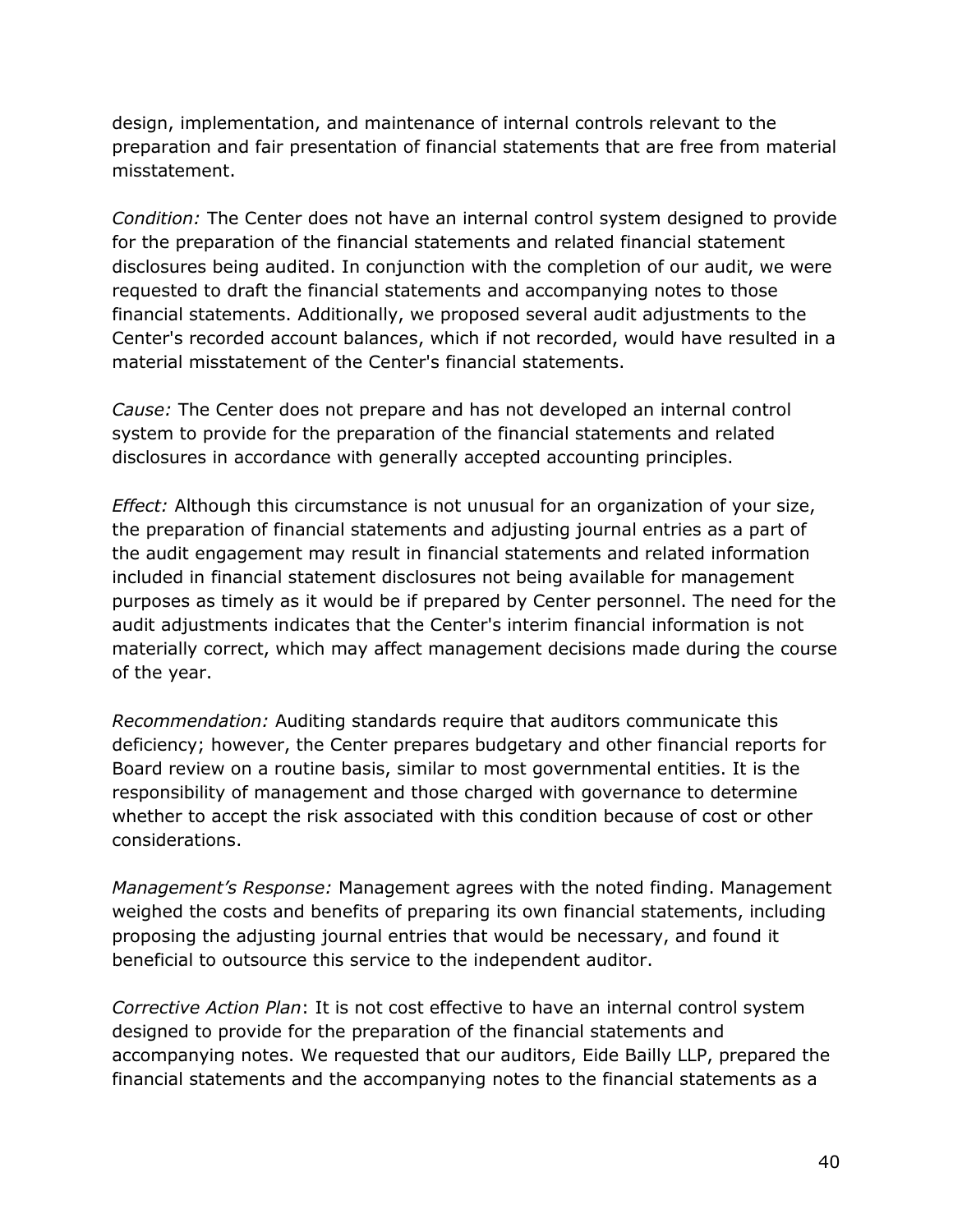part of their annual audit. We have designated a member of management to review the drafted financial statements and accompanying notes, and we have reviewed with and agree with the material adjustments proposed during the audit.

### *Status*: Resolved

### Finding 2018-B – Significant Deficiency

*Criteria:* Management of the Center is responsible for the implementation and maintenance of internal controls over payroll processes.

*Condition:* Salary and on-call pay paid to one salaried employee tested and recorded in the general ledger does not agree with budgetary action request and position action request form in the employee's payroll file. Further, for four employees tested, their pay was allocated to various cost centers in the general ledger based on their budgeted allocation and not based on their actual time spent in the cost centers per timesheets approved by their supervisor.

*Cause:* Employee timesheets are properly approved by the employee's supervisor. However, the timesheets are summarized in an Excel spreadsheet through a manual process, which is then used to enter pay into the general ledger. The Center does not review the spreadsheet used to enter time into Abila, resulting in a process prone to errors.

*Effect:* While none of these errors were material to the financial statements, without adequate controls there is a potential that errors could occur that could have a significant impact on the financial statements.

*Recommendation:* We recommend the Center explore a more automated process of supervisor approval of timesheets and posting of time to cost centers through their new financial software and attempt to eliminate the manual process of summarizing payroll into a master spreadsheet.

*Management's Response:* Management agrees with the noted finding. Refer to Corrective Action Plan.

*Corrective Action Plan*: We have been and are working to get a separate test database to test additional payroll programming that is needed for the proper calculation of payroll based upon current FSLA rules and HCMHDDC policies. Additionally, this will allow testing for direct employee input into Microix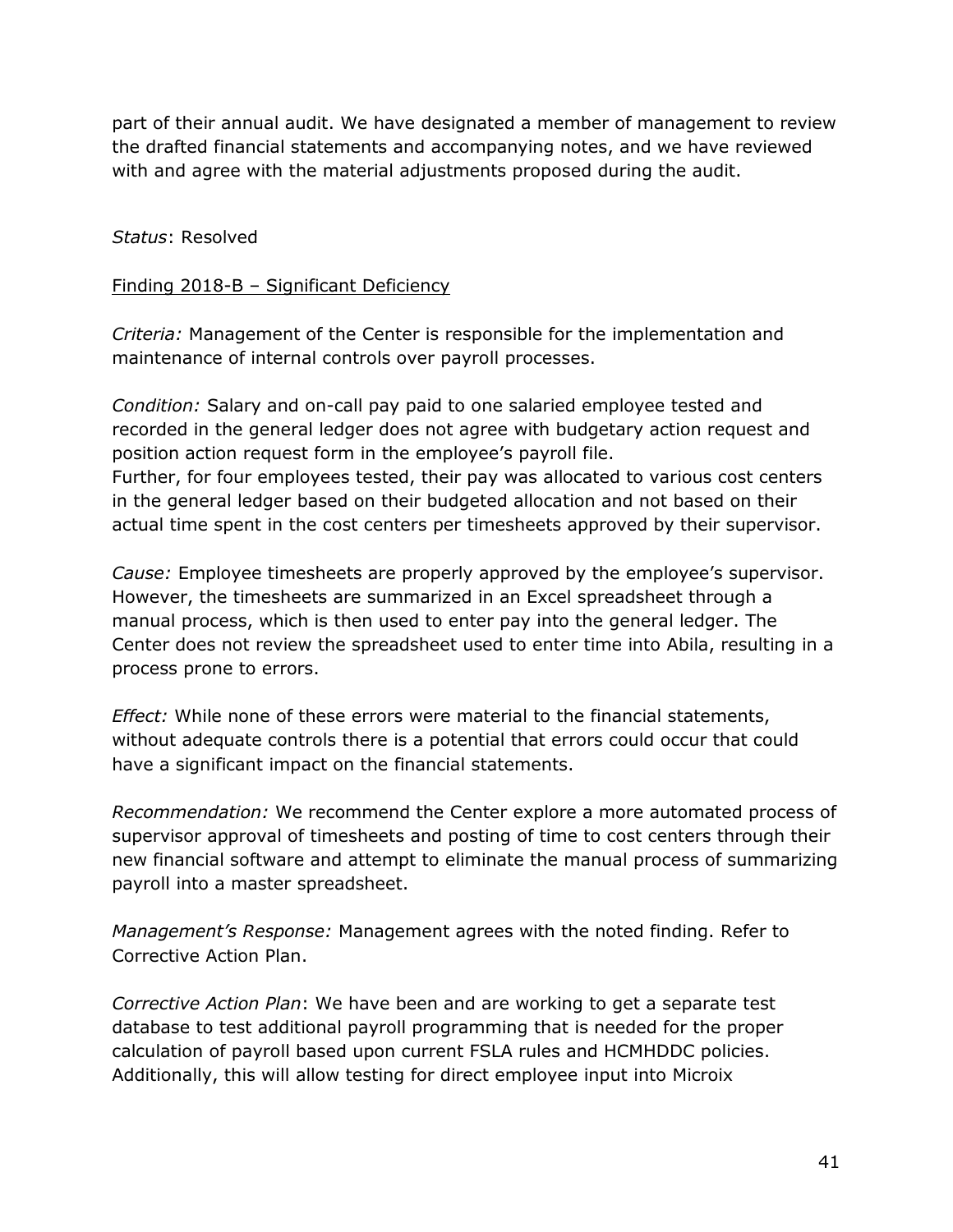timekeeping system. This will eliminate double entry of the employee's time and allow for time entry to be approved directly in the Microix timekeeping system by the supervisor. Software programming will be tested to ensure accuracy for the Phase II implementation.

Beginning January 1, 2019, all signed employee timesheets will be scanned to the HR office for quality control.

Phase II of the Abila/Microix implementation will allow for Timekeepers in each location to enter the employee's time from their signed timesheet directly into the Microix timekeeping system. This will eliminate the Excel Timekeeper Timesheet and Summary Page as well as HR's data entry of the employee's time.

This will increase efficiency and eliminate more opportunity for data entry errors, accurately reflect time entered by the employee in their cost center(s), as well as allow HR to quality control timekeeper entries against the signed employee timesheet. Implementation by calendar year second quarter 2019 to include updated timekeeping policy and procedure.

Phase III of the Abila/Microix implementation will allow employees to enter time directly into the Microix timekeeping system and supervisors will approve all time entries electronically. This will further increase efficiencies by eliminating the need for timekeepers and allow employees to view their pay data directly online. Phase III will eliminate the need for paper timesheets and duplicate entries. Implementation by calendar year fourth quarter 2019 to include updated timekeeping policy and procedure.

*Status*: An electronic time keeping system was implemented to allow employees to enter time directly into the Microix timekeeping system. This has allowed supervisors to approve all timesheets entries electronically. This has also increased efficiencies by eliminating the need for timekeepers and allowing employees to view their pay data directly online. Paper timesheets and duplicate entries have also been eliminated reducing the possibility of mistakes.

### Finding 2018-001 –Significant Deficiency in Internal Controls over Compliance and Noncompliance

*Criteria:* Federal and state cost principles require that charges for payroll for employees that worked in more than one grant be supported by time and effort records (i.e., timesheets) for the actual time spent in these areas and not based on a budgeted formula.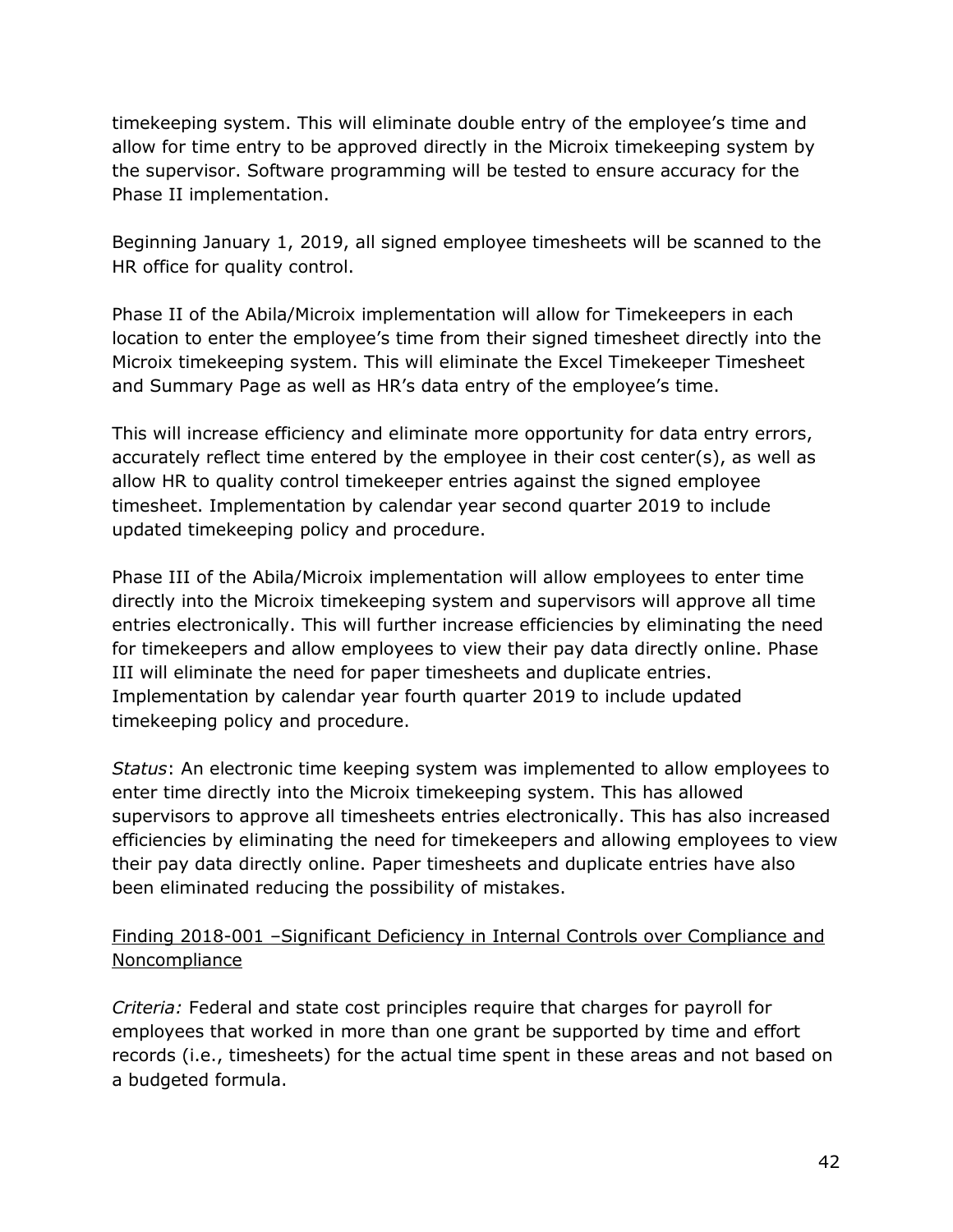*Condition:* Salary and on-call pay paid to one salaried employee tested and recorded in the general ledger does not agree with budgetary action request and position action request form in the employee's payroll file. Further, for four employees tested, their pay was allocated to various cost centers in the general ledger based on their budgeted allocation and not based on their actual time spent in the cost centers per timesheets approved by their supervisor.

*Cause:* Employee timesheets are properly approved by the employee's supervisor. However, the timesheets are summarized in an Excel spreadsheet through a manual process, which is then used to enter pay into the general ledger. The Center does not review the spreadsheet used to enter time into Abila, resulting in a process prone to errors.

*Effect:* A portion of payroll charges to cost centers is based on a budgeted allocation and not based on actual time spent in the cost centers. *Recommendation:* We recommend the Center explore a more automated process of supervisor approval of timesheets and posting of time to cost centers through their new financial software and attempt to eliminate the manual process of summarizing payroll into a master spreadsheet.

*Management's Response:* Management agrees with the noted finding. Refer to Corrective Action Plan.

*Corrective Action Plan*: We have been and are working to get a separate test database to test additional payroll programming that is needed for the proper calculation of payroll based upon current FLSA rules and HCMHDDC policies. Additionally, this will allow testing for direct employee input into Microix timekeeping system. This will eliminate double entry of the employee's time and allow for time entry to be approved directly in the Microix timekeeping system by the supervisor. Software programming will be tested to ensure accuracy for the Phase II implementation.

Beginning January 1, 2019, all signed employee timesheets will be scanned to the HR office for quality control.

Phase II of the Abila/Microix implementation will allow for Timekeepers in each location to enter the employee's time from their signed timesheet directly into the Microix timekeeping system. This will eliminate the Excel Timekeeper Timesheet and Summary Page as well as HR's data entry of the employee's time. This will increase efficiency and eliminate more opportunity for data entry errors, accurately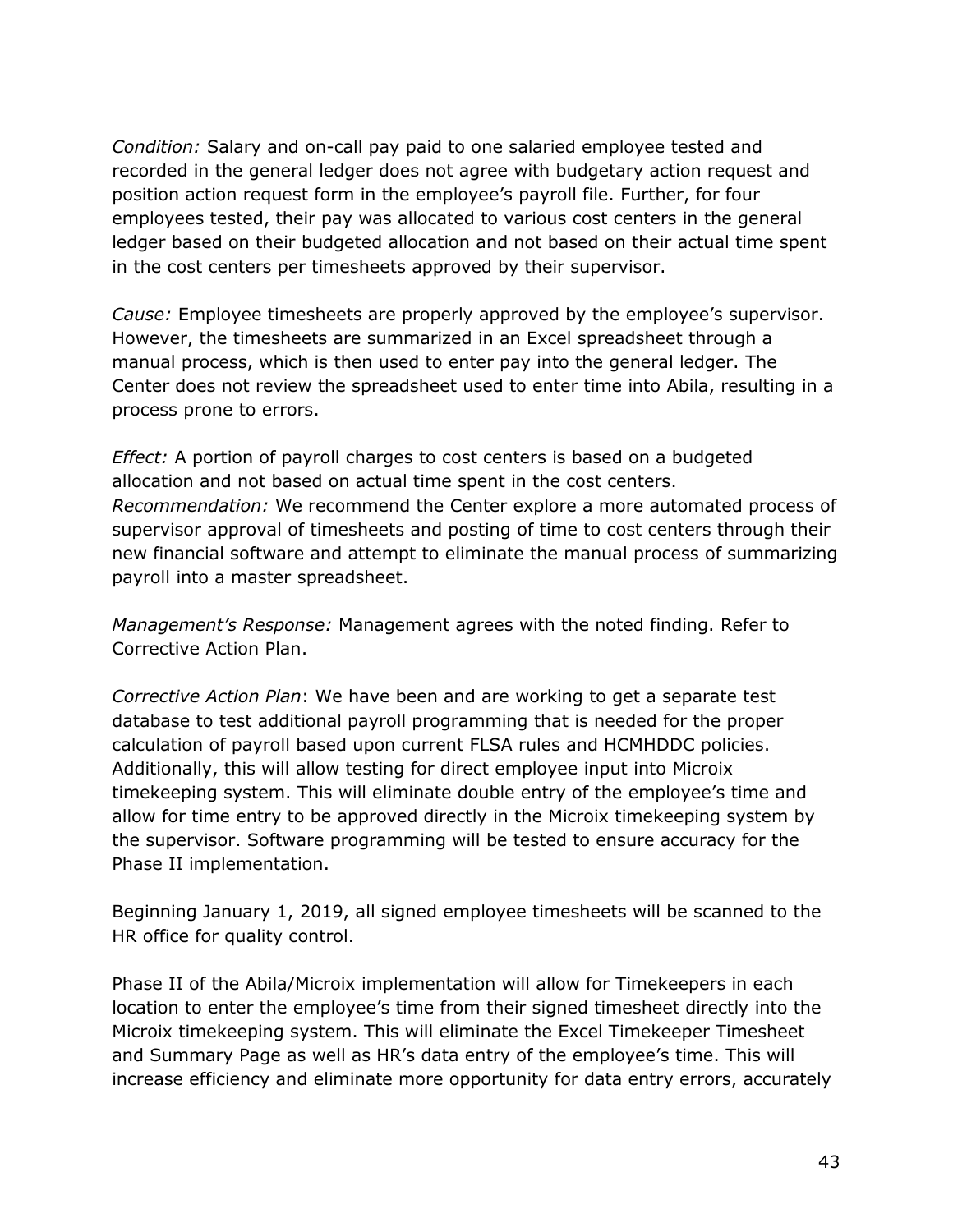reflect time entered by the employee in their cost center(s), as well as allow HR to quality control timekeeper entries against the signed employee timesheet. Implementation by calendar year second quarter 2019 to include updated timekeeping policy and procedure.

Phase III of the Abila/Microix implementation will allow employees to enter time directly into the Microix timekeeping system and supervisors will approve all time entries electronically. This will further increase efficiencies by eliminating the need for timekeepers and allow employees to view their pay data directly online. Phase III will eliminate the need for paper timesheets and duplicate entries. Implementation by calendar year fourth quarter 2019 to include updated timekeeping policy and procedure.

*Status*: An electronic time keeping system was implemented to allow employees to enter time directly into the Microix timekeeping system. This has allowed supervisors to approve all timesheets entries electronically. This has also increased efficiencies by eliminating the need for timekeepers and allowing employees to view their pay data directly online. Paper timesheets and duplicate entries have also been eliminated reducing the possibility of mistakes.

## <span id="page-45-0"></span>**3.23 Lakes Regional Community Center**

**City:** Terrell

**Counties Served:** Camp, Delta, Franklin, Hopkins, Lamar, Morris, and Titus

**Type of Report on Financial Statement:** Unmodified

**Type of Report on Compliance:** Unmodified

**Schedule of Findings and Questioned Costs:** None

**Follow-up on Prior Year Findings:** None

**Independent Auditor's Management Letter:** No findings/comments

**Corrective Action Plan:** No findings/comments requiring corrective action

## <span id="page-45-1"></span>**3.24 MHMR Authority of Brazos Valley**

**City:** Bryan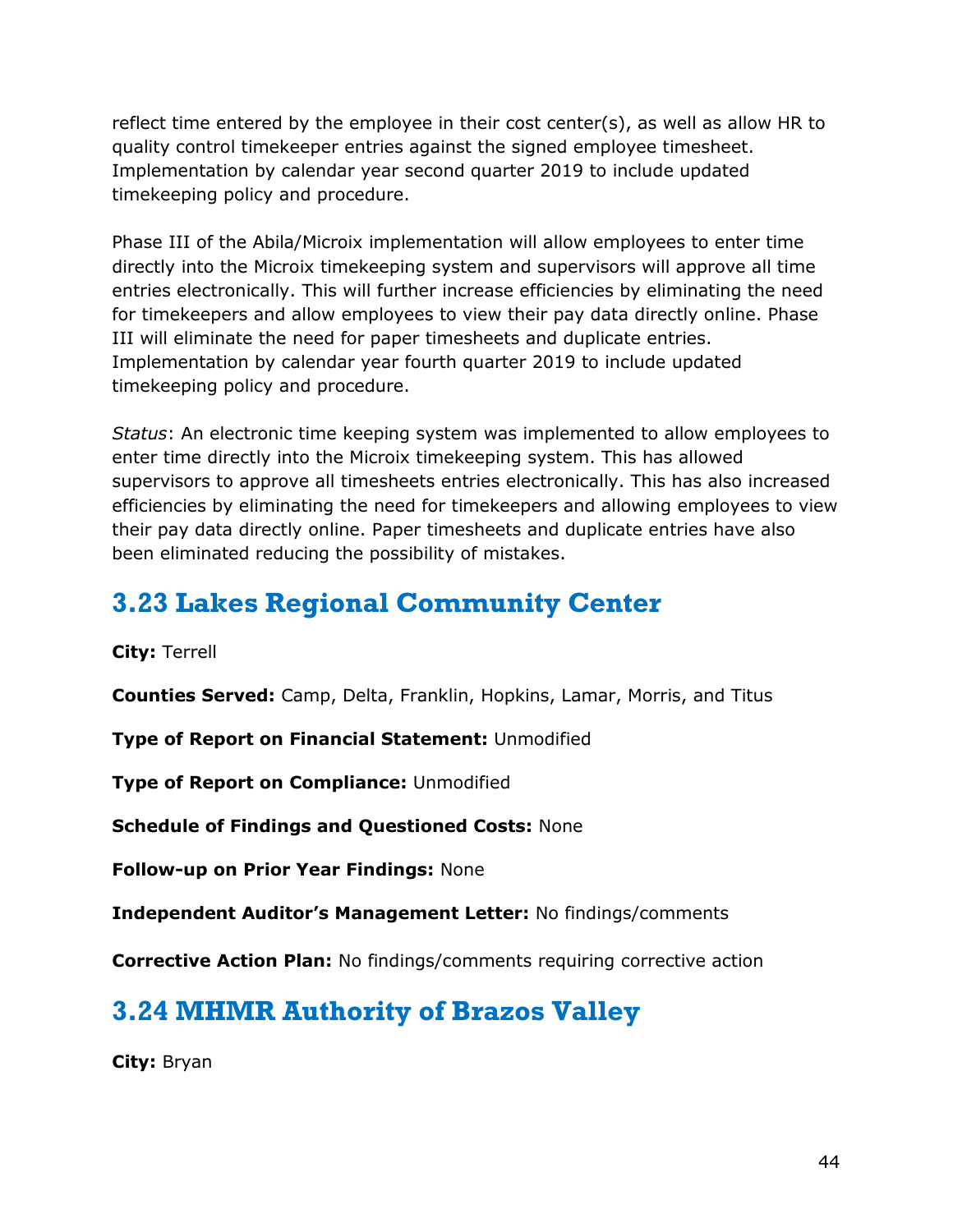**Counties Served:** Brazos, Burleson, Grimes, Leon, Madison, Robertson, and Washington

**Type of Report on Financial Statement:** Unmodified

**Type of Report on Compliance:** Unmodified

**Schedule of Findings and Questioned Costs:** None

**Follow-up on Prior Year Findings:** None

**Independent Auditor's Management Letter:** No findings/comments

**Corrective Action Plan:** No findings/comments requiring corrective action

# <span id="page-46-0"></span>**3.25 MHMR of Nueces County DBA Behavioral Health Center of Nueces County**

**City:** Corpus Christi

**Counties Served:** Nueces

**Type of Report on Financial Statement:** Unmodified

**Type of Report on Compliance:** Unmodified

**Schedule of Findings and Questioned Costs:** None

**Follow-up on Prior Year Findings:** None

**Independent Auditor's Management Letter:** No findings/comments

**Corrective Action Plan:** No findings/comments requiring corrective action

### <span id="page-46-1"></span>**3.26 MHMR Services for the Concho Valley**

**City:** San Angelo

**Counties Served:** Coke, Concho, Crockett, Irion, Reagan, Sterling, and Tom Green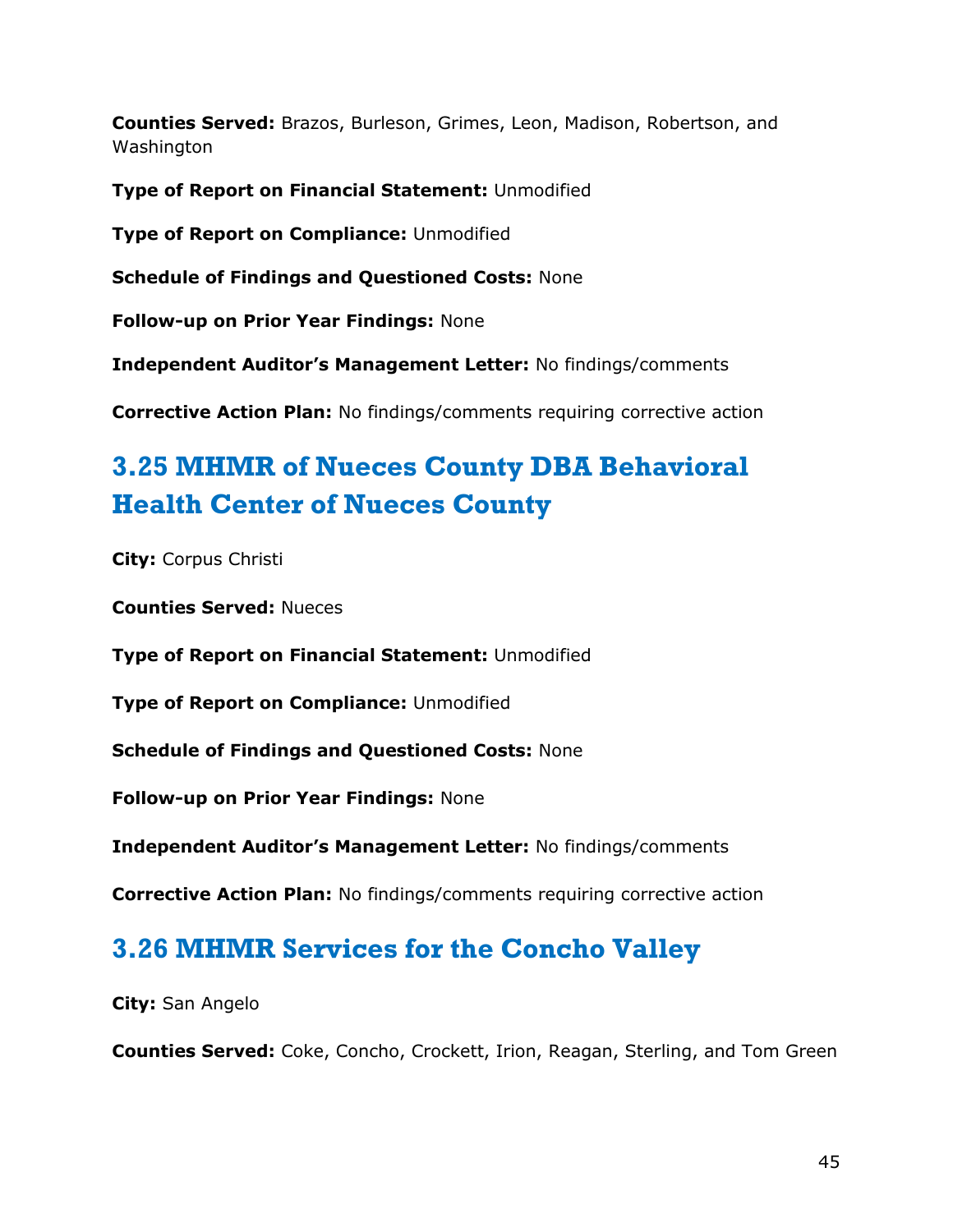**Type of Report on Financial Statement:** Unmodified

**Type of Report on Compliance:** Unmodified

**Schedule of Findings and Questioned Costs:** None

**Follow-up on Prior Year Findings:** None

**Independent Auditor's Management Letter:** No findings/comments

**Corrective Action Plan:** No findings/comments requiring corrective action

# <span id="page-47-0"></span>**3.27 MHMR Services of Texoma DBA Texoma Community Center**

**City:** Sherman

**Counties Served:** Cooke, Fannin, and Grayson

**Type of Report on Financial Statement:** Unmodified

**Type of Report on Compliance:** Unmodified

**Schedule of Findings and Questioned Costs:** 2019-001

Finding 2019‐001: Review of reconciliations of various accounts

*Criteria:* Accounts receivable, interfund balances, health claims incurred but not reported (IBNR), capital assets, unearned revenue and long‐term obligations should be reconciled at the end of the fiscal year. In addition, someone other than the preparer of the reconciliation should review the reconciliation and document their approval. Statement of Condition: The Center has made significant progress in the preparation of reconciliations of accounts receivable, interfund balances, IBNR, capital assets, unearned revenue and long‐term obligations but the Center does not have a process in place for review and approval of these reconciliations by someone other than the preparer. The lack of review and approval over significant reconciliation processes could result in a material misstatement.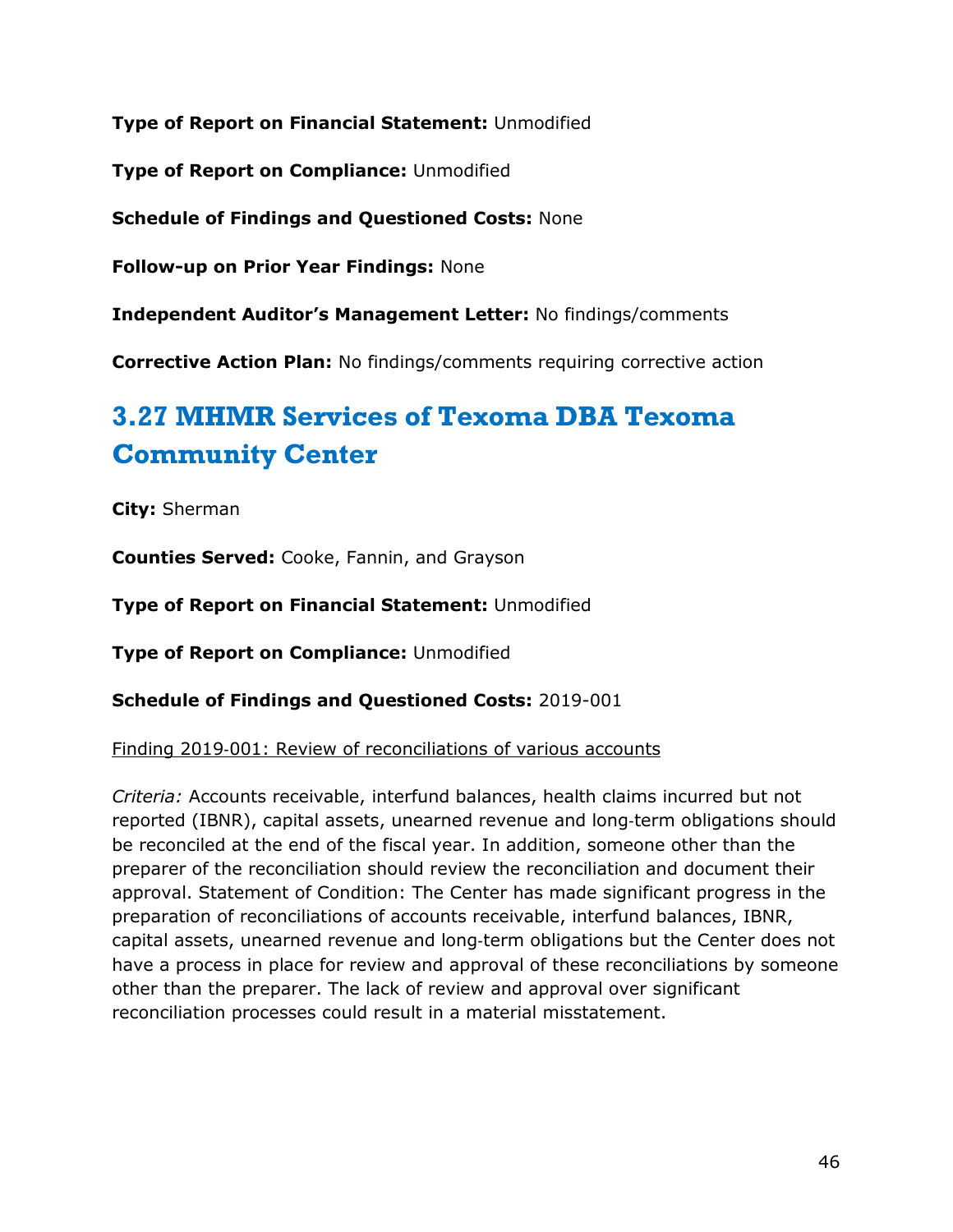*Cause:* Reconciliation of accounts receivable, interfund balances, IBNR, capital assets, unearned revenue and long‐term obligations are not reviewed by someone other than the preparer at year end.

*Effect:* The lack of review of reconciliations of accounts receivable, interfund balances, IBNR, capital assets, unearned revenue and long‐term obligations increases the risk of material misstatement in the financial statements for these areas, either due to error or fraud.

*Recommendation:* The Center should implement a process of review and approval of reconciliations by someone other than the preparer.

*Management's Response*: Management agrees with the noted finding.

*Corrective Action Plan:* The Center will implement a process of review and approval of reconciliations by someone other than the preparer.

*Anticipated Completion Date:* Ongoing

### **Follow-up on Prior Year Findings:** 2018-001 and 2018-002

### Finding 2018-001 – Material Weakness Related to Internal Controls over Financial **Reporting**

*Criteria:* Management of the Center is responsible for the preparation and fair presentation of the financial statements in accordance with generally accepted accounting principles (GAAP). This includes the design, implementation, and maintenance of internal controls relevant to the preparation and fair presentation of financial statements that are free from material misstatement.

*Condition:* The Center does not have an internal control system designed to provide for the preparation of the financial statements and related financial statement disclosures being audited. In conjunction with the completion of our audit, we were requested to draft the financial statements and accompanying notes to those financial statements. Additionally, we proposed several audit adjustments to the Center's recorded account balances, which if not detected by our auditing procedures, could have resulted in a material misstatement of the Center's financial statements.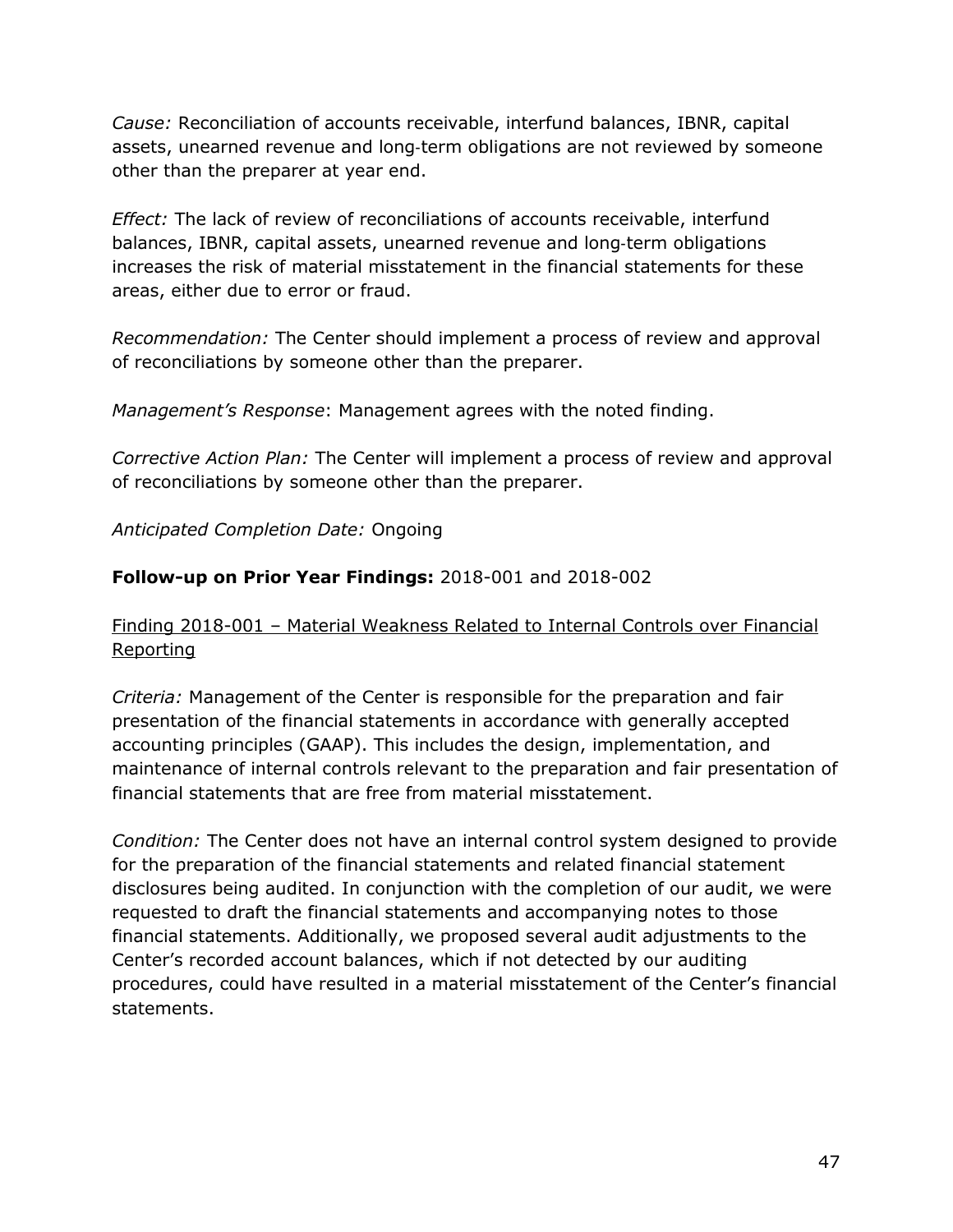*Cause:* The Center does not prepare and has not developed an internal control system to provide for the preparation of, the financial statements and related disclosures in accordance with generally accepted accounting principles.

*Effect:* Although this circumstance is not unusual for an organization of your size, the preparation of financial statements and adjusting journal entries as a part of the audit engagement may result in financial statements and related information included in financial statement disclosures not being available for management purposes as timely as it would be if prepared by Center personnel. The need for the audit adjustments indicates that the Center's interim financial information may not be materially correct, which may affect management decisions made during the course of the year. In addition, the Center recorded a prior period adjustment to increase net position and capital assets of governmental activities as of September 1, 2017, by \$413,571.

*Recommendation:* The Center should evaluate and improve the controls over financial reporting and implement changes as necessary to ensure accurate and timely financial reports can be completed.

*Management's Response:* Management agrees with the noted finding.

*Status*: Resolved

### Finding 2018-002 – Material Weakness Related to Reconciliations of Various Accounts

*Criteria:* Accounts receivable, interfund balances, health claims incurred but not reported (IBNR), capital assets, unearned revenue and long‐term obligations should be reconciled at the end of the fiscal year. In addition, someone other than the preparer of the reconciliation should review the reconciliation and document their approval.

*Condition:* The Center does not have a process for the preparation of reconciliations of accounts receivable, interfund balances, IBNR, capital assets, unearned revenue and long‐term obligations and/or does not have a process in place for review and approval of these reconciliations by someone other than the preparer. If certain accounts are not reconciled, the financial statements could result in a material misstatement.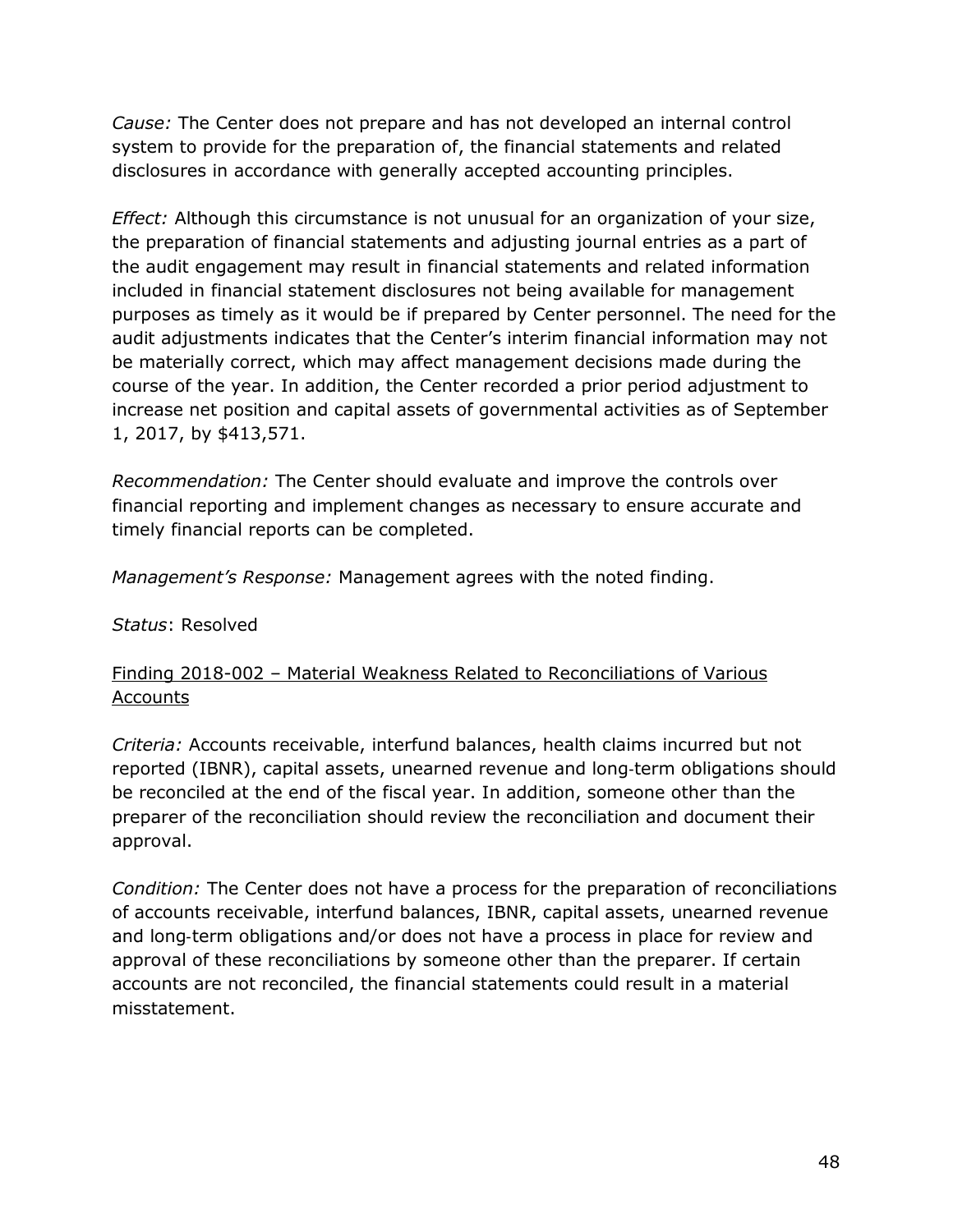*Cause:* Accounts receivable, interfund balances, IBNR, capital assets, unearned revenue and long‐term obligations are not reconciled and/or reviewed by someone other than the preparer at year end.

*Effect:* The lack of reconciliations of accounts receivable, interfund balances, IBNR, capital assets, unearned revenue and long‐term obligations increases the risk of material misstatement in the financial statements for these areas, either due to error or fraud.

*Recommendation:* The Center should design and implement a reconciliation process for accounts receivable, interfund balances, IBNR, capital assets, unearned revenue and long‐term obligations, including review of these reconciliations by someone other than the preparer.

*Management's Response:* Management agrees with the noted finding.

*Status*: Not fully resolved. This finding is partially repeated in current year Finding 2019-001.

### <span id="page-50-0"></span>**3.28 MHMR of Tarrant County**

**City:** Fort Worth

**Counties Served:** Tarrant

**Type of Report on Financial Statement:** Unmodified

**Type of Report on Compliance:** Unmodified

**Schedule of Findings and Questioned Costs:** None

### Item 2018-001 – Compliance with Procurement Requirements under the Uniform Guidance

*Criteria:* The Uniform Guidance requires written standards of conduct covering conflicts of interest and governing the performance of employees engaged in the selection, award and administration of contracts. No employee or agent of the Center may participate in the selection, award, or administration of a contract supported by a federal award if he or she has a real or apparent conflict of interest.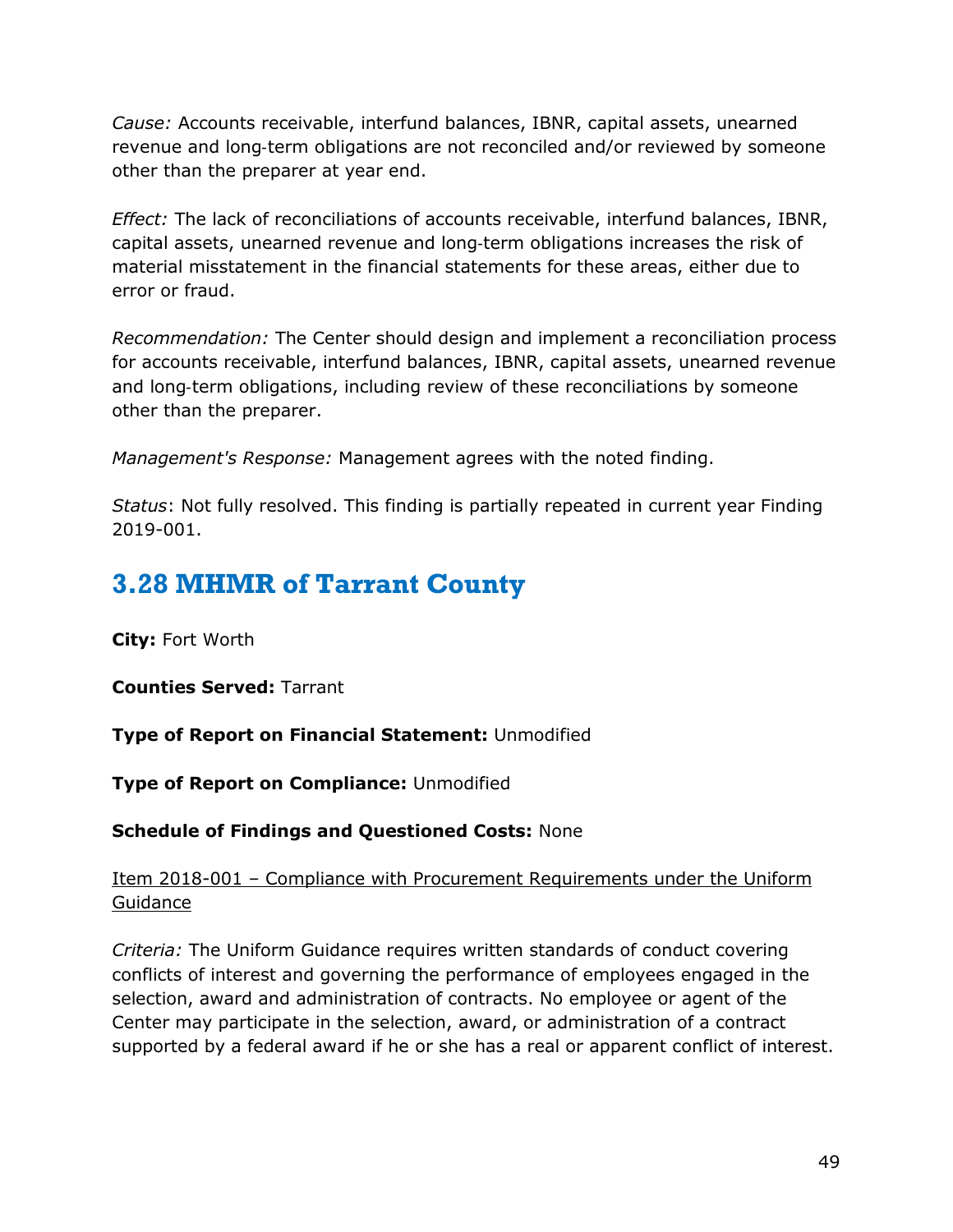The standards of conduct must provide for disciplinary actions to be applied for violations of such standards by officers, employees, or agents of the Center.

*Condition:* The Center's conflict of interest policy does not presently contain all of the requirements set forth in the Uniform Guidance for employees participating in the procurement process.

*Cause:* The procurement standards associated with the Uniform Guidance first became effective during FY 2018. Center management normally looks to the State of Texas Uniform Grant Management Standards for procurement guidance. Management was not aware of this new federal procurement requirement.

*Effect:* The Center's conflict of interest policy is not in full compliance with the Uniform Guidance requirements.

*Recommendation:* MHMR should review its current written standards related to conflicts of interest and revise as necessary to assure compliance with Uniform Guidance requirements.

*Management's Response:* See corrective action plan.

*Corrective Action Plan*: MHMR of Tarrant County will begin requiring all employees that are issued a purchasing card and/or given approval rights in the Purchasing System to sign a conflict of interest form that discloses any potential conflicts of interest, if applicable.

*Status*: Resolved

## <span id="page-51-0"></span>**3.29 North Texas Behavioral Health Authority**

**City:** Dallas

**Counties Served:** Dallas, Ellis, Hunt, Kaufman, Navarro, and Rockwall

**Type of Report on Financial Statement:** Unmodified

**Type of Report on Compliance:** Unmodified

**Schedule of Findings and Questioned Costs:** None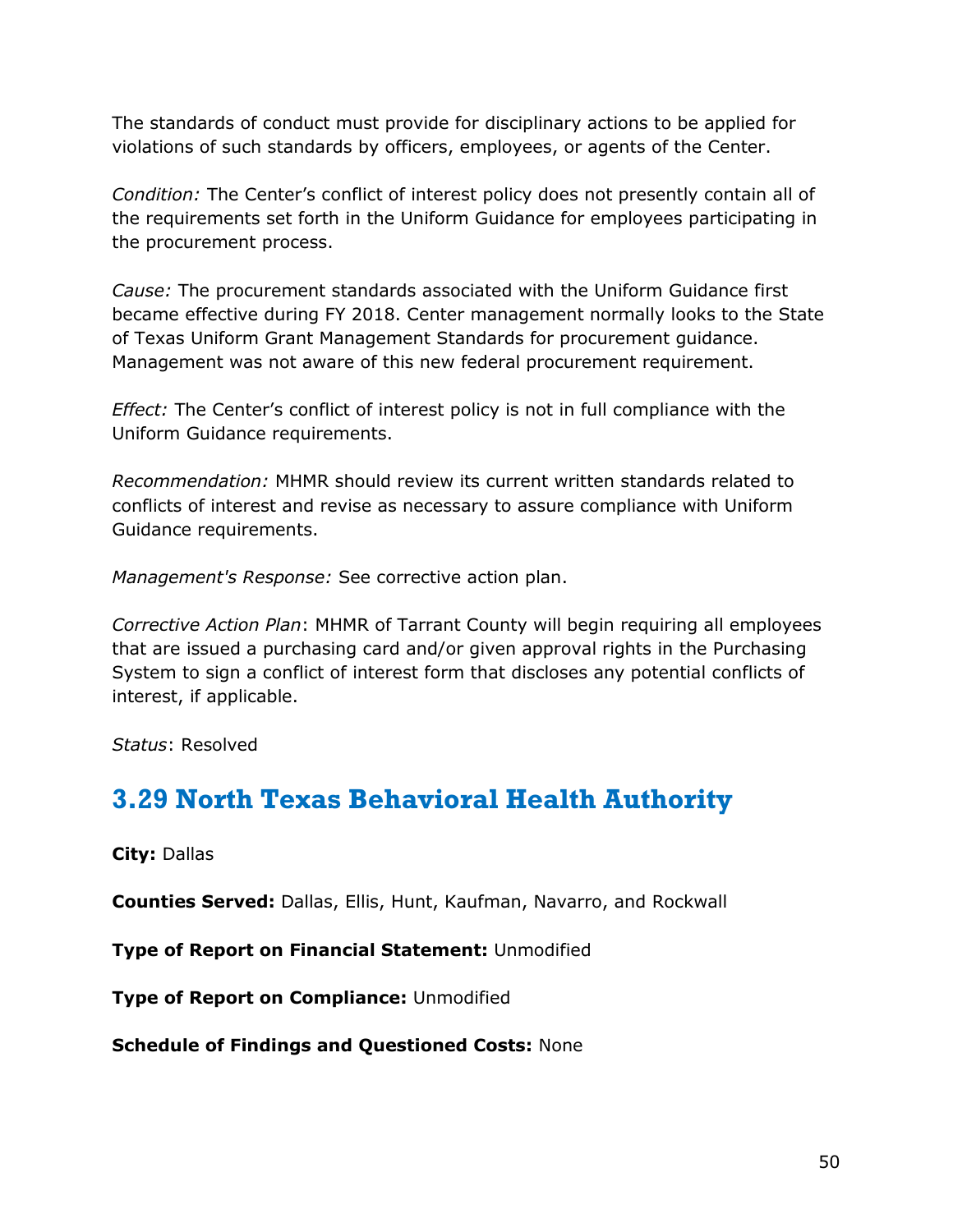**Follow-up on Prior Year Findings:** None

**Independent Auditor's Management Letter:** No findings/comments

**Corrective Action Plan:** No findings/comments requiring corrective action

# <span id="page-52-0"></span>**3.30 Pecan Valley Centers for Behavioral and Developmental Healthcare**

**City:** Granbury

**Counties Served:** Erath, Hood, Johnson, Palo Pinto, Parker, and Somervell

**Type of Report on Financial Statement:** Unmodified

**Type of Report on Compliance:** Unmodified

**Schedule of Findings and Questioned Costs:** None

**Follow-up on Prior Year Findings:** 2018-A

Finding 2018-A – Financial Reporting

*Criteria:* Management of the Center is responsible for the preparation and fair presentation of the financial statements in accordance with generally accepted accounting principles (GAAP). This includes the design, implementation, and maintenance of internal controls relevant to the preparation and fair presentation of financial statements that are free from material misstatement.

*Condition:* The Center does not have an internal control system designed to provide for the accurate preparation of the financial statements and related financial statement disclosures being audited. We proposed audit adjustments to the Center's recorded account balances, which if not detected by our auditing procedures, could have resulted in a material misstatement of the Center's financial statements.

*Cause:* The Center has not previously recorded an allowance for insurance receivables as they write off aged receivables each month over 90 days old. We identified approximately \$100,000 in receivables written off subsequent to year-end that relate to recorded receivables at August 31, 2018. Further, the Medicaid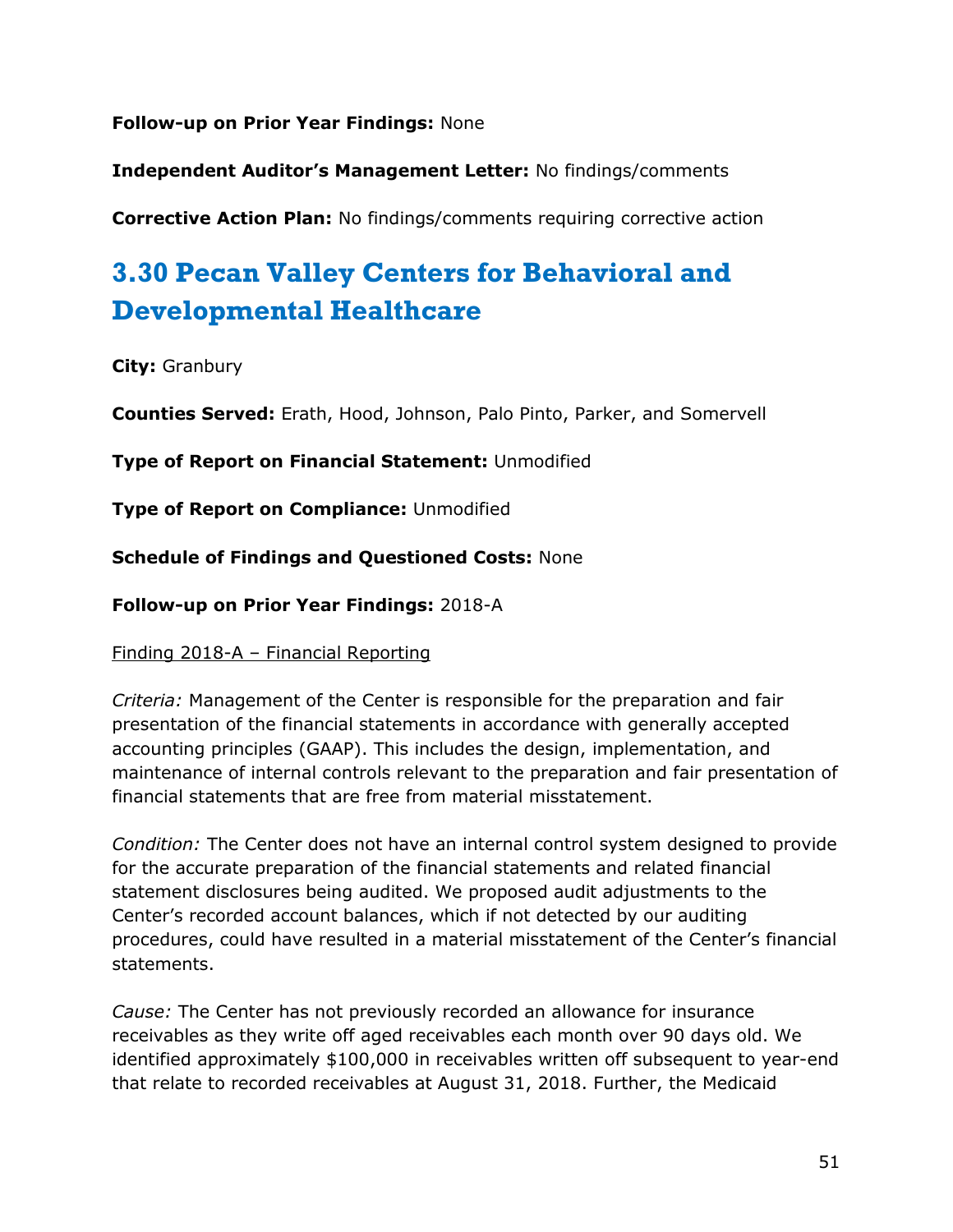Administrative Claiming (MAC) receivable had only been accrued through March 2018 services due to the lag time in filing requirements and receiving payment. GAAP requires that the receivable be accrued through year-end; however, revenues not considered available should be reported as deferred inflows of resources in the General Fund.

*Effect:* At August 31, 2018, the MAC receivable and related deferred inflows of resources in the general fund were understated by \$225,897. In the governmentwide financial statements, beginning net position was understated by \$274,351 and 2018 revenues were overstated by \$48,454. Accordingly, the Center recorded a prior period adjustment to increase net position of governmental activities as of September 1, 2017, by \$274,351. The general fund and government-wide financial statements also understated the allowance for insurance receivables by \$70,000 at August 31,2017.

Accordingly, the Center recorded a prior period adjustment to decrease net position of governmental activities and fund balance of the general fund as of September 1, 2017, by \$70,000.

*Recommendation:* The Center should record receivables in accordance with GAAP. This includes recording an allowable for receivables not expected to be collected. This also includes adjusting receivables such as MAC for services provided through fiscal year end within the parameters of the modified accrual basis in the governmental fund statements.

*Management's Response*: Management agrees with the noted finding. The Center's Chief Financial Officer has posted to our financial statements the two audit adjustments identified during the audit. Going forward, the Center will record receivables in accordance with GAAP. This includes recording an allowable for receivables not expected to be collected. This also includes adjusting receivables such as MAC for services provided through fiscal year end within the parameters of the modified accrual basis in the governmental fund statements.

*Status*: Corrective action was taken. The auditor did not propose any material audit adjustments in the current year.

## <span id="page-53-0"></span>**3.31 Permian Basin Community Centers for MHMR**

**City:** Midland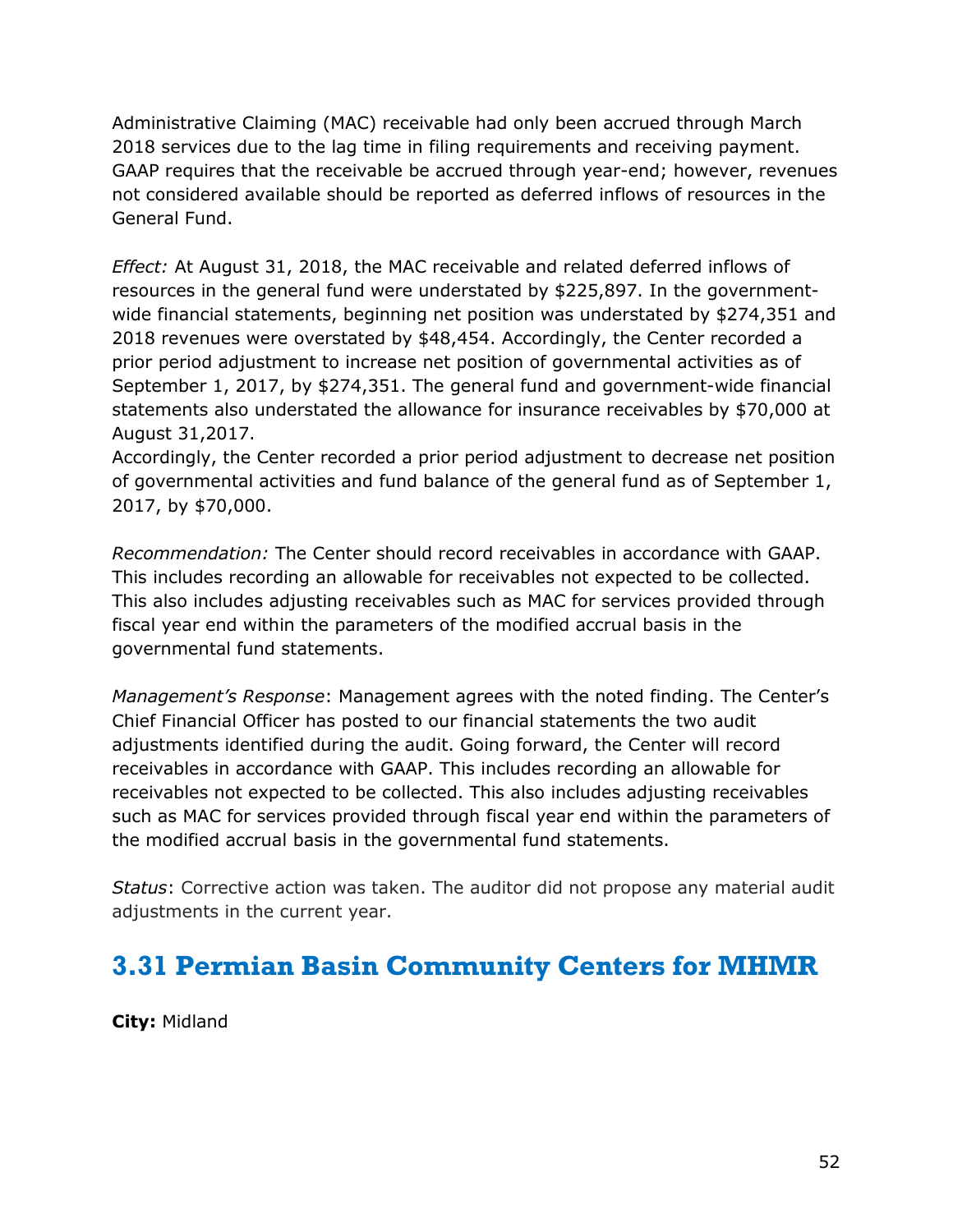**Counties Served:** Brewster, Culberson, Ector, Hudspeth, Jeff Davis, Midland, Pecos, and Presidio

**Type of Report on Financial Statement:** Unmodified

**Type of Report on Compliance:** Unmodified

**Schedule of Findings and Questioned Costs:** None

**Follow-up on Prior Year Findings:** None

**Independent Auditor's Management Letter:** No findings/comments

**Corrective Action Plan:** No findings/comments requiring corrective action

# <span id="page-54-0"></span>**3.32 Sabine Valley Regional MHMR Center DBA Community Healthcore**

**City:** Longview

**Counties Served:** Bowie, Cass, Gregg, Harrison, Marion, Panola, Red River, Rusk, and Upshur

**Type of Report on Financial Statement:** Unmodified

**Type of Report on Compliance:** Unmodified

**Schedule of Findings and Questioned Costs:** None

**Follow-up on Prior Year Findings:** None

**Independent Auditor's Management Letter:** No findings/comments

**Corrective Action Plan:** No findings/comments requiring corrective action

# <span id="page-54-1"></span>**3.33 Spindletop Center**

**City:** Beaumont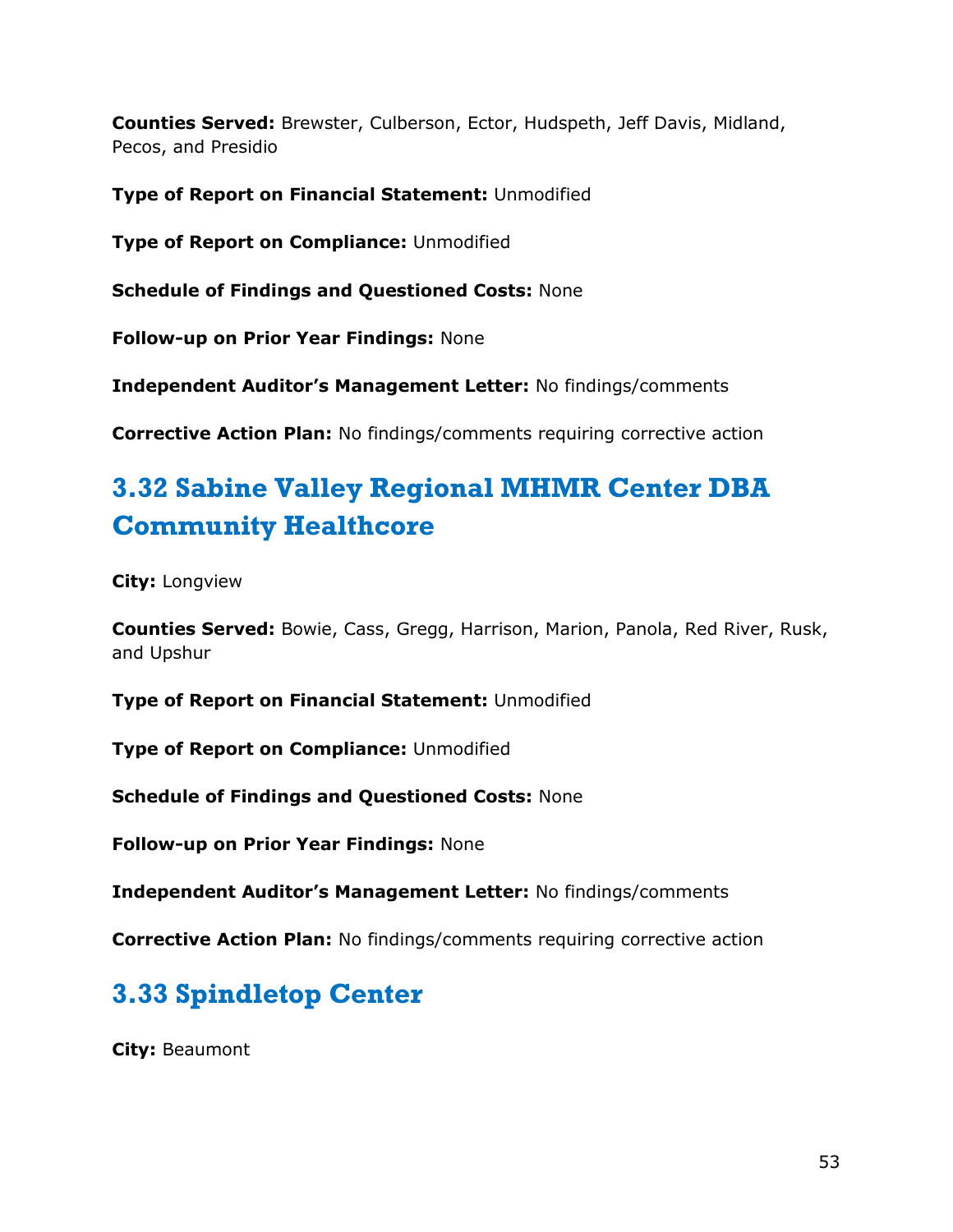**Counties Served:** Chambers, Hardin, Jefferson, and Orange

**Type of Report on Financial Statement:** Unmodified

**Type of Report on Compliance:** Unmodified

**Schedule of Findings and Questioned Costs:** None

**Follow-up on Prior Year Findings:** 2018-001

Finding 2018-001 – Reporting – Significant Deficiency in Internal Control over Compliance

*Criteria:* Grant agreement requires controls over payroll transactions to ensure the right amount is charged to the grant.

*Condition:* The Center discovered that an employee entered and was paid for 40 hours of overtime during one week rather than 40 hours of regular time.

*Cause:* The Center did not have adequate internal control to ensure review and approve timecard entry.

*Effect:* The Center disbursed funds for incorrect time entry.

*Recommendation:* The Center should implement tighter controls over timecard approval. We recommend the Center review all timecard entries involving overtime to ensure accuracy.

*Management's Response:* Management agrees with the finding. Refer to Corrective Action Plan.

*Corrective Action Plan*: An additional level of timecard approval was implemented to review all timecard entries, focusing on overtime and other entries outside of regular hours.

*Status*: Resolved – The Center implemented tighter controls over timecard approval.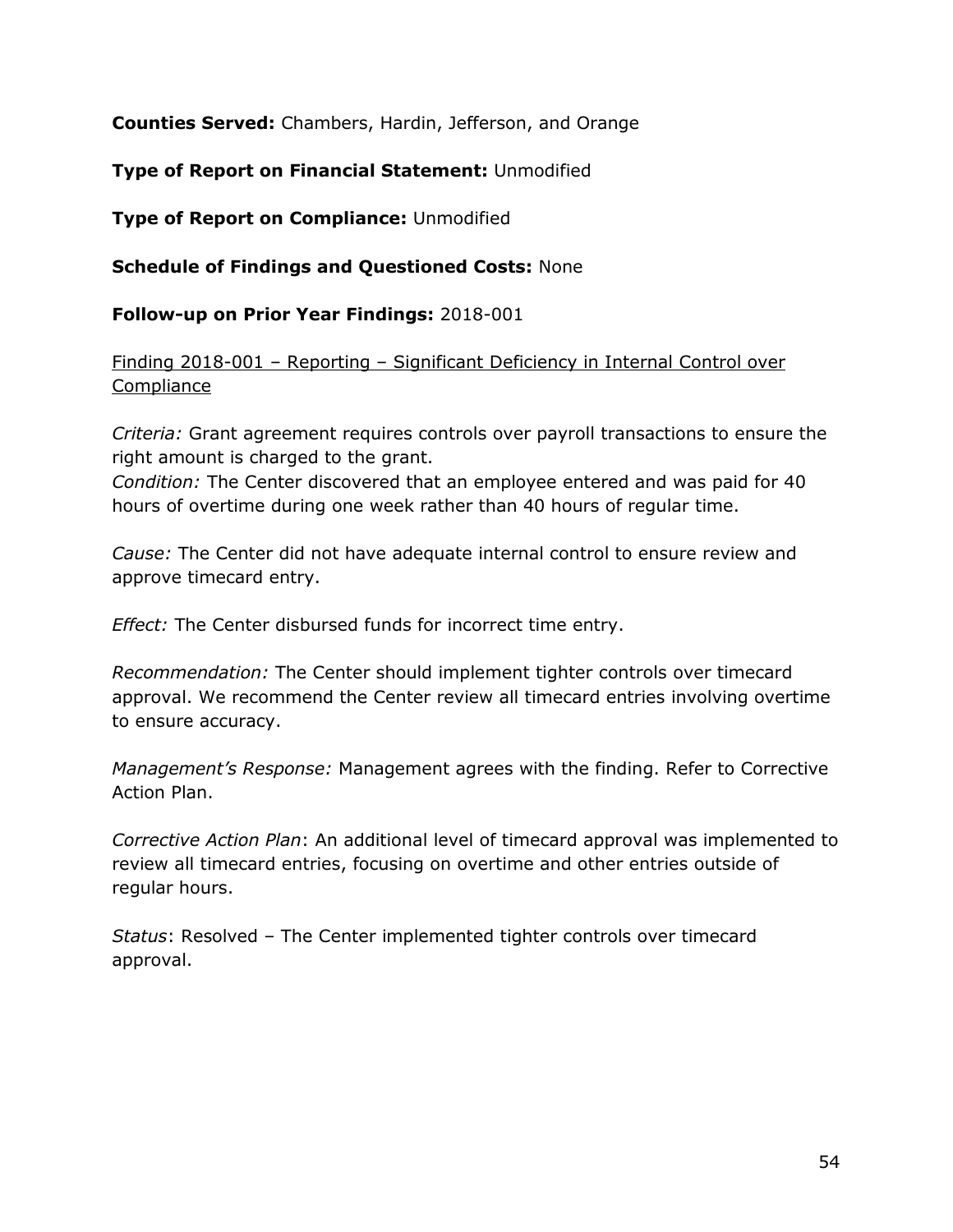# <span id="page-56-0"></span>**3.34 StarCare Specialty Health System DBA Lubbock Regional MHMR Center**

### **City:** Lubbock

**Counties Served:** Cochran, Crosby, Hockley, Lubbock, and Lynn

**Type of Report on Financial Statement:** Unmodified

**Type of Report on Compliance:** Unmodified

**Schedule of Findings and Questioned Costs:** 2019-001 and 2019-002

### *Finding 2019*‐*001: Financial Reporting*

*Criteria:* Management of the Company is responsible for the preparation and fair presentation of the financial statements in accordance with generally accepted accounting principles (GAAP) as well as timely reconciliations of account balances. This includes the design, implementation, and maintenance of internal controls relevant to the preparation and fair presentation of financial statements that are free from material misstatement which includes proper reconciliations of account balance.

*Condition:* While improved from the prior years, the Company's internal control system designed to provide for the timely preparation of accurate internal financials, account reconciliations and preparation of the financial statements and related financial statement disclosures being audited is not adequate. Our audit procedures indicated that the Company lacks proper controls over the complete closing process, including accurate and timely reconciliations of all accounts. Further, there were material entries recorded that were detected as a result of audit procedures. Finally, in conjunction with the completion of our audit, we were requested to draft the financial statements and accompanying notes to those financial statements.

*Cause:* The Company does not prepare and has not developed an internal control system to provide for timely and accurate reconciliations for all accounts and preparation of timely and accurate internal and external financial statements and related disclosures in accordance with generally accepted accounting principles in a timely and accurate manner.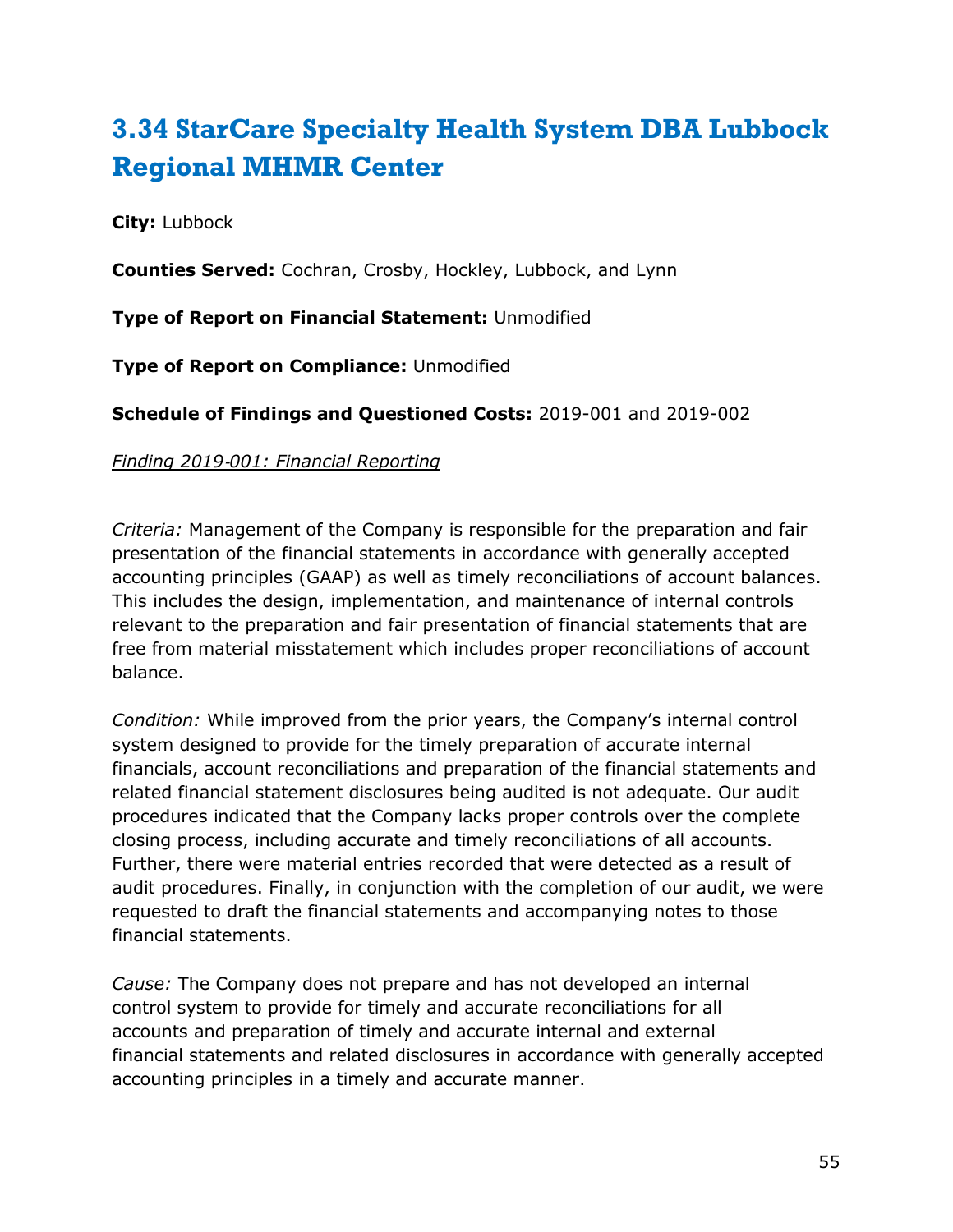*Effect:* The preparation of financial statements and lack of proper account reconciliations may result in financial statements and related information included in financial statement disclosures not being available or accurate for management purposes as timely and accurate as it would be if the financial statements were prepared by the Company and proper controls were in place around account reconciliations. Lack of proper account reconciliations indicates that the Company's interim financial information may not be materially correct, which may affect management decisions made during the course of the year.

*Recommendations:* The Company should evaluate and improve the controls over financial reporting and implement changes as necessary to ensure accurate and timely financial reports can be completed. The Company should also implement controls in which accounts are being properly monitored, reconciled, and reviewed on a regular basis.

*Management's Response:* Management agrees with the noted finding. Refer to Corrective Action Plan.

*Corrective Action Plan*: StarCare will continue to address the systemic issues as newly implemented systems are refined and utilized to their capacity. The new infrastructure is in place and has the ability to improve the accounting process. As a result of the FY18 audit, a new senior position was created to oversee the monthly financial process and ensure controls were being followed in order to close each accounting period timely and accurately. This position has been filled and this person is working through the process of evaluating systems, personnel, processes and procedures. Substantial improvement has been made and will continue through FY20. We are confident that significant progress will made in this regard by fiscal year end.

### *Status*: Resolved

### *Finding 2019*‐*002: Financial Reporting*

*Criteria*: Management of the Company is responsible for establishing appropriate controls surrounding the disbursement process. Uniform Guidance required the Company to update their procurement policy effective September 1, 2018 to include certain items including certain thresholds to procure the acquisition of goods and services. Additionally, Uniform Guidance requires policies to address conflict of interest, including disciplinary actions for failure to adhere, acquisition of duplicative items, and provisions to ensure all solicitations incorporate clear and accurate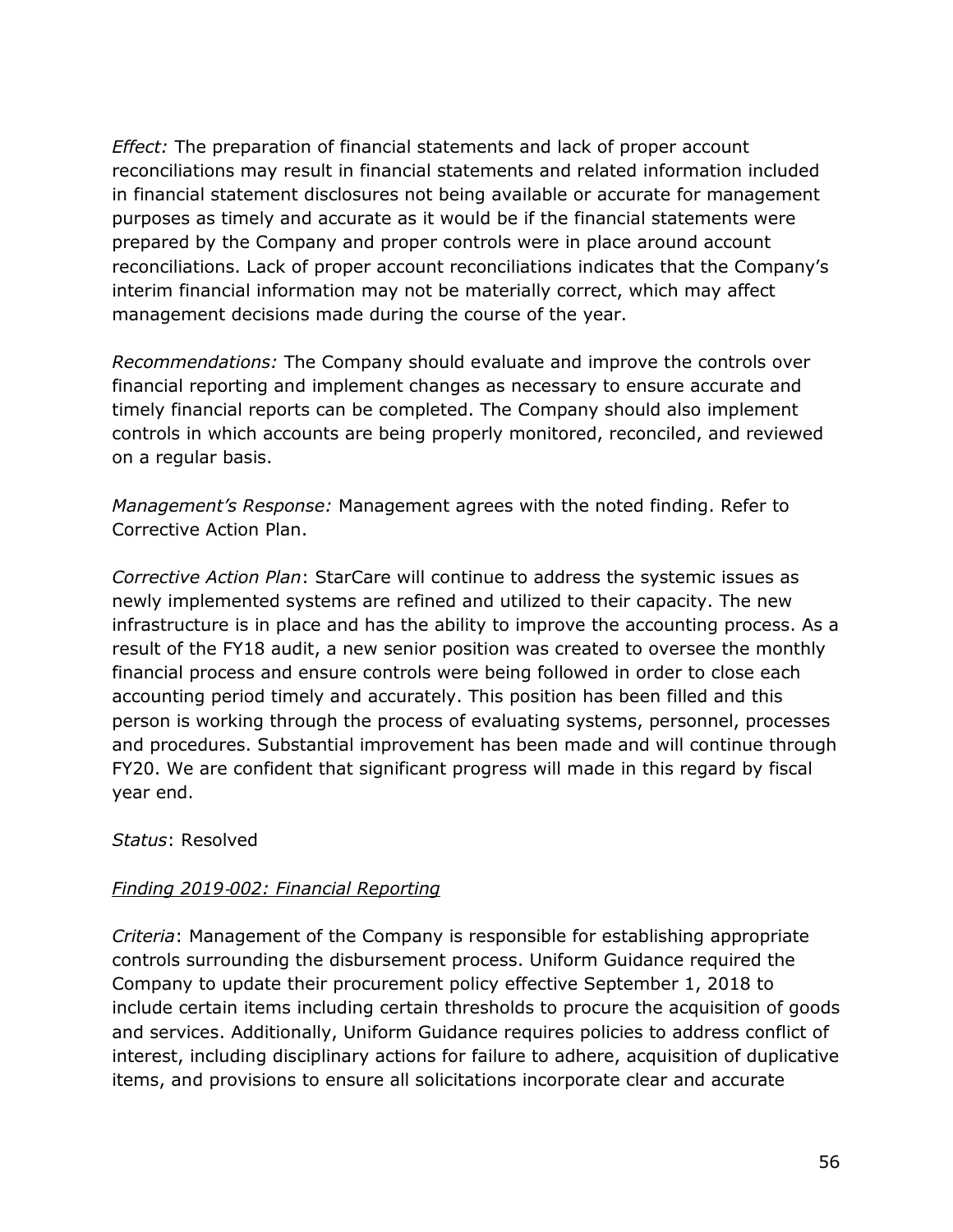descriptions of technical requirements, do not restrict completion and identify all requirements which the offeror must fulfill, and factors used in evaluation.

*Condition:* The Company did not update their policy to incorporate the requirements established by Uniform Guidance.

*Cause:* Procurement policy was not updated, as required, in a timely manner.

*Effect:* The Company did not have proper procurement policy during the year and this could potentially lead to the Company entering into disbursement transaction for goods and/or services that are not properly procured as required by law.

*Recommendations:* It is recommended that the Company updates their procurement policy and include the requirements established by Uniform Guidance. Management's Response: Management agrees with the noted finding.

*Status:* Resolved

### **Follow-up on Prior Year Finding:** 2018-A, 2018-B, 2018-001 thru 2018-003

### Finding 2018-A – Financial Reporting

*Criteria:* Management of the Company is responsible for the preparation and fair presentation of the financial statements in accordance with generally accepted accounting principles (GAAP) as well as timely reconciliations of account balances. This includes the design, implementation, and maintenance of internal controls relevant to the preparation and fair presentation of financial statements that are free from material misstatement.

*Condition:* The Company does not have an internal control system designed to provide for the preparation of the financial statements and related financial statement disclosures being audited. In conjunction with the completion of our audit, we were requested to draft the financial statements and accompanying notes to those financial statements. Our audit procedures indicated that the Company lacks proper controls over the closing process which includes reconciliations of accounts and appropriate approval of journal entries. Additionally, we proposed several audit adjustments, including an adjustment to beginning fund balance/net position, to the Company's recorded account balances, which if not detected by our auditing procedures, could have resulted in a material misstatement of the Company's financial statements.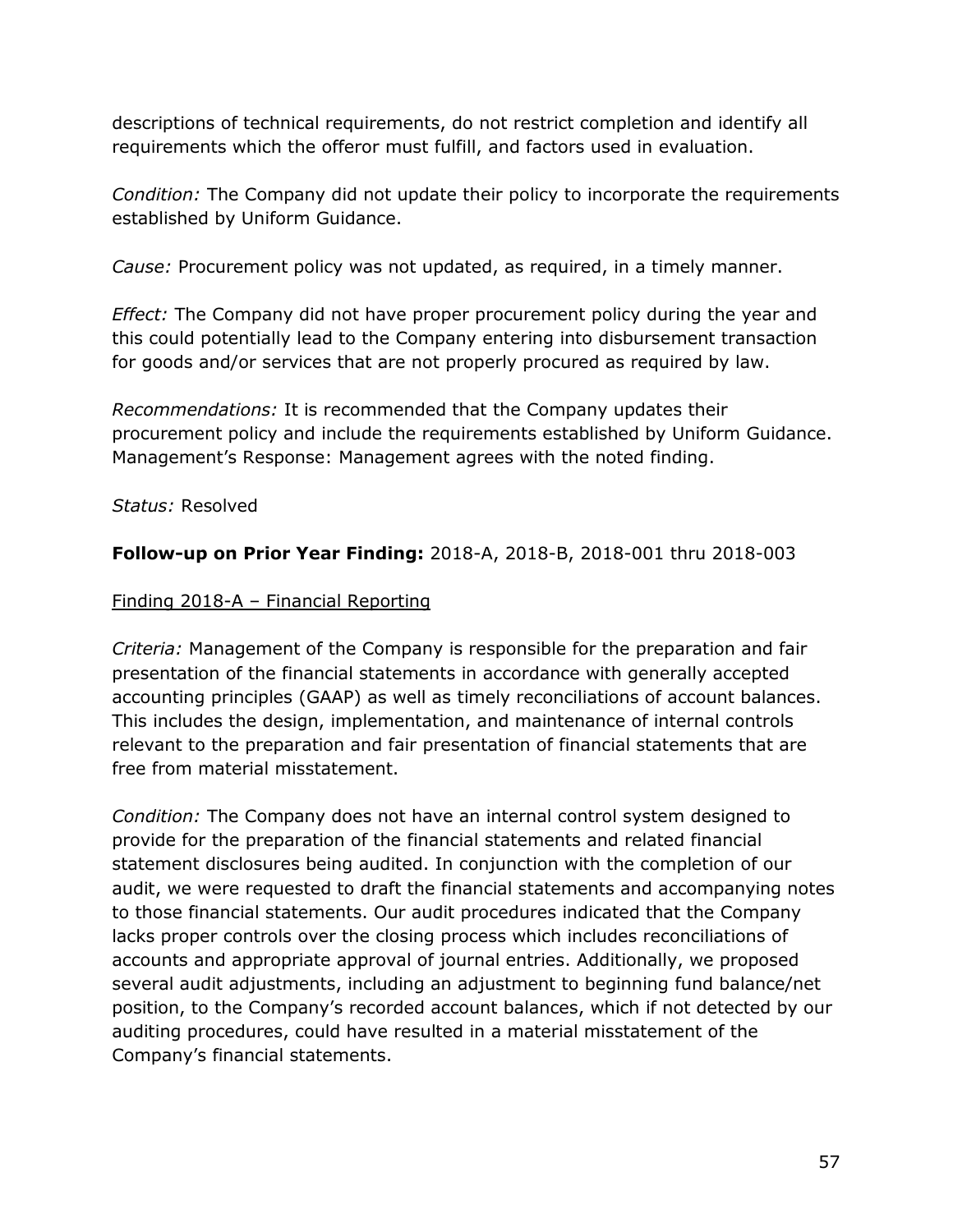*Cause:* The Company does not prepare and has not developed an internal control system to provide for the preparation of the financial statements and related disclosures in accordance with generally accepted accounting principles in a timely and accurate manner.

*Effect:* The preparation of financial statements and adjusting journal entries as a part of the audit engagement as well as lack of account reconciliations and appropriate approval of journal entries may result in financial statements and related information included in financial statement disclosures not being available or accurate for management purposes as timely and accurate as it would be if the financial statements were prepared by the Company and proper controls were in place around account reconciliations. The need for the audit adjustments indicates that the Company's interim financial information may not be materially correct, which may affect management decisions made during the course of the year. *Recommendation:* The Company should evaluate and improve the controls over financial reporting and implement changes as necessary to ensure accurate and timely financial reports can be completed. The Company should also implement controls in which accounts are being properly monitored, reconciled, and reviewed on a regular basis.

*Management's Response:* Management agrees with the noted finding. Refer to Corrective Action Plan.

*Corrective Action Plan:* StarCare will address the systemic issues as we continue to implement and refine the new accounting system and the new electronic medical record system. Both of these systems have the ability to make the accounting process more efficient and will therefore allow more time for better controls and review. In addition to new system integration, we will create a new senior accountant position to oversee the monthly financial close process. This position will supervise the staff accountants and that team will be solely responsible for accurate and timely financial statements. When this position is filled and trained, the Associate CFO will have adequate time to completely review and update all relevant financial policies and procedures and follow through with compliance and oversight.

*Status*: While improvements were noted in current year, the Company has not fully resolved prior year's issues regarding the preparation of the financial statements and account reconciliations.

### Finding 2018-B – System Access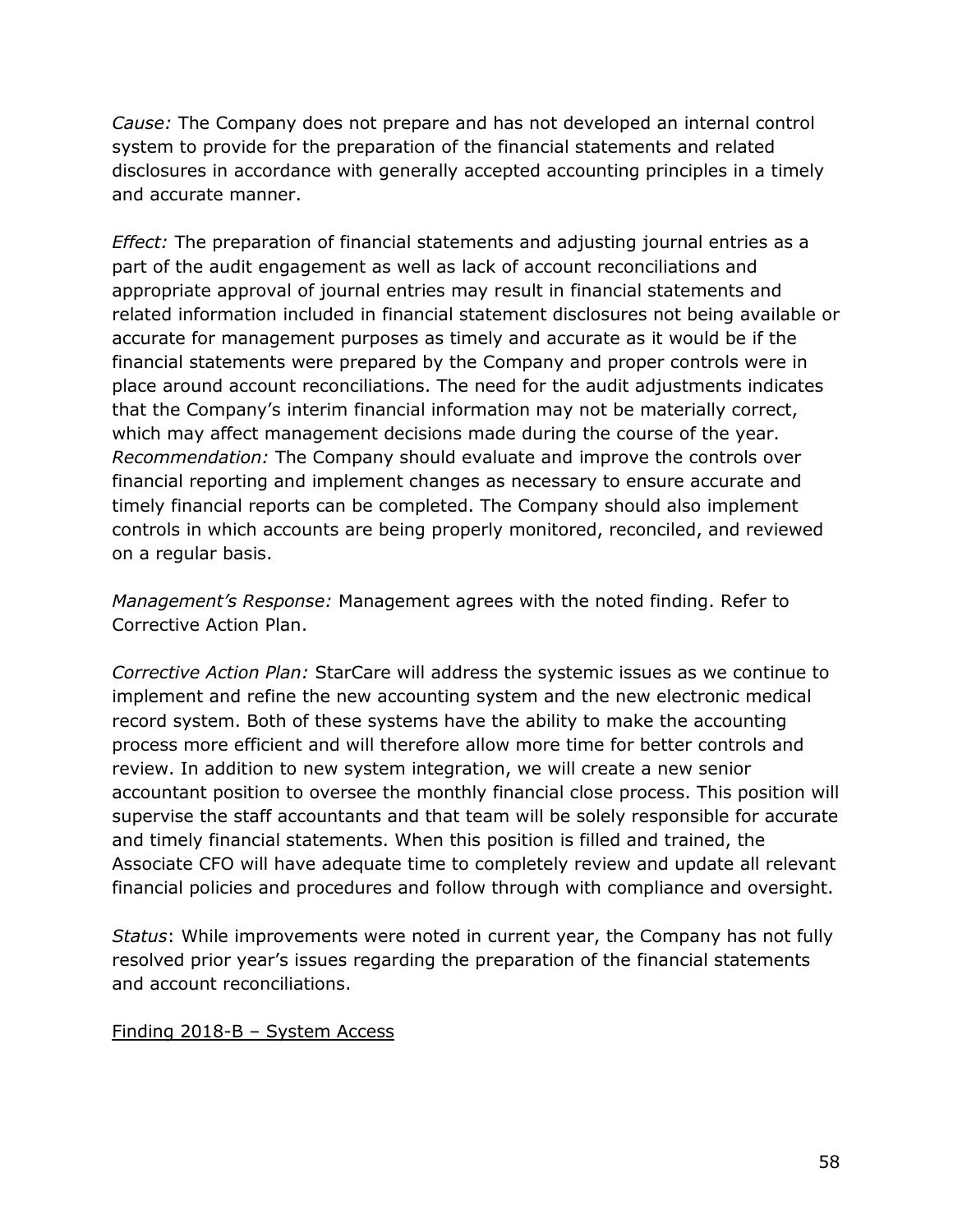*Criteria:* Management of the Company is responsible for assuring that there are proper system access controls in place. Controls should limit system access and only authorized personnel should have access to the system and they should be able to only perform specific authorized functions.

*Condition:* The Company does not have an internal control system design to limit system access to personnel as certain personnel have full system access and administrative rights to make system changes. The lack of limited access can result in the loss or misstatement of assets and/or resources.

*Cause:* The Company does not have proper controls over system access.

*Effect:* Unlimited system access can lead to personnel having access to all data, including data that might not be considered appropriate. Unlimited system access can also lead to incorrect data being entered by unauthorized personnel or personnel that lack proper experience. This can lead to inaccurate information or inaccurate internal financial reports generated by management used to make decisions that impact the Company's operations. This

could also lead to fraudulent transactions or misappropriation of the Center's assets.

*Recommendation:* The Company should implement controls around system access and limit access to individuals to have access only to what is considered appropriate. Access should be reviewed on a regular basis in order to assure that access is still appropriate.

*Corrective Action Plan:* The CFO and the Associate CFO will work directly with the on-site Management Information System (MIS) staff to complete a full fiscal staff audit on all electronic systems used by the fiscal department staff. In this audit, we will identify current access levels, by employee, for each system in use and determine the minimum access required to complete their function. Consideration will be given by position and the expectations based on actual duties performed. Appropriate levels of access will be granted to certain MIS staff so that the MIS staff will be able to manage access levels going forward. Through the audit process, the MIS staff will limit access, by employee, to each system in use based on the minimum levels determined.

*Management's Response:* Management agrees with the noted finding.

*Status*: Resolved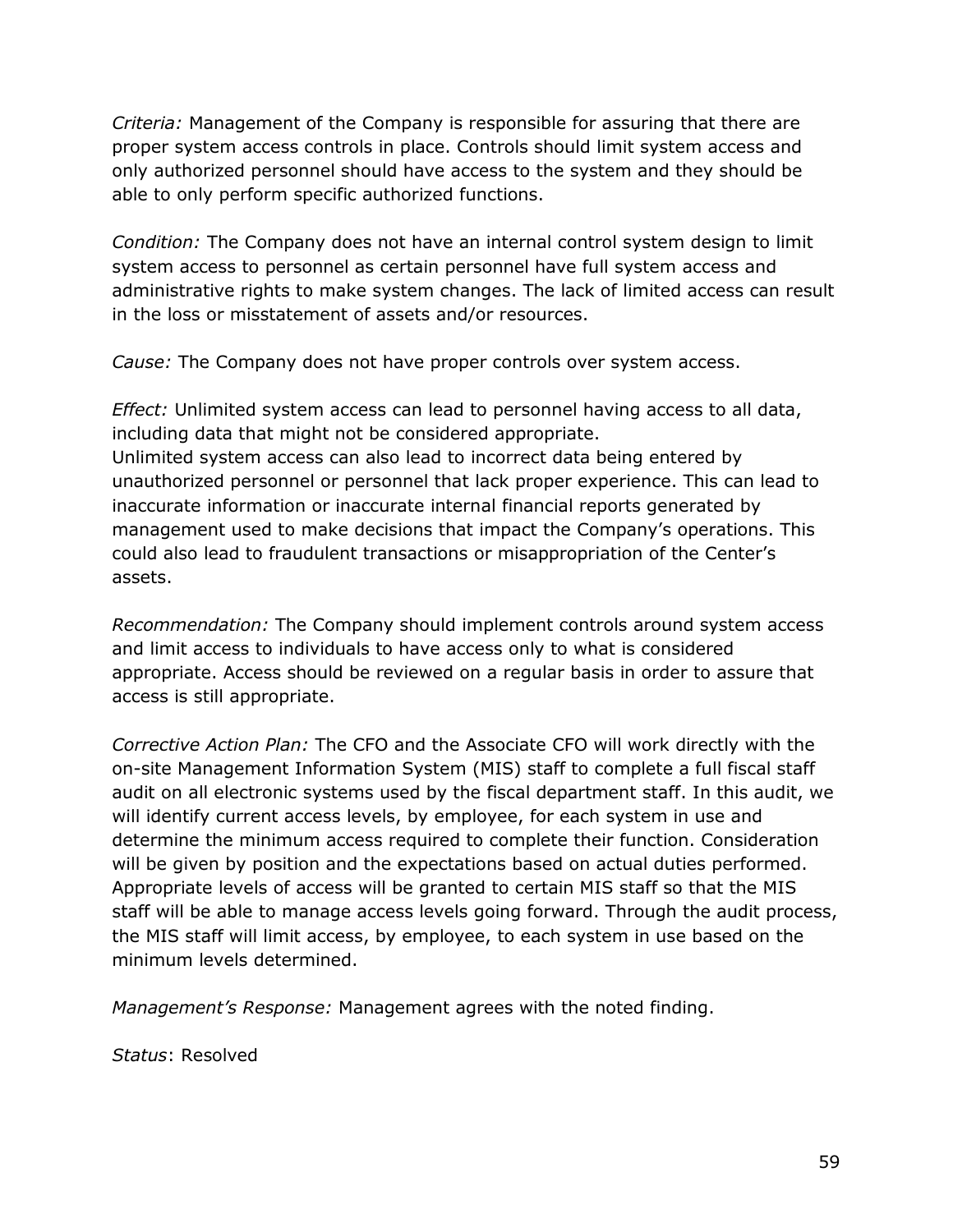### Finding 2018-001 – Significant Deficiency in Internal Control Over Compliance

*Criteria:* Grant agreement requires that the Company determine, invoice for, and report accurate expenditures that are allowed under the grant agreement.

*Condition:* The Company had a desk review by HHSC that resulted in the Company re-submitting a quarterly report due to the Company reporting a certain amount on a cash basis. The Company was told to restate the quarterly report and re-submit. We did not have any findings in our disbursement testing.

*Cause:* The Company had always reported this particular item on a cash basis as they were not aware of any guidance that stated otherwise. *Effect:* Quarterly report included inaccurate amounts as the accrual related to claims incurred but not reported (IBNR) was reported on a cash basis rather than accrual basis.

*Recommendation:* The Company should implement controls that include appropriate review for allowed activities as well as allowable costs prior to submitting information.

*Management's Response:* Management agrees with the noted finding. Refer to Corrective Action Plan.

*Corrective Action Plan:* Management understands that through an HHSC desk review it was discovered that a long-standing standard reporting practice was not in line with cost reporting guidance from HHSC. The cost reporting method has been corrected, thus the restatement, and has been updated going forward.

*Status*: Resolved

### Finding 2018-002 – Significant Deficiency in Internal Control Over Compliance

*Criteria:* Grant agreement requires the Company to determine eligibility for service recipients as well as proper billing for services provided.

*Condition:* The Company did not have controls in place to ensure that services were provided to eligible individuals and a review that includes review of billing to the individuals who receives the services. While testing controls over eligibility, we noted one instance in which services were billed to an individual that did not receive services.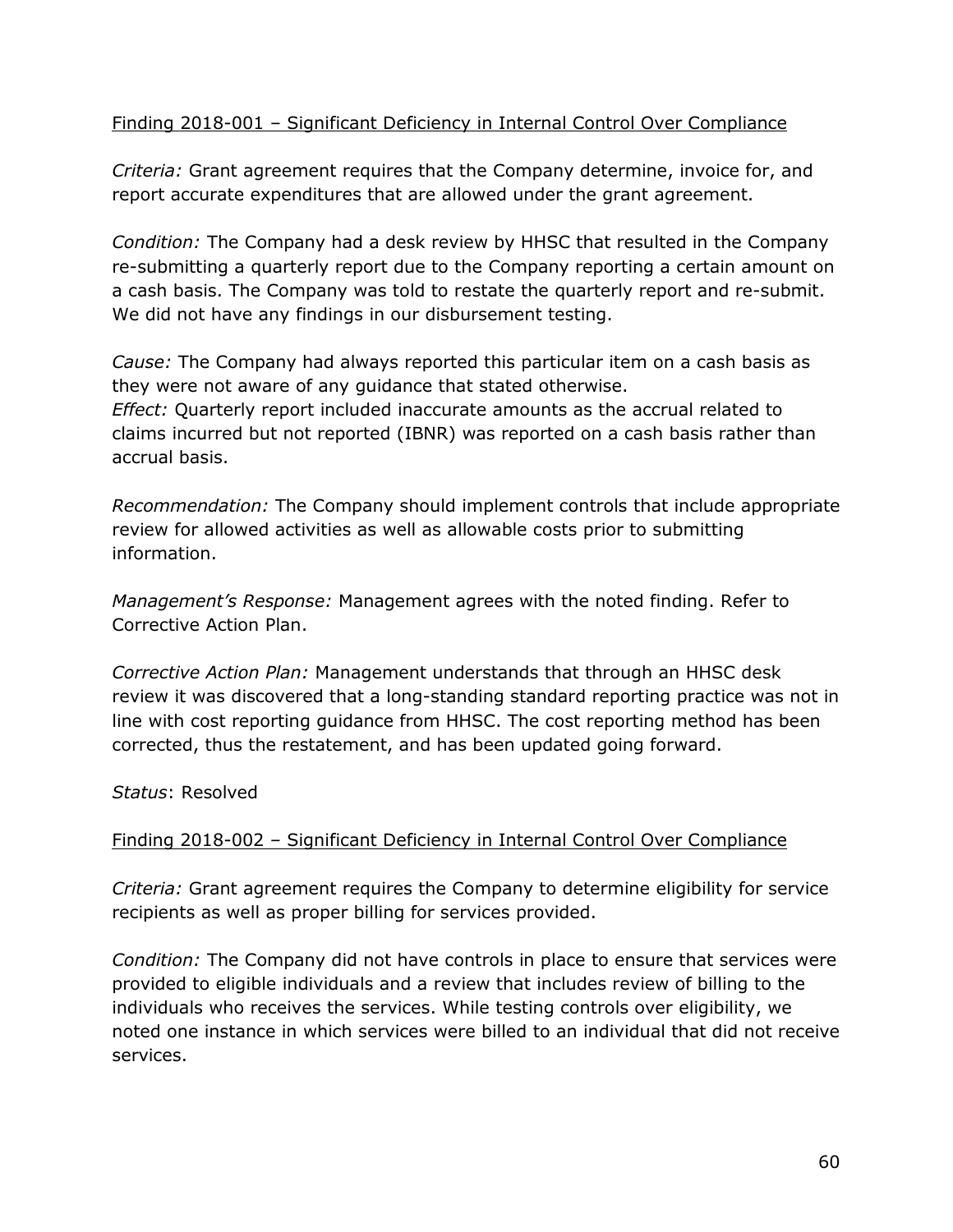*Cause:* The Company does not have proper controls over eligibility and billing.

*Effect:* Services were billed to an individual that did not receive services.

*Recommendation:* The Company should implement proper controls over eligibility including billing for services provided.

*Management's Response:* Management agrees with the noted finding. Refer to Corrective Action Plan.

*Corrective Action Plan*: The testing performed was from StarCare's legacy system data. That system was replaced with a more robust electronic system on 09/01/18. The new electronic system allows for better, stricter controls designed to prevent services being assigned individuals that do not qualify or did not receive them. The new system also has more strict controls around employee access and their ability to add services in error. Since the start of the new system, the MIS department has worked closely with supervisors to determine proper levels of access by employee. This will be a continual process as we continue to refine the system.

### *Status*: Resolved

### Finding 2018-003 – Significant Deficiency in Internal Control Over Compliance

*Criteria:* Grant agreement requires certain reports to be filed on a quarterly basis in which the Company reports expenditures and revenues for all applicable grants as well as matching requirements.

*Condition:* The Company did not have controls in place to ensure consistent and accurate review of financial reports for grants. Our audit procedures resulted in multiple instances in which reports were not properly reviewed and, in one instance, the report was not properly prepared as it included inaccurate information.

*Cause:* The Company does not have proper controls over reporting.

*Effect:* No formal review of required reports was performed consistently. Fourth quarter Form X, a report required to be filed for the general revenue Inpatient Grant, was selected for testing and it was noted that information was not properly supported as it was not reported correctly. There was a difference in the amounts reported versus the amounts supported. Report was subsequently amended and resubmitted to the State.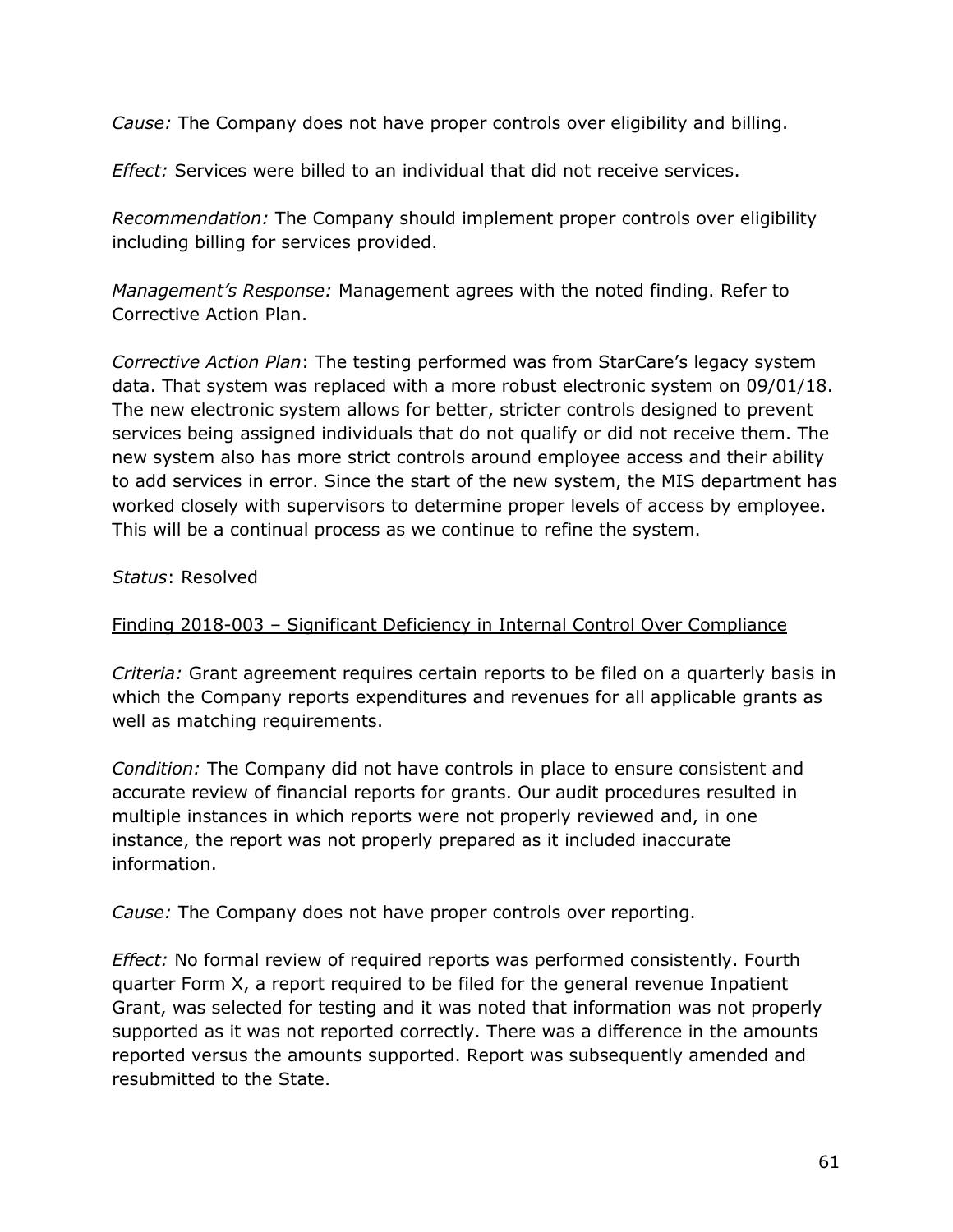*Recommendation:* The Company should implement proper controls around the reporting process including formal review and approval prior to reports being submitted to the State.

*Management's Response:* Management agrees with the noted finding. Refer to Corrective Action Plan.

*Corrective Action Plan*: StarCare will address the systemic issues as we continue to implement and refine the new accounting system. This system has the ability to make the accounting process more efficient and will therefore allow more time for better controls and review. In addition to new system integration, we will create a new senior accountant position to provide support to the Associate CFO. Specifically, this position will assist with external reporting. This will allow for proper review and oversight of data leaving our internal system. When this position is filled, and they have been properly trained, the Associate CFO will have adequate time to completely review and update all relevant financial policies and procedures and follow through with compliance and oversight.

*Status*: Resolved

### <span id="page-63-0"></span>**3.35 Texana Center**

**City:** Rosenberg

**Counties Served:** Austin, Colorado, Fort Bend, Matagorda, Waller, and Wharton

**Type of Report on Financial Statement:** Unmodified

**Type of Report on Compliance:** Unmodified

**Schedule of Findings and Questioned Costs:** None

**Follow-up on Prior Year Findings:** None

**Independent Auditor's Management Letter:** No findings/comments

**Corrective Action Plan:** No findings/comments requiring corrective action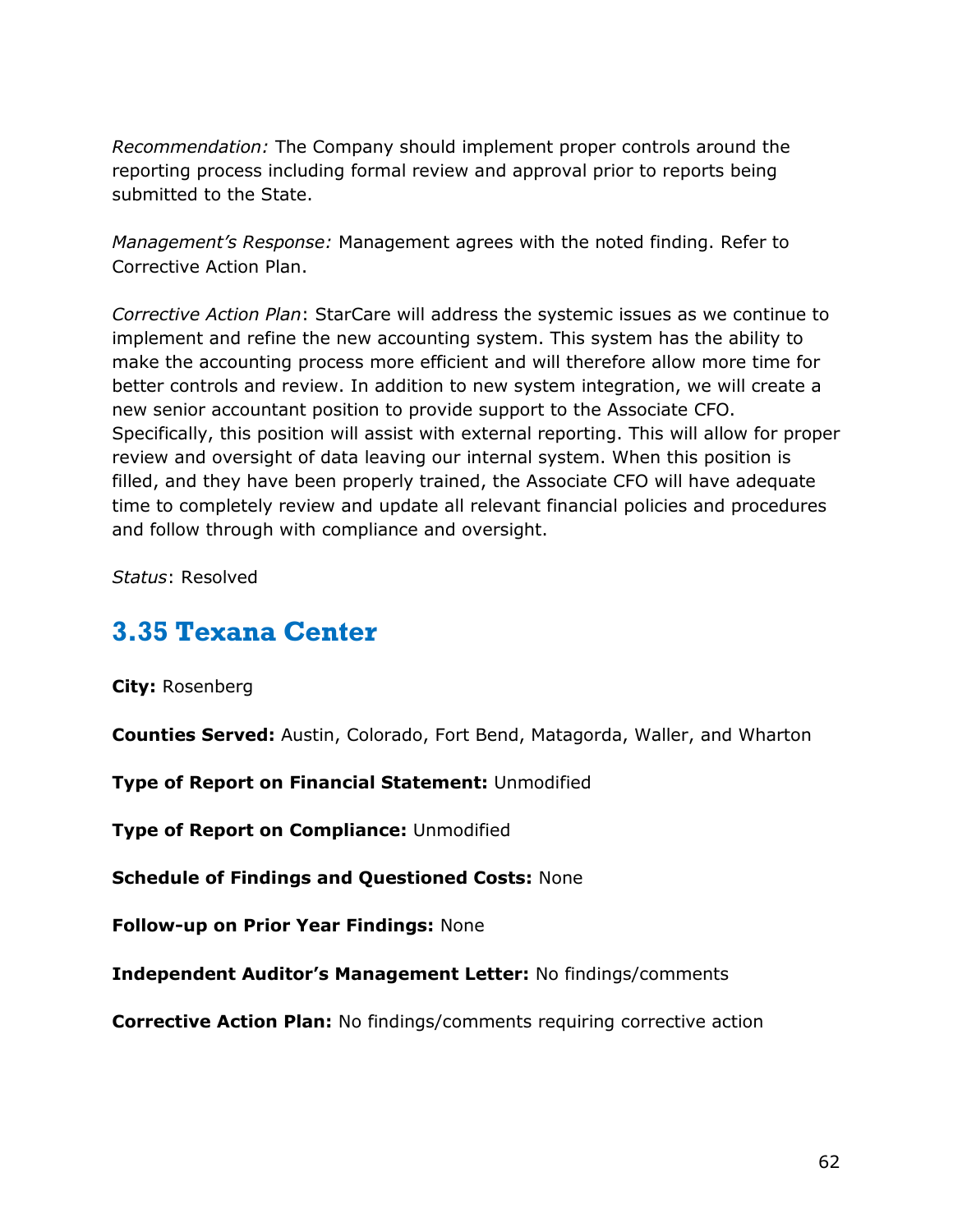# <span id="page-64-0"></span>**3.36 Texas Panhandle Centers Behavioral and Developmental Health**

**City:** Amarillo

**Counties Served:** Armstrong, Carson, Collingsworth, Dallam, Deaf Smith, Donley, Gray, Hall, Hansford, Hartley, Hemphill, Hutchinson, Lipscomb, Moore, Ochiltree, Oldham, Potter, Randall, Roberts, Sherman, and Wheeler

**Type of Report on Financial Statement:** Unmodified

**Type of Report on Compliance:** Unmodified

**Schedule of Findings and Questioned Costs:** None

**Follow-up on Prior Year Findings:** None

**Independent Auditor's Management Letter:** No findings/comments

**Corrective Action Plan:** No findings/comments requiring corrective action

## <span id="page-64-1"></span>**3.37 Tri-County Behavioral Healthcare**

**City:** Conroe

**Counties Served:** Liberty, Montgomery, and Walker

**Type of Report on Financial Statement:** Unmodified

**Type of Report on Compliance:** Unmodified

**Schedule of Findings and Questioned Costs:** None

**Independent Auditor's Management Letter:** No findings/comments

**Corrective Action Plan:** No findings/comments requiring corrective action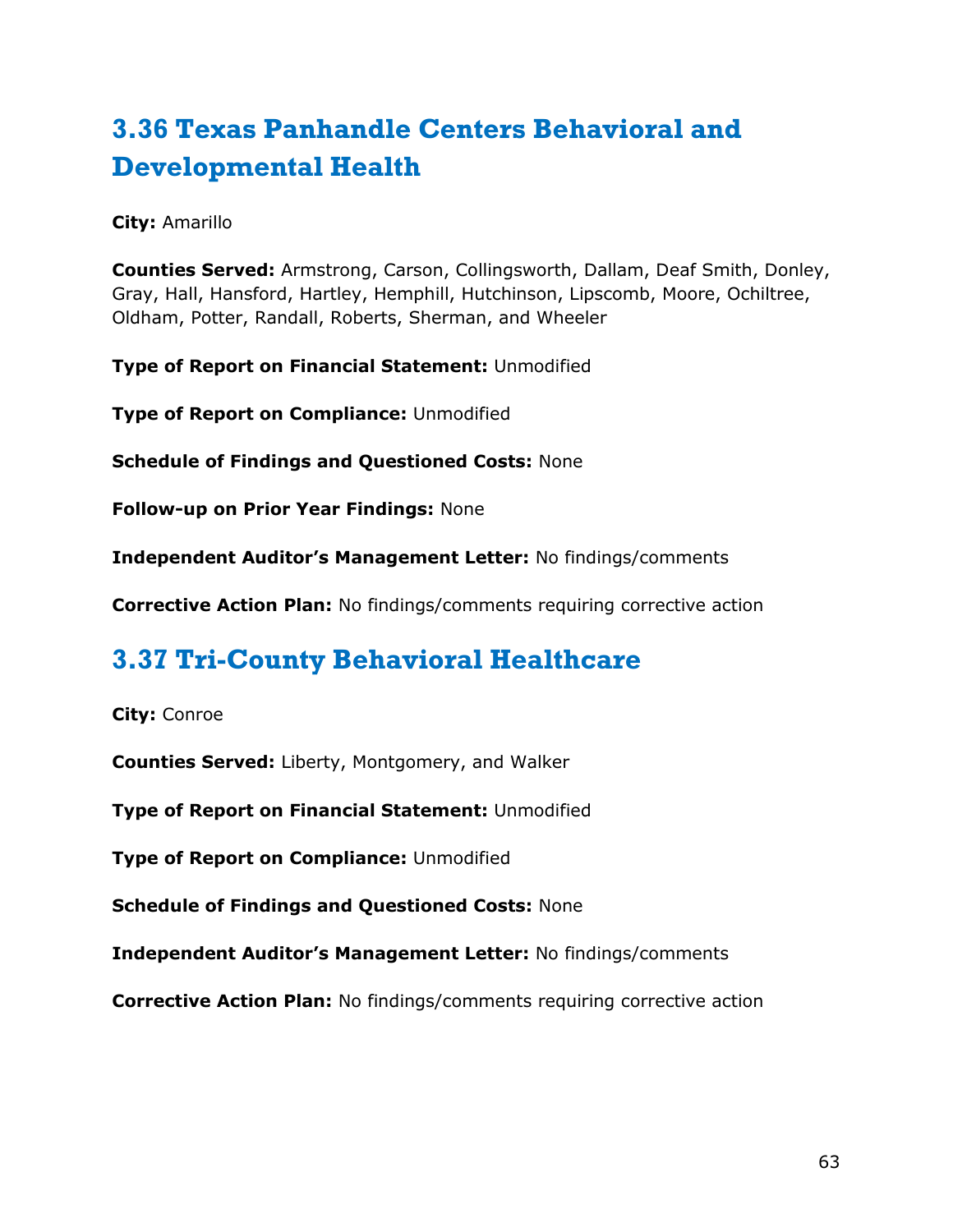## <span id="page-65-0"></span>**3.38 Tropical Texas Behavioral Health**

**City:** Edinburg

**Counties Served:** Cameron, Hidalgo, and Willacy

**Type of Report on Financial Statement:** Unmodified

**Type of Report on Compliance:** Unmodified

**Schedule of Findings and Questioned Costs:** None

**Follow-up on Prior Year Findings:** None

**Independent Auditor's Management Letter:** No findings/comments

**Corrective Action Plan:** No findings/comments requiring corrective action

### <span id="page-65-1"></span>**3.39 West Texas Centers**

**City:** Big Spring

**Counties Served:** Andrews, Borden, Crane, Dawson, Fisher, Gaines, Garza, Glasscock, Howard, Kent, Loving, Martin, Mitchell, Nolan, Reeves, Runnels, Scurry, Terrell, Terry, Upton, Ward, Winkler, and Yoakum

**Type of Report on Financial Statement:** Unmodified

**Type of Report on Compliance:** Unmodified

**Schedule of Findings and Questioned Costs:** None

**Follow-up on Prior Year Findings:** 2018-001

### Finding 2018-001 – Procurement Standards – Uniform Guidance

*Criteria:* Management is responsible for adopting policies and procedures that comply with the Procurement Standards of the Uniform Guidance. The procurement standards prescribed by the Uniform Guidance require written standards of conduct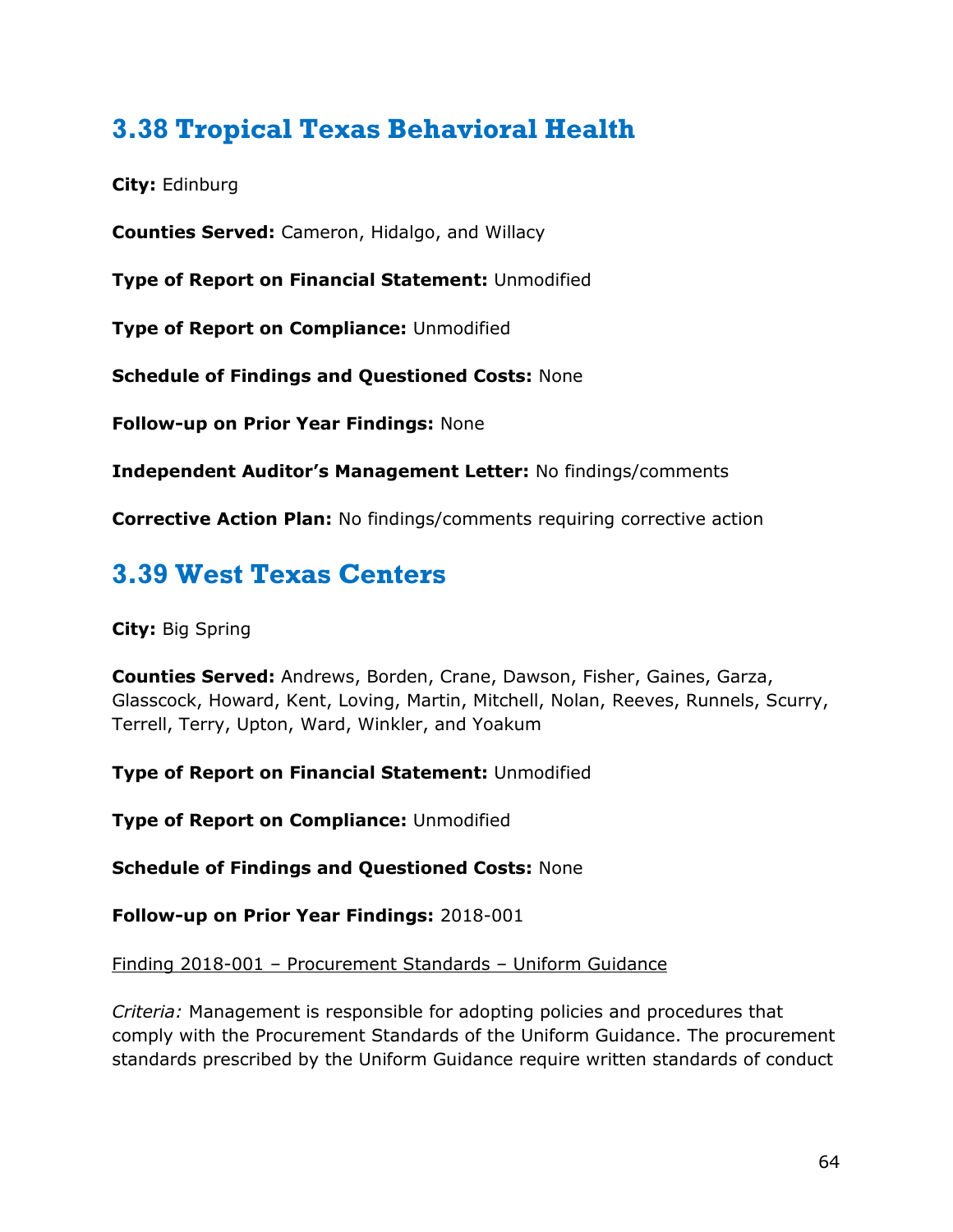covering conflicts of interest for all employees involved in procurement. The policy must provide for disciplinary actions for violations.

*Condition:* The Center employees sign a code of conduct policy when hired. The agreement we reviewed did not specifically address conflicts of interest and disciplinary actions for violations.

*Cause:* The procurement standards prescribed by the Uniform Guidance were effective for the first time in FY 2018. As a result, compliance with this requirement is new to community centers.

*Effect:* The Center is not in full compliance with the procurement standards specified by the Uniform Guidance.

*Recommendation:* We recommend that the Center develops a conflicts of interest policy which incorporates language prescribed by the Uniform Guidance related to conflicts of interest and that all employees involved in procurement sign the policy.

*Management's Response:* Management agrees with the noted finding. Management will adopt and implement a conflict of interest policy in line with the Procurement Standards of the Uniform Guidance on or before August 31, 2019. The policy will provide for disciplinary actions for violations.

*Corrective Action Plan:* Management agrees with the noted finding. Management will adopt and implement a conflict of interest policy in line with the Procurement Standards of the Uniform Guidance on or before August 31, 2019. The policy will provide for disciplinary actions for violations.

*Status:* Resolved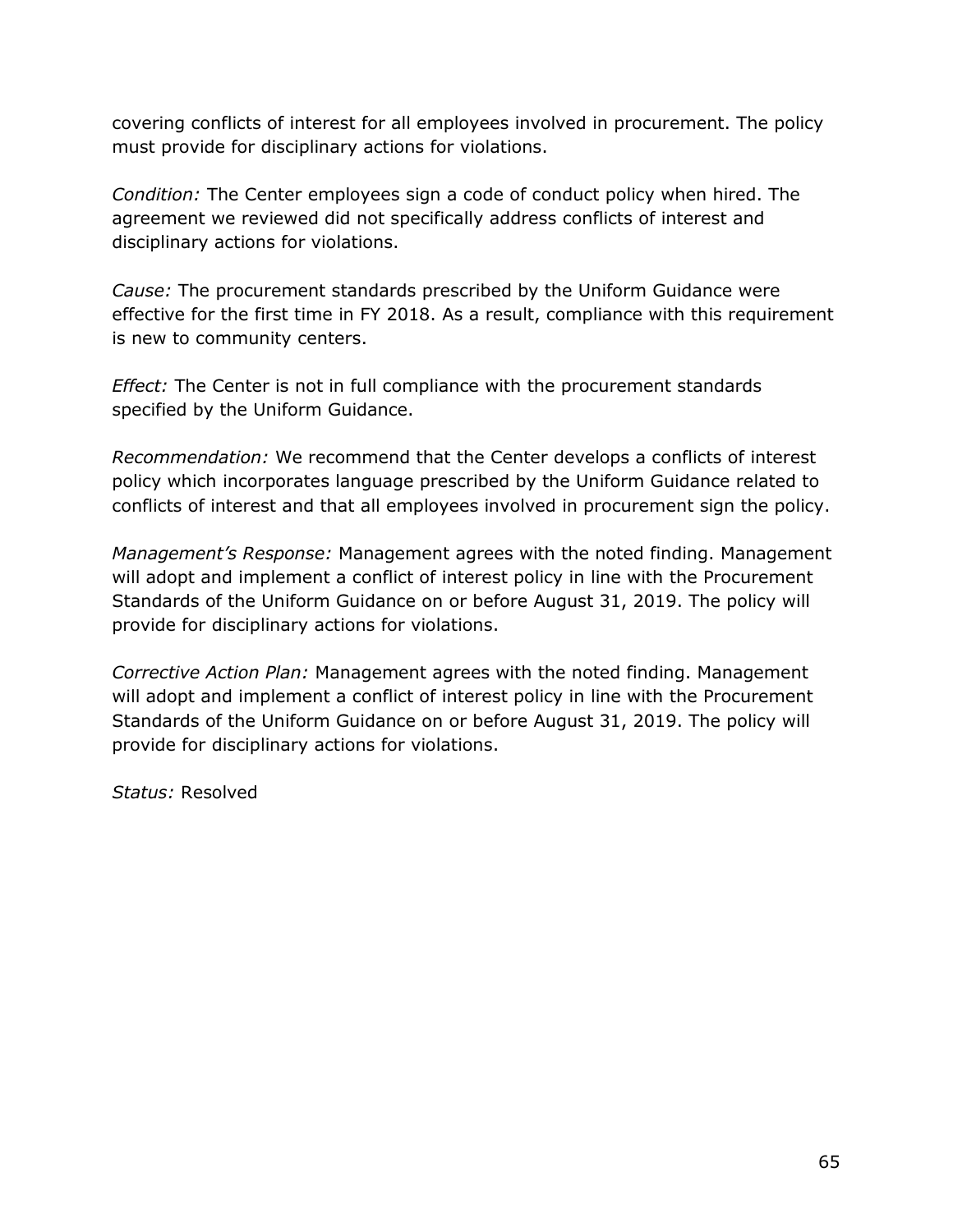# <span id="page-67-0"></span>**3. Conclusion**

This report summarizes the independent auditor's findings of 39 LMHAs and their responses.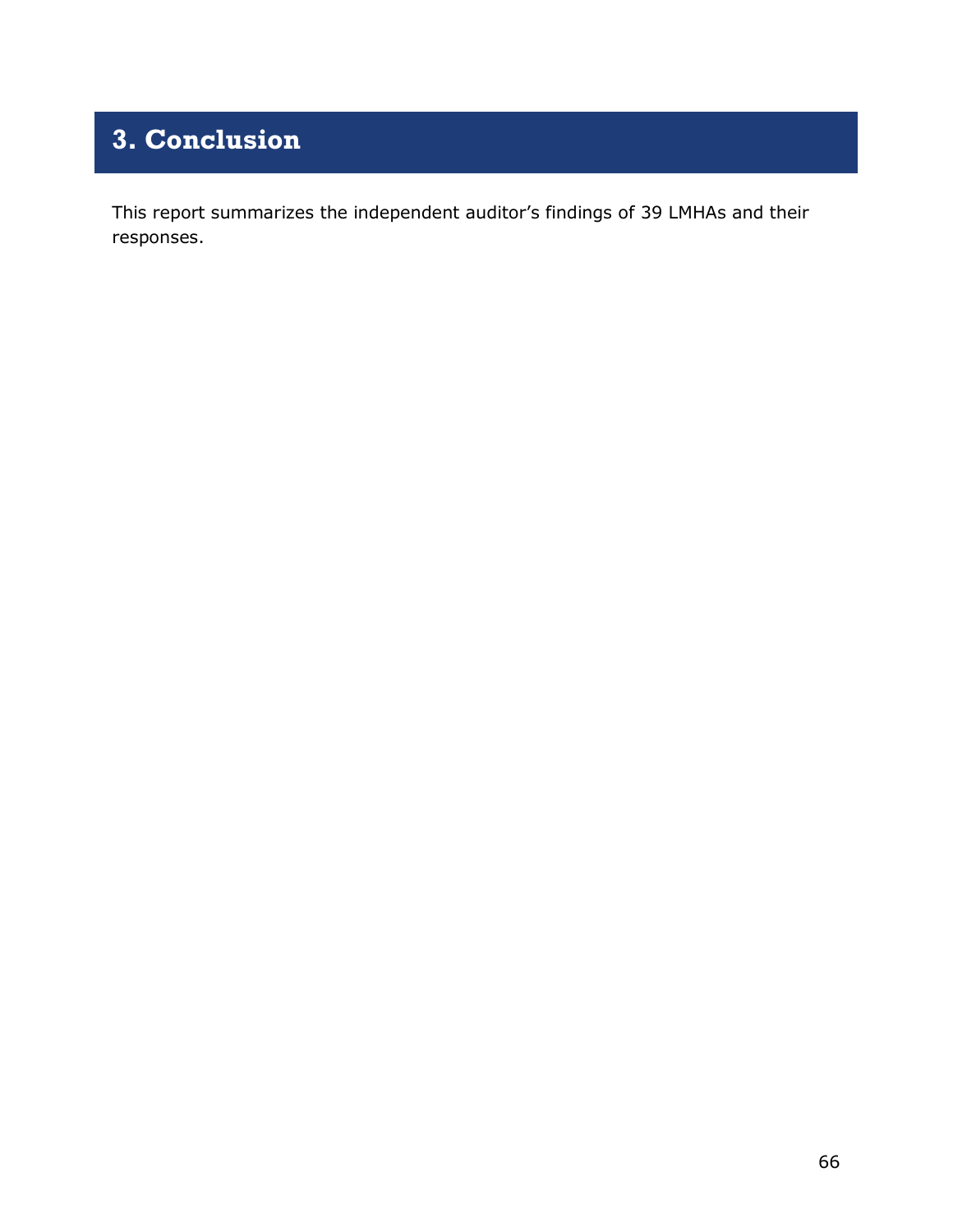# **List of Acronyms**

<span id="page-68-0"></span>

| <b>Acronym</b> | <b>Full Name</b>                                               |
|----------------|----------------------------------------------------------------|
| <b>CFO</b>     | <b>Chief Financial Officer</b>                                 |
| <b>DBA</b>     | Doing Business As                                              |
| ECI            | Early Childhood Intervention                                   |
| <b>FEMA</b>    | Federal Emergency Management Agency                            |
| <b>FLSA</b>    | Fair Labor Standards Act                                       |
| <b>FY</b>      | <b>Fiscal Year</b>                                             |
| <b>GAAP</b>    | <b>Generally Accepted Accounting Principles</b>                |
| <b>HCMHDDC</b> | Hill Country Mental Health & Developmental Disabilities Center |
| <b>HHSC</b>    | Health and Human Services Commission                           |
| <b>IDD</b>     | Intellectual and Developmental Disabilities                    |
| <b>IBNR</b>    | Incurred but Not Reported                                      |
| <b>ISP</b>     | Immediate Services Program                                     |
| <b>LMHA</b>    | Local Mental Health Authority                                  |
| LBHA           | Local Behavioral Health Authority                              |
| <b>MAC</b>     | Medicaid Administrative Claiming                               |
| <b>MIS</b>     | Management Information System                                  |